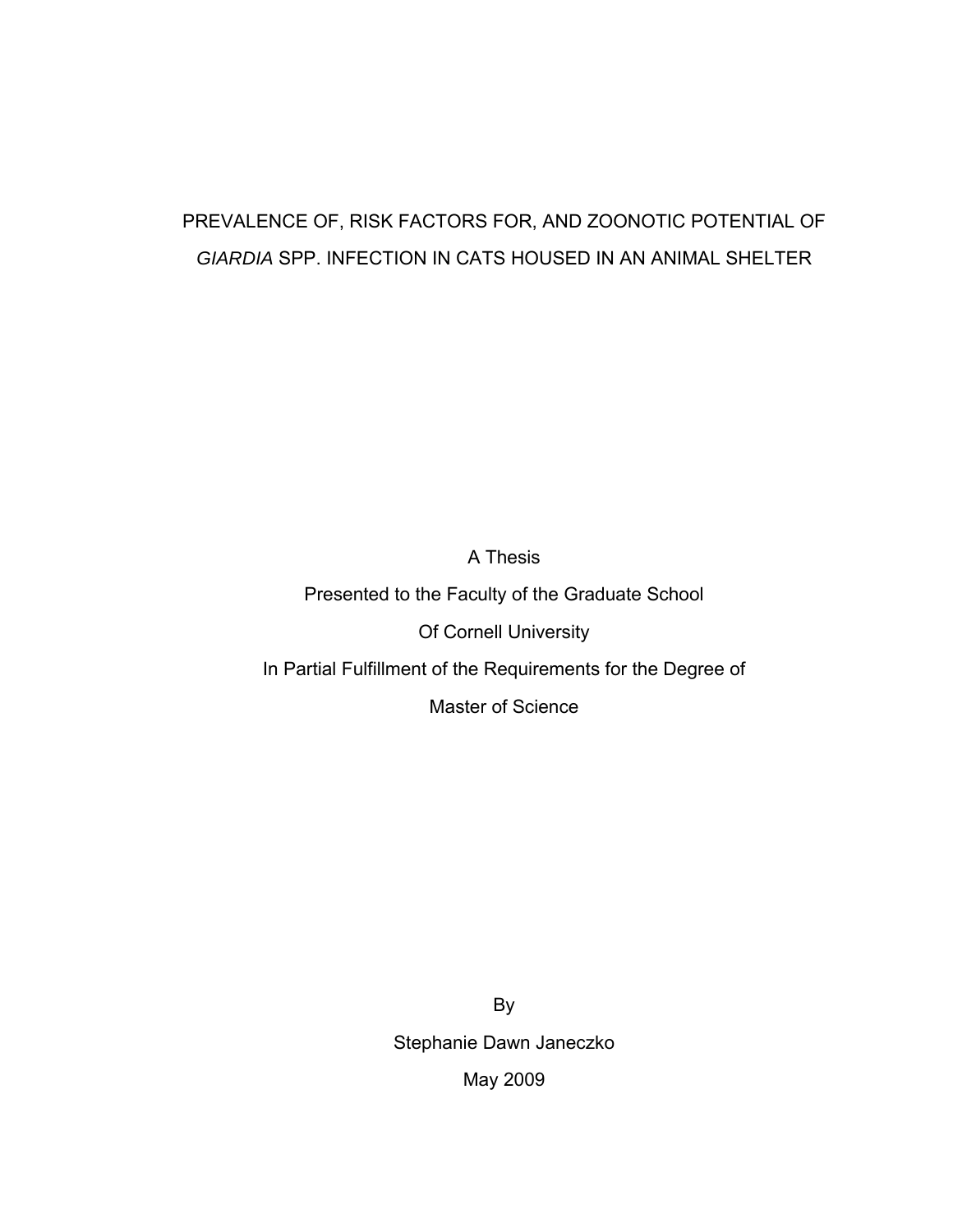© 2009 Stephanie Dawn Janeczko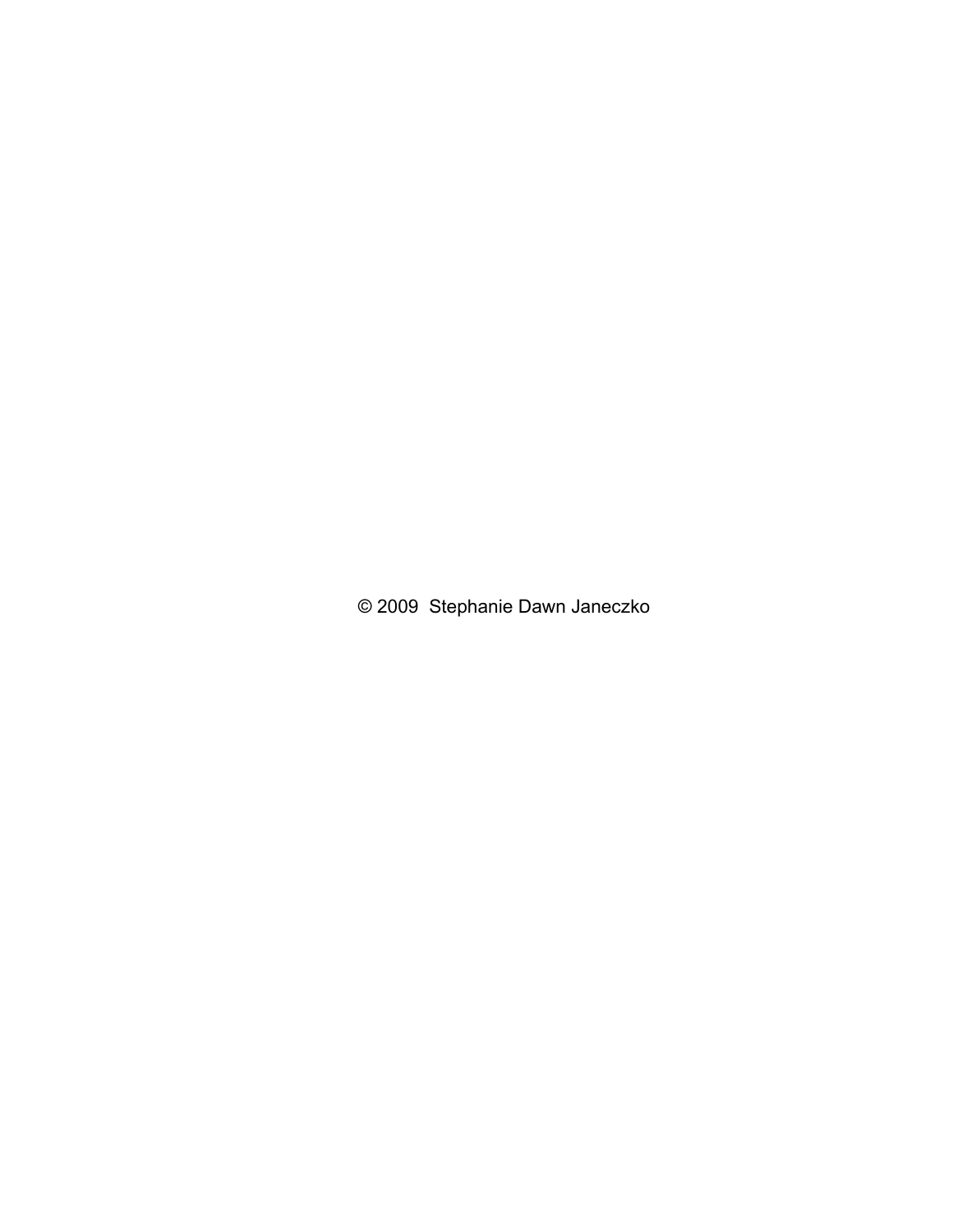#### ABSTRACT

*Giardia duodenalis* is an intestinal protozoal parasite capable of causing both clinical and subclinical disease in a broad range of species, including humans and cats. The parasite has a ubiquitous distribution and infection occurs worldwide in nearly all mammals. *Giardia* infection in cats may not be associated with any clinical signs, but affected cats most commonly exhibit acute small bowel diarrhea with or without weight loss. Estimates of the prevalence in cats fall within a broad range (between 1-10%), with higher rates generally reported for group housed cats.

Confusion exists regarding the significance of *Giardia* in cats and the need for surveillance and treatment of cats in animal shelters as data regarding the zoonotic potential of *Giardia*-infected cats are lacking. Cysts of the various genotypes are morphologically indistinguishable by light microscopy and advanced molecular techniques are required to determine their assemblage type. Little information exists regarding the differences among the various assemblages, with the principal distinction being host range and possibly geographic location. Assemblages A and B have the widest host range and cause disease in humans. Assemblages C and D are found mainly in dogs, E in livestock, F in cats, and G in rodents. Mixed infections are possible.

The purpose of this study was to estimate the prevalence of *Giardia* in cats available for adoption at an animal shelter in central New York, assess zoonotic risk by determining the assemblage type(s) found in cats shedding *Giardia* cysts, and determine risk factors for infection. Once monthly for 5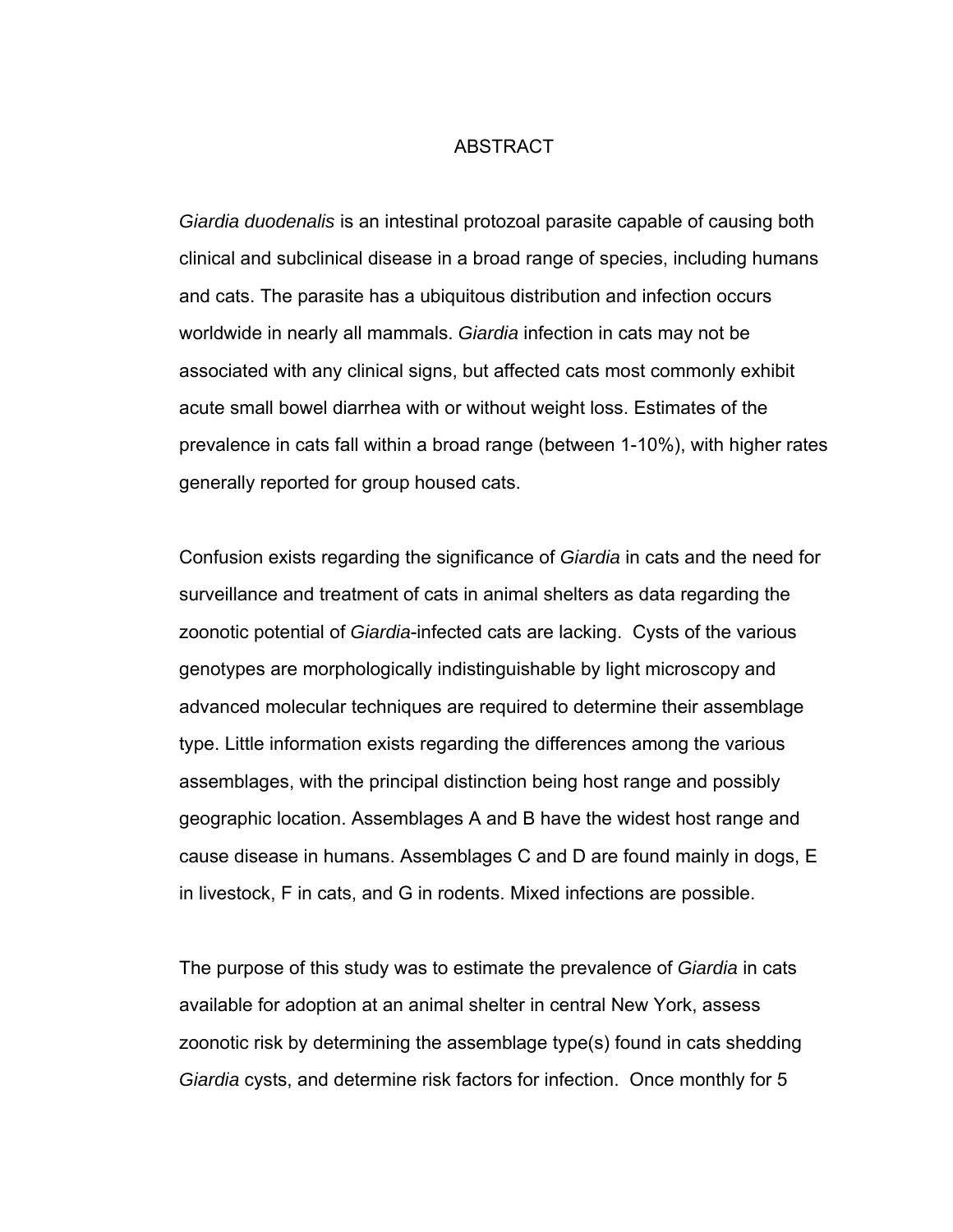months a single fecal sample was collected from all cats available for adoption; samples were tested for the presence of *Giardia* antigen using a commercially available ELISA and all ELISA positive samples were processed for genotype analysis.

There was significant variation in the overall prevalence of *Giardia* from month to month, with more than a two-fold increase between spring (April, May: 6.7%) and summer months (June, July, August: 13%). Stray adult cats and those with outdoor access were more likely to be infected than ownersurrendered cats and those that were kept indoors only. Among adult cats, increasing age was associated with decreasing risk of *Giardia* infection. Cats in colony housing, particularly at high densities and for prolonged periods of time, were also more likely to be shedding *Giardia* cysts.

A total of 61 fecal samples that tested ELISA positive for *Giardia* were submitted for molecular analysis. Both zoonotic and host-adapted assemblages were identified; 75% of samples were the host-adapted assemblage F while 25% of samples (assemblages A and B) had zoonotic potential based on reported host ranges. Cats with potentially zoonotic assemblages were significantly more likely to be adults and to have soft stools or diarrhea than those cats infected with the host-adapted genotype. These results confirm that cats can not be discounted as a potential source of human *Giardia* infection, but identification of cats that pose a risk is not possible without advanced molecular diagnostics. Despite a greater understanding of the molecular epidemiology of the disease, the question as to whether or not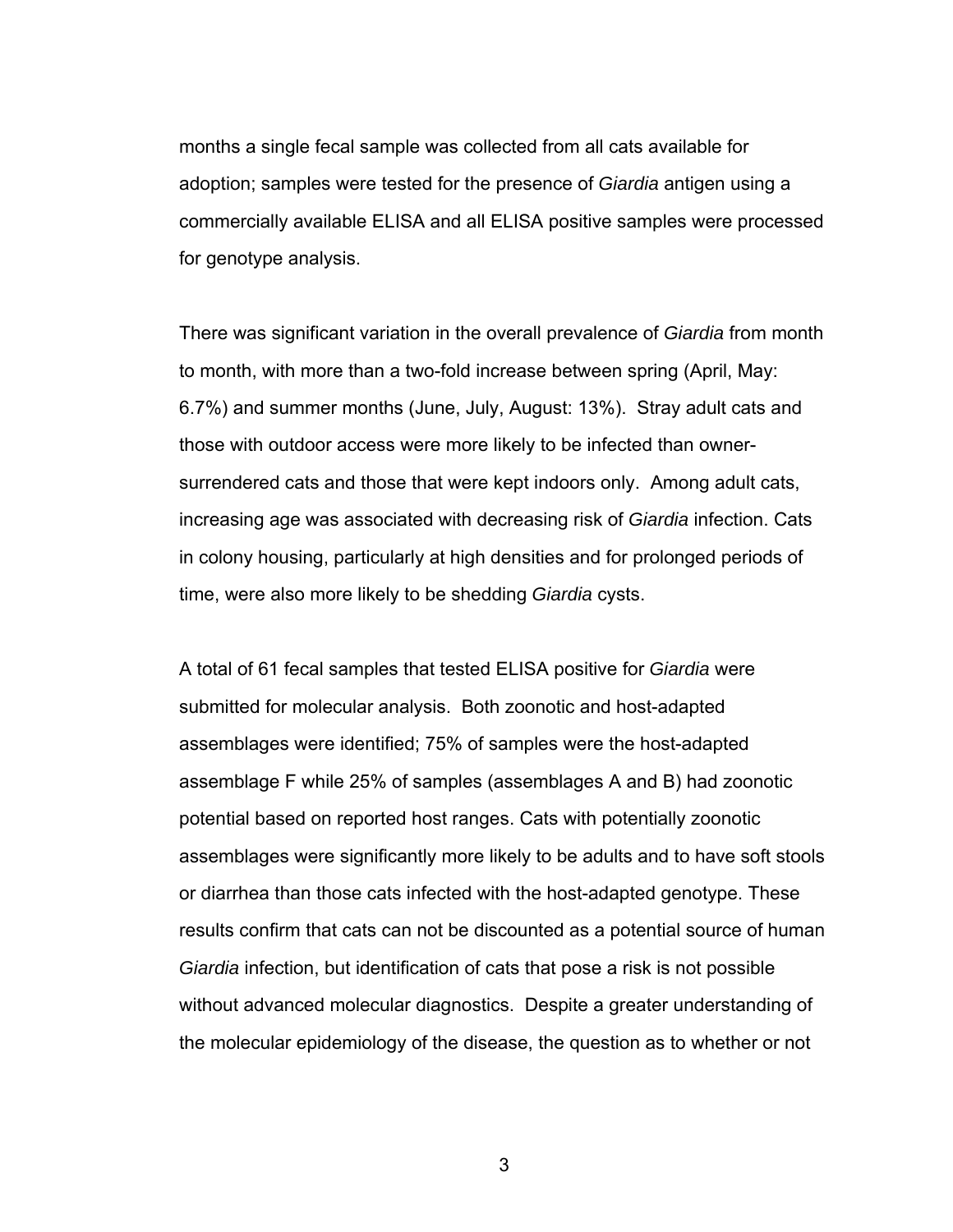asymptomatic cats found to be shedding *Giardia* cysts should be treated in order to protect public health cannot be answered. Further work is needed with larger numbers of cats, both owned and from animal shelters, from various geographic locations to better understand the importance of various risk factors and to establish the true zoonotic potential of *Giardia*.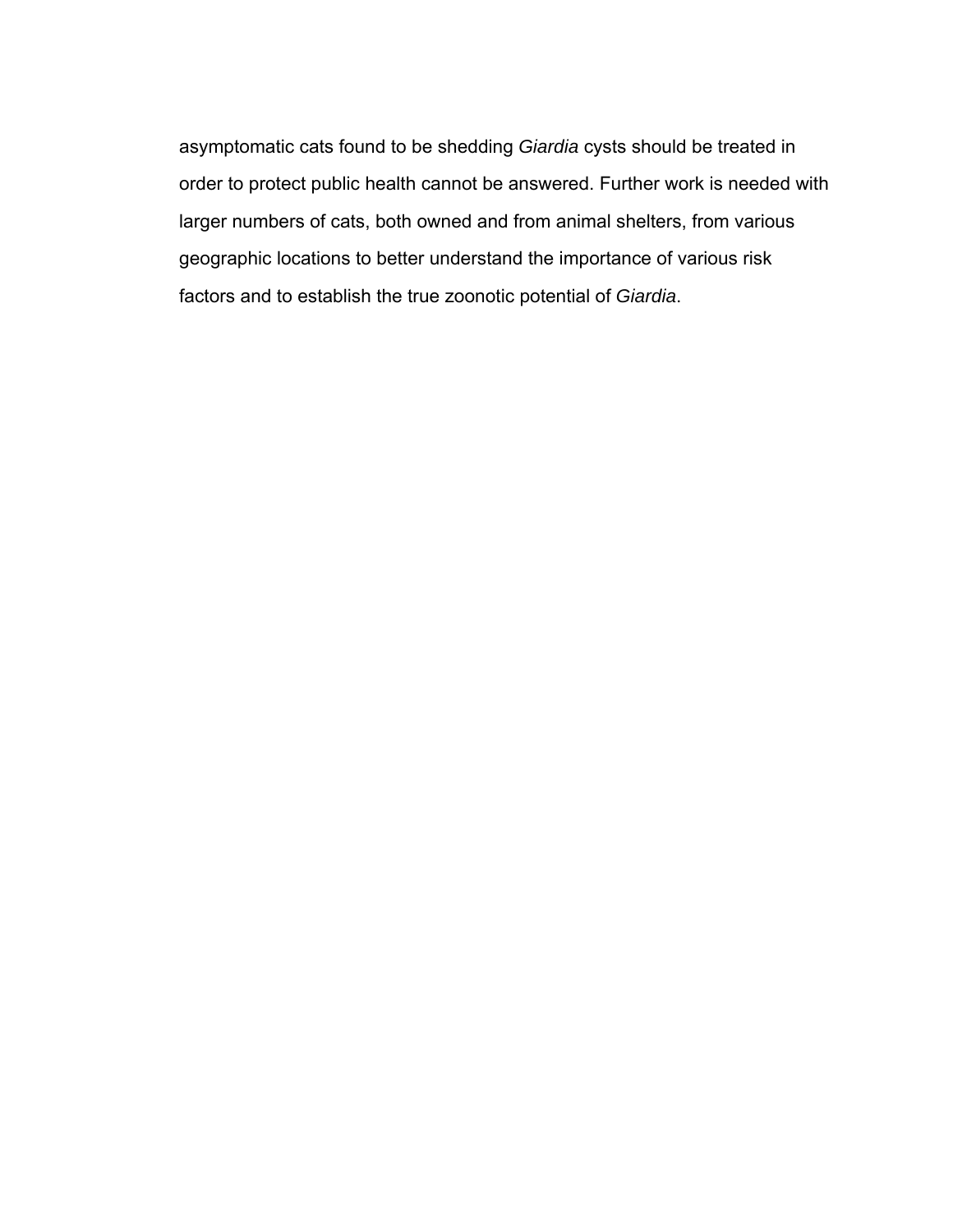# BIOGRAPHICAL SKETCH

Stephanie Janeczko was raised in Wood-Ridge, NJ. She received her Bachelor of Science degree in Biology & Biotechnology from Worcester Polytechnic Institute in 2000 and her DVM from Cornell University in 2004. Following graduation, Dr. Janeczko spent time in general small animal practice, where she worked with cats, dogs, and small mammals. Her experiences dealing with the animals from shelters and rescue groups strengthened her interest in the field of shelter medicine, and in 2006 Dr. Janeczko became the first resident in shelter medicine at Cornell University. She has a strong interest in infectious diseases and feline medicine, but enjoys the varied nature of shelter medicine. Dr. Janeczko looks forward to working in the field of shelter medicine following completion of her residency, and hopes to focus on training future veterinarians and providing outreach, consultation, and support for shelters.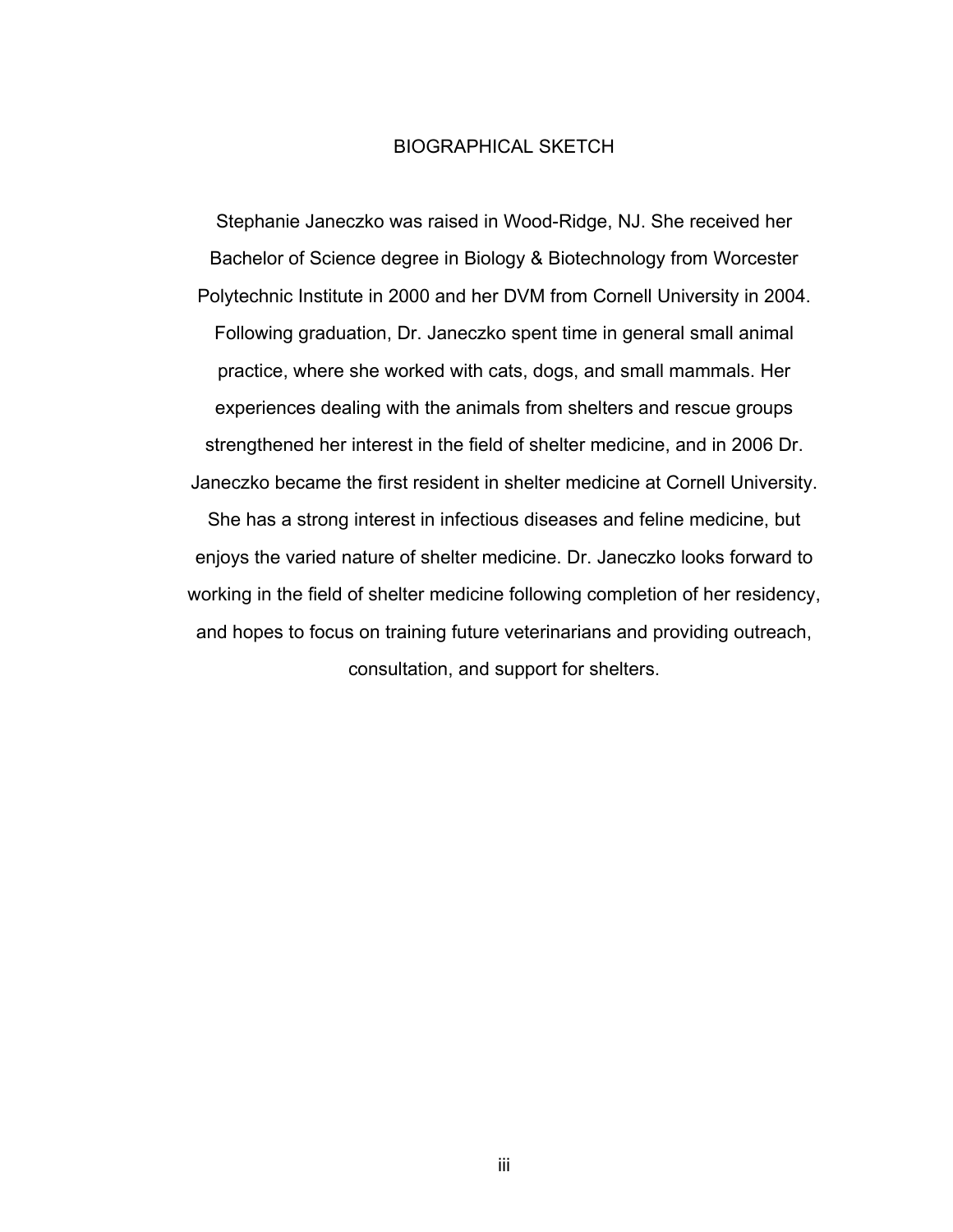#### ACKNOWLEDGMENTS

Special thanks to my committee members, Drs. Stephen Barr, Brenda Griffin, and Jan Scarlett, for their unwavering support and mentorship. Thank you to Dr. Dwight Bowman for his assistance in the planning stages of this project, and to Jan Liotta for her assistance in preparing samples for assemblage analysis. Thank you to Dr. Monica Santin-Duran for performing all PCR and sequencing necessary for determining the assemblage types reported in this study. Many thanks to everyone who assisted with sample collection over the course of this project, including Kelley Bollen, Kristen Coates, Brian DiGangi, Kelly Garner and, in particular, Steve Gentilella. My training and this work would not have been possible without the generous support of Maddie's Fund®. Additional funding was provided by the Cornell University College of Veterinary Medicine through the Dean's Fund for Clinical Excellence grant program. SNAP® *Giardia* Test kits used in this study were generously provided by IDEXX Laboratories, Westbrook, ME.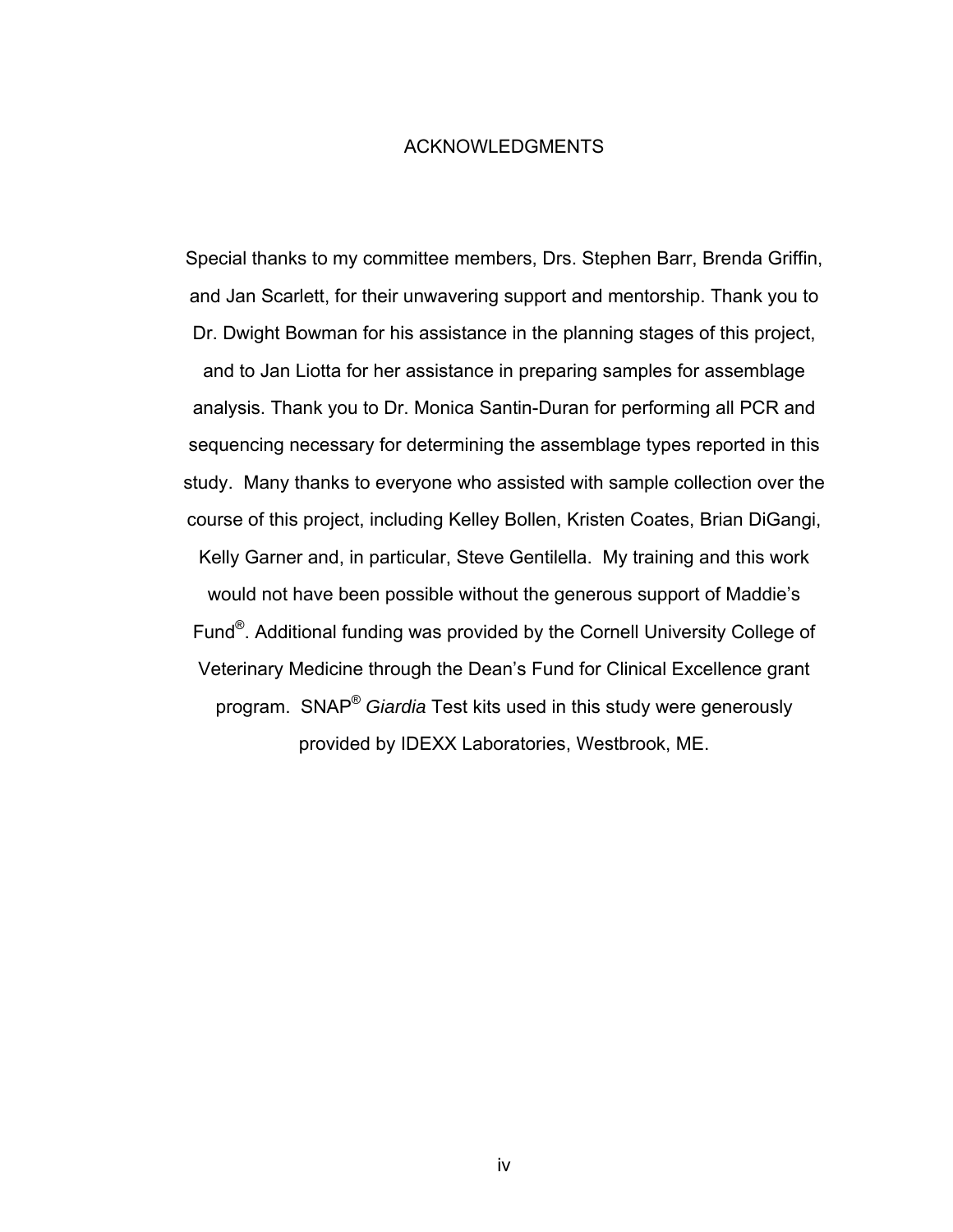# TABLE OF CONTENTS

| <b>Chapter 1: Literature Review</b>                                         |                                |  |  |
|-----------------------------------------------------------------------------|--------------------------------|--|--|
|                                                                             |                                |  |  |
|                                                                             |                                |  |  |
|                                                                             |                                |  |  |
|                                                                             |                                |  |  |
|                                                                             |                                |  |  |
|                                                                             |                                |  |  |
|                                                                             |                                |  |  |
|                                                                             |                                |  |  |
| Chapter 2: Prevalence of, risk factors for, and assemblage types of Giardia |                                |  |  |
| spp. infection in cats housed in an animal shelter                          |                                |  |  |
|                                                                             |                                |  |  |
|                                                                             |                                |  |  |
|                                                                             | <b>Materials &amp; Methods</b> |  |  |
|                                                                             |                                |  |  |
|                                                                             |                                |  |  |
|                                                                             |                                |  |  |
|                                                                             |                                |  |  |
|                                                                             | <b>Results</b>                 |  |  |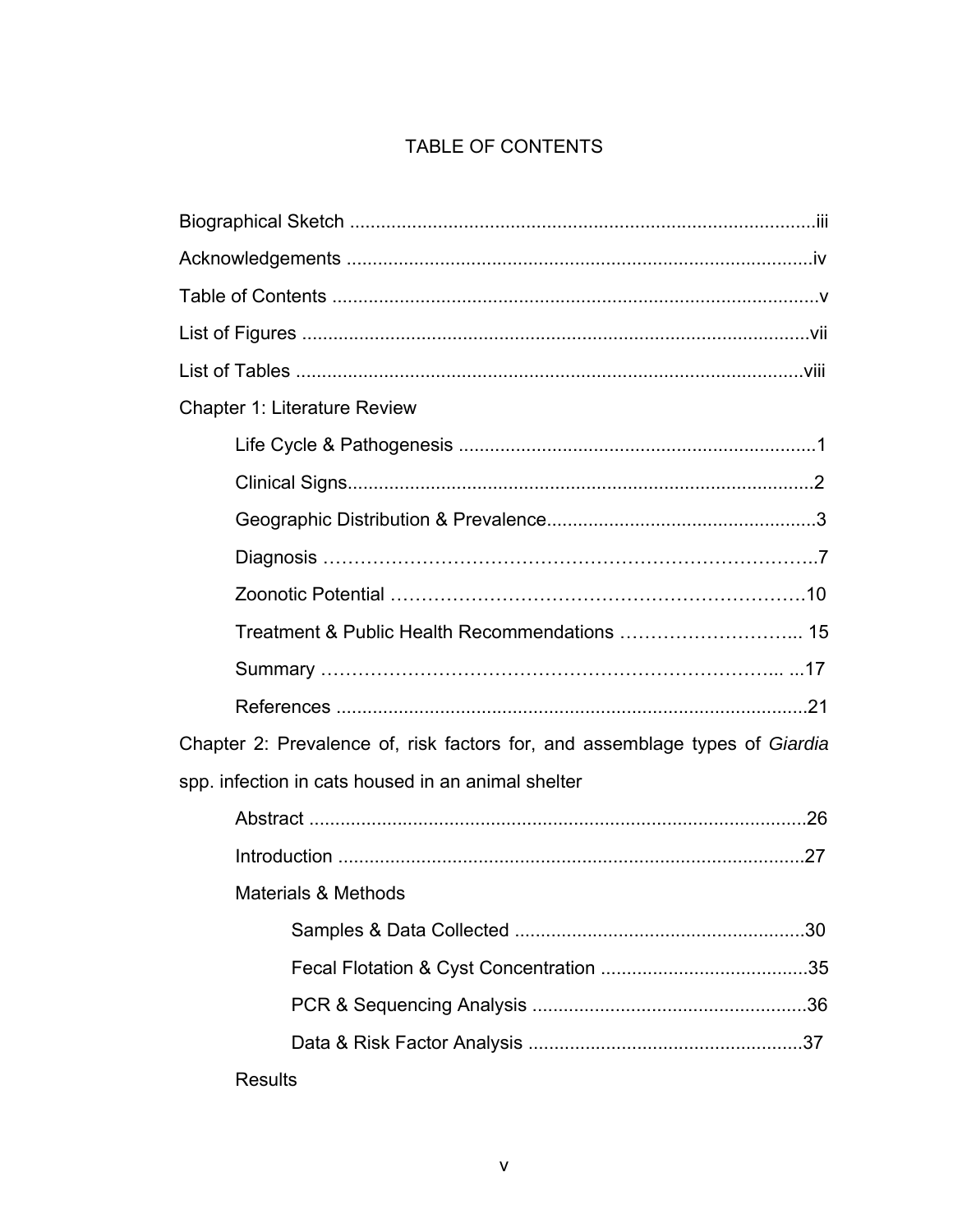| Potential Risk Factors for zoonotic assemblage types 49 |    |
|---------------------------------------------------------|----|
|                                                         |    |
|                                                         |    |
|                                                         | 64 |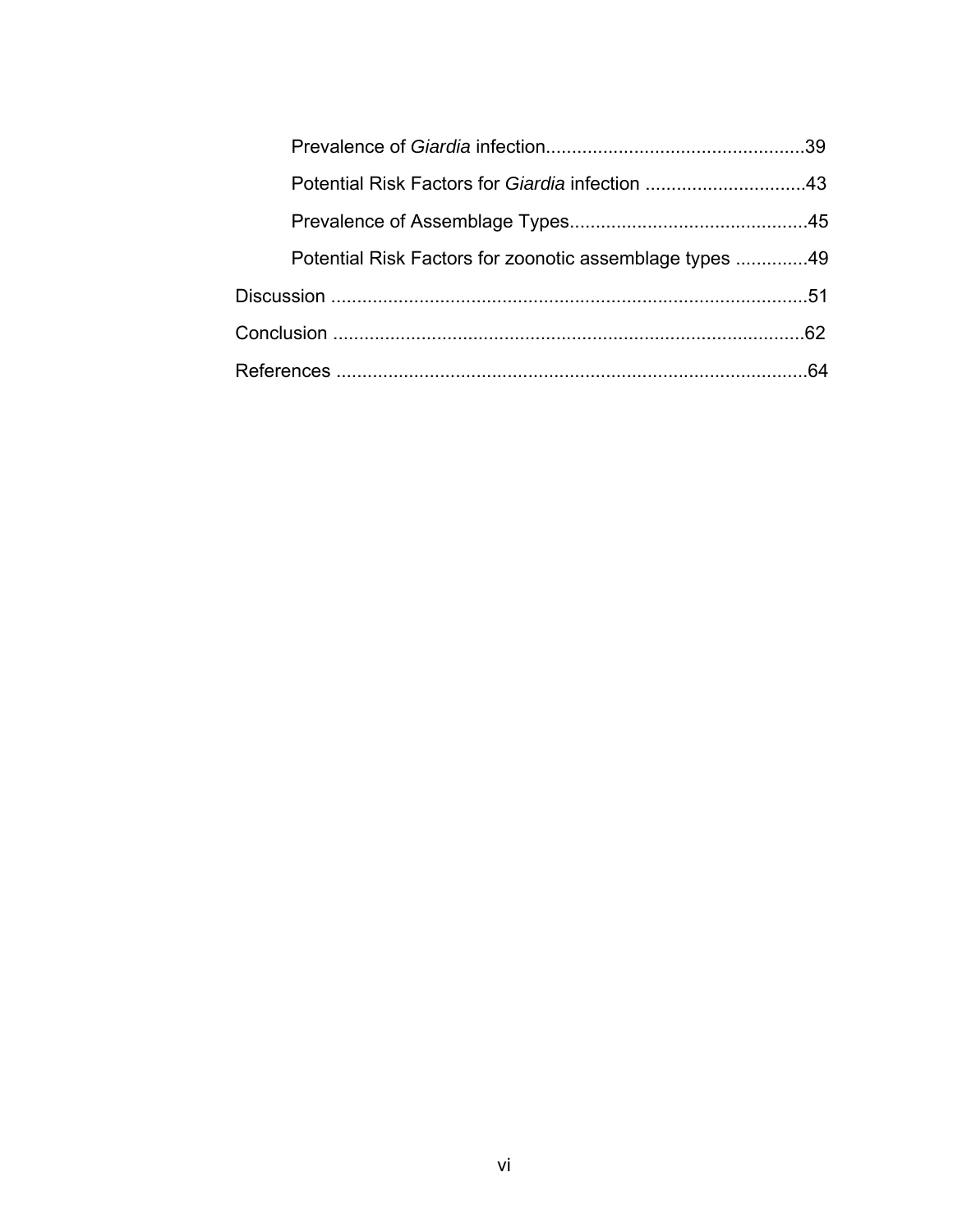# LIST OF FIGURES

| Figure 1: Typical housing of cats available for adoption at the         |  |
|-------------------------------------------------------------------------|--|
| Figure 2: Fecal markers for identification of individual samples        |  |
| Figure 3: Total number of cats in the shelter and monthly prevalence of |  |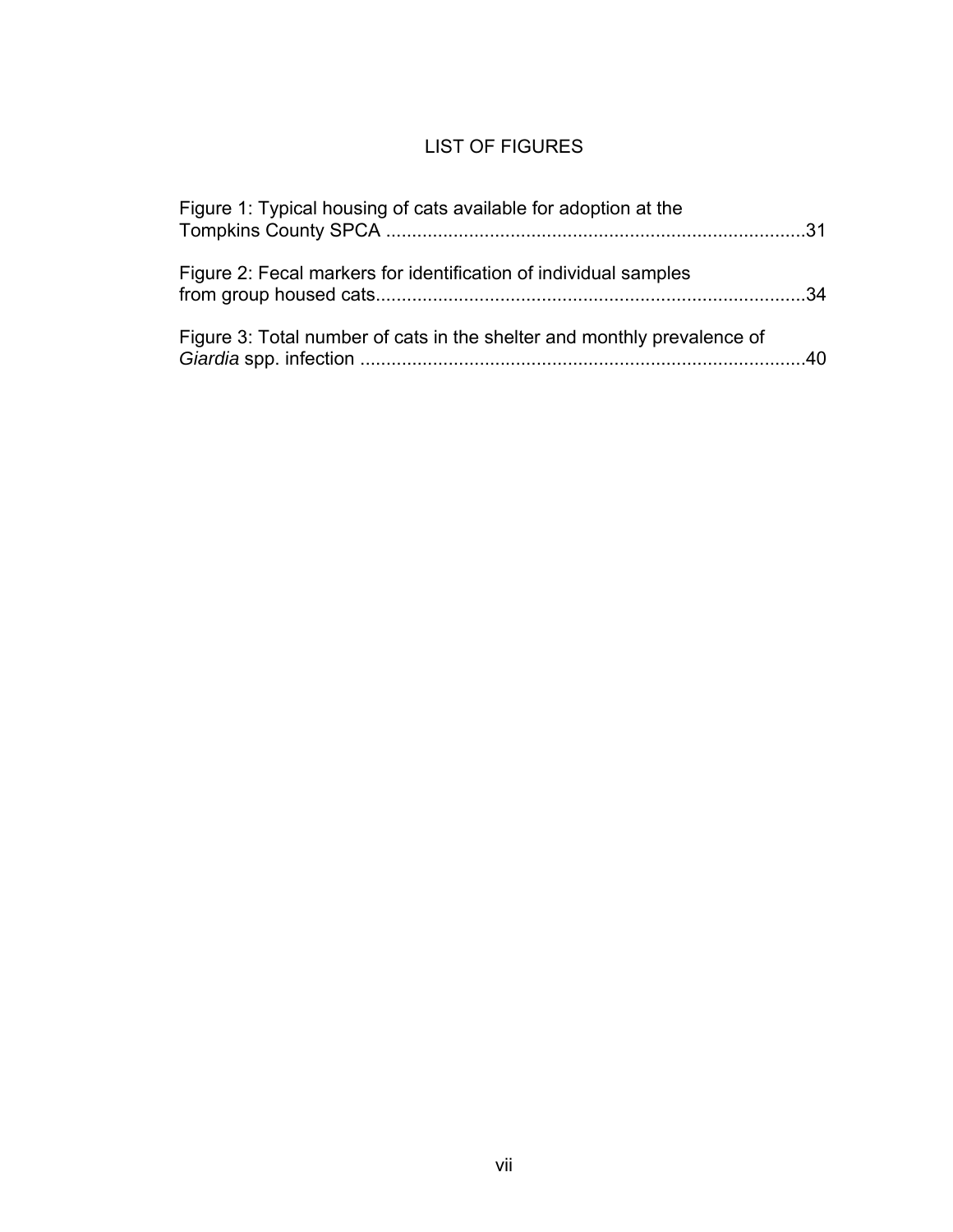# LIST OF TABLES

| Table 2: Host characteristics and potential risk factors              |  |
|-----------------------------------------------------------------------|--|
| Table 3: Host characteristics and potential risk factors              |  |
| T able 4: Multivariate (logistic regression) modeling of Giardia spp. |  |
|                                                                       |  |
| Table 6: Host characteristics and potential risk factors              |  |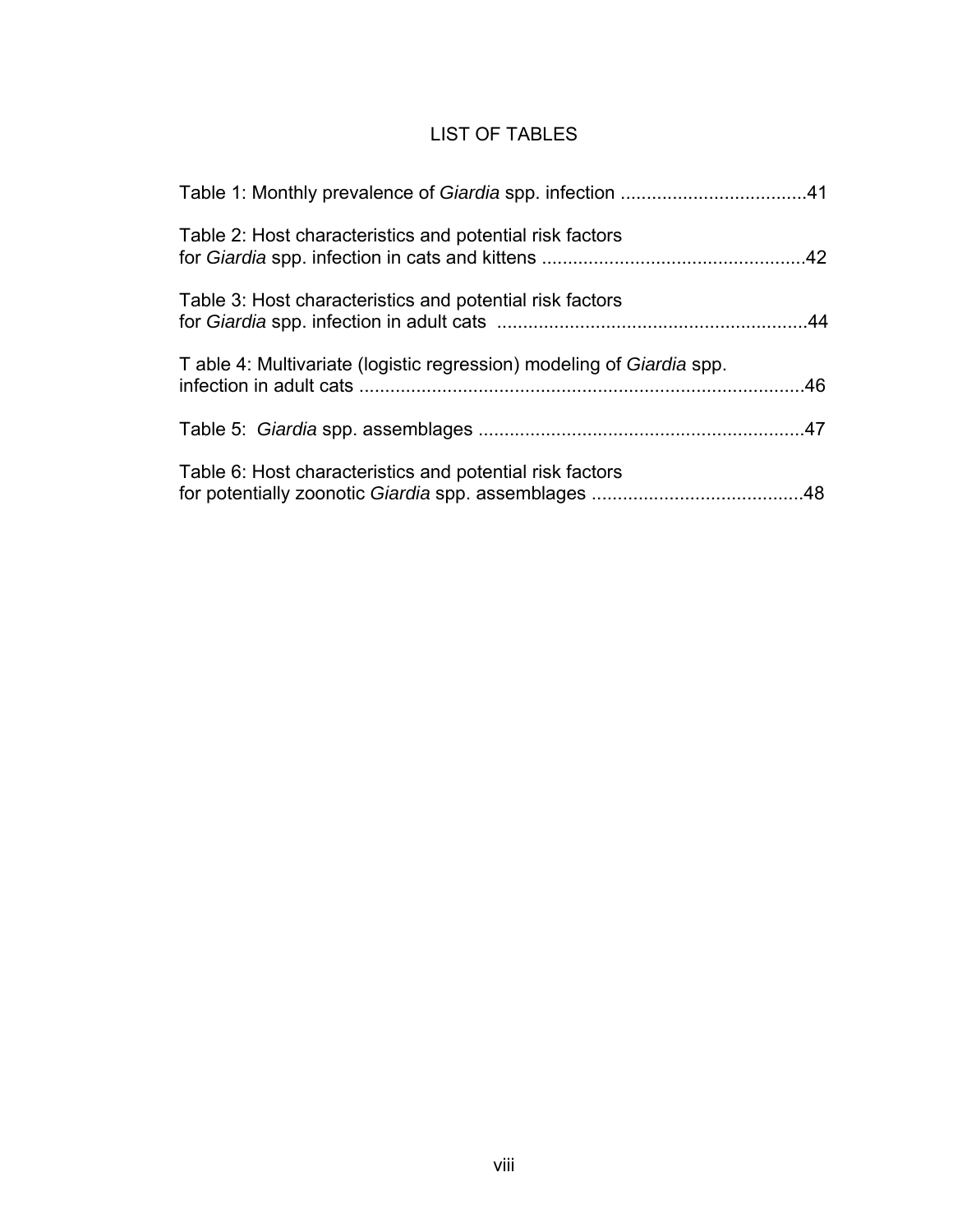### CHAPTER 1

#### LITERATURE REVIEW

#### *Life Cycle and Pathogenesis*

*Giardia* is an intestinal protozoal parasite capable of causing both clinical and subclinical disease in a broad range of species, including humans and cats. The organism has a simple, direct life cycle, and transmission occurs via the fecal-oral route or through contact with contaminated fomites. Affected animals shed infective cysts, which contain two mitotically arrested trophozoites that emerge in the duodenum of animals following ingestion. The trophozoites then complete mitotic division, multiply, and attach to the microvilli. The exact mechanisms of how they cause disease have not been fully elucidated, but enterocyte apoptosis, villus atrophy, diffuse shortening of microvilli, loss of epithelial barrier function, and increased permeability of enterocytes have all been reported in *Giardia* infections.<sup>1</sup> One study of Giardia in kittens revealed that overall loss of the epithelial brush border surface area was associated with experimental infection and 80% (4/5) of those infected developed diarrhea. 2 However, because many infections are subclinical and the pathologic changes can be found in animals with and without clinical signs, it remains unclear as to how such intestinal alterations relate to the manifestation of disease. The development of clinical signs apparently relies on a combination of factors, most notably on the host's immune status.

Both trophozoites and cysts are excreted in the feces of cats, but the former are not infective. To become infective, trophozoites must re-encyst in the gastrointestinal tract (in response to intestinal conditions such as an alkaline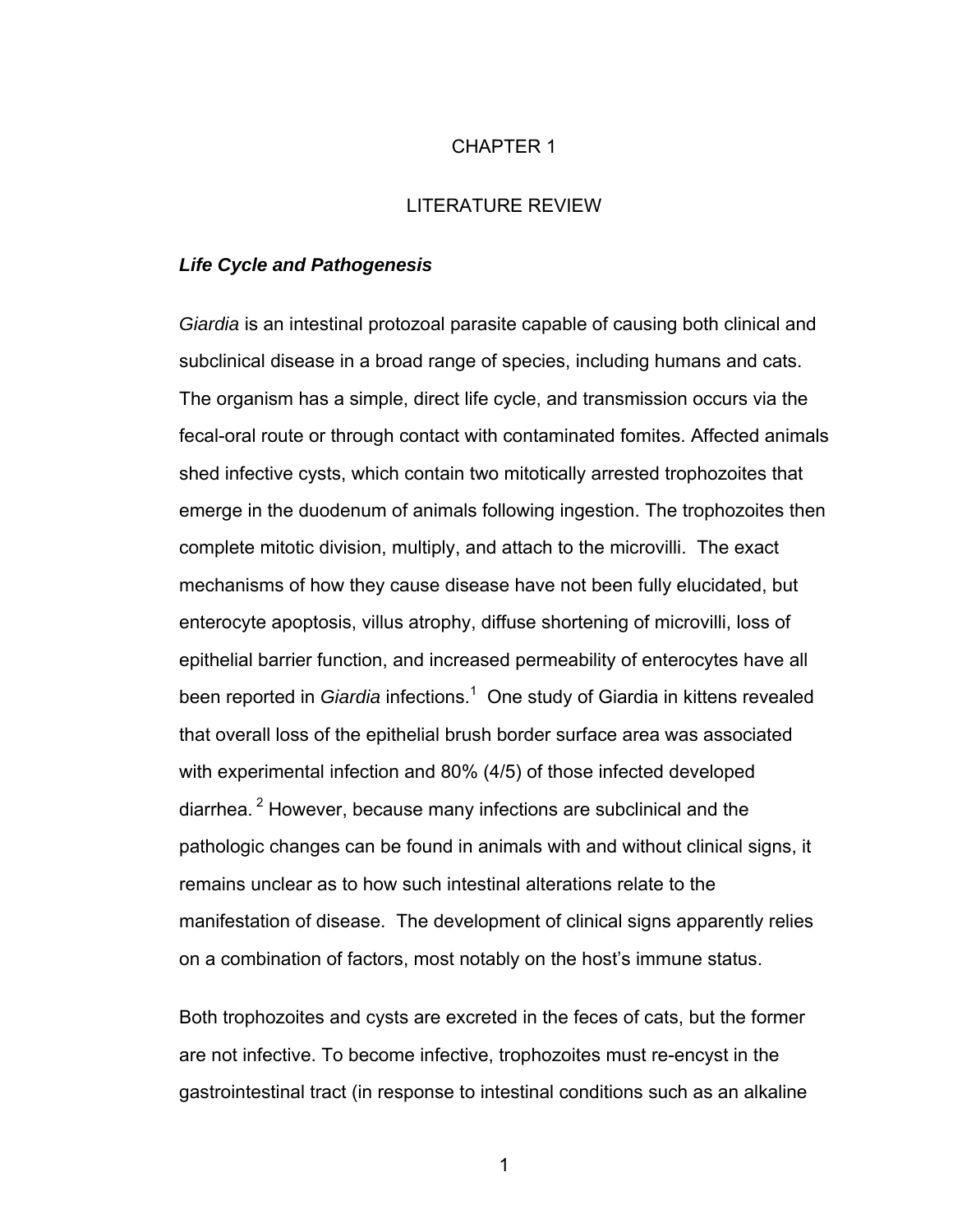pH and in the presence of bile salts and fatty acids) through the exocytosis of cyst wall antigens that form a filamentous network over their surfaces.<sup>3</sup> These small oval to teardrop shaped cysts are then excreted in the feces, where they are immediately infective and capable of surviving outside of the gastrointestinal tract. Cysts frequently become waterborne and may survive for weeks to months in cool, moist environments but are susceptible to drying. <sup>4</sup> Rapid environmental contamination is likely in animal shelters and catteries where endemic disease is present, and cysts can become well-adhered to the perianal region of cats, facilitating re-infection and complicating control efforts.

# *Clinical signs*

The prepatent period ranged from 5-16 days with a median of 9.6 days in one study  $5$  and was reported to average 12 days (range 11-13 days) in another investigation. 6 Many cases of *Giardia* in cats are subclinical, 7 but clinical disease is possible and signs may precede cyst shedding by 1-2 days. Cats developing signs most commonly exhibit acute small bowel diarrhea, with or without weight loss. Disease may be severe in a limited number of cases, and large bowel diarrhea, failure to thrive and even vomiting  $8$  have been described in cats shedding *Giardia* cysts in their feces. Infection may become chronic, however some cats clear the infection after several weeks without treatment.<sup>6</sup> Cyst shedding is cyclical in nature, and the substantial variation in the intensity of cyst shedding explains why the number of cysts present in a fecal sample does not directly correlate with the severity of infection. Thus, the clinical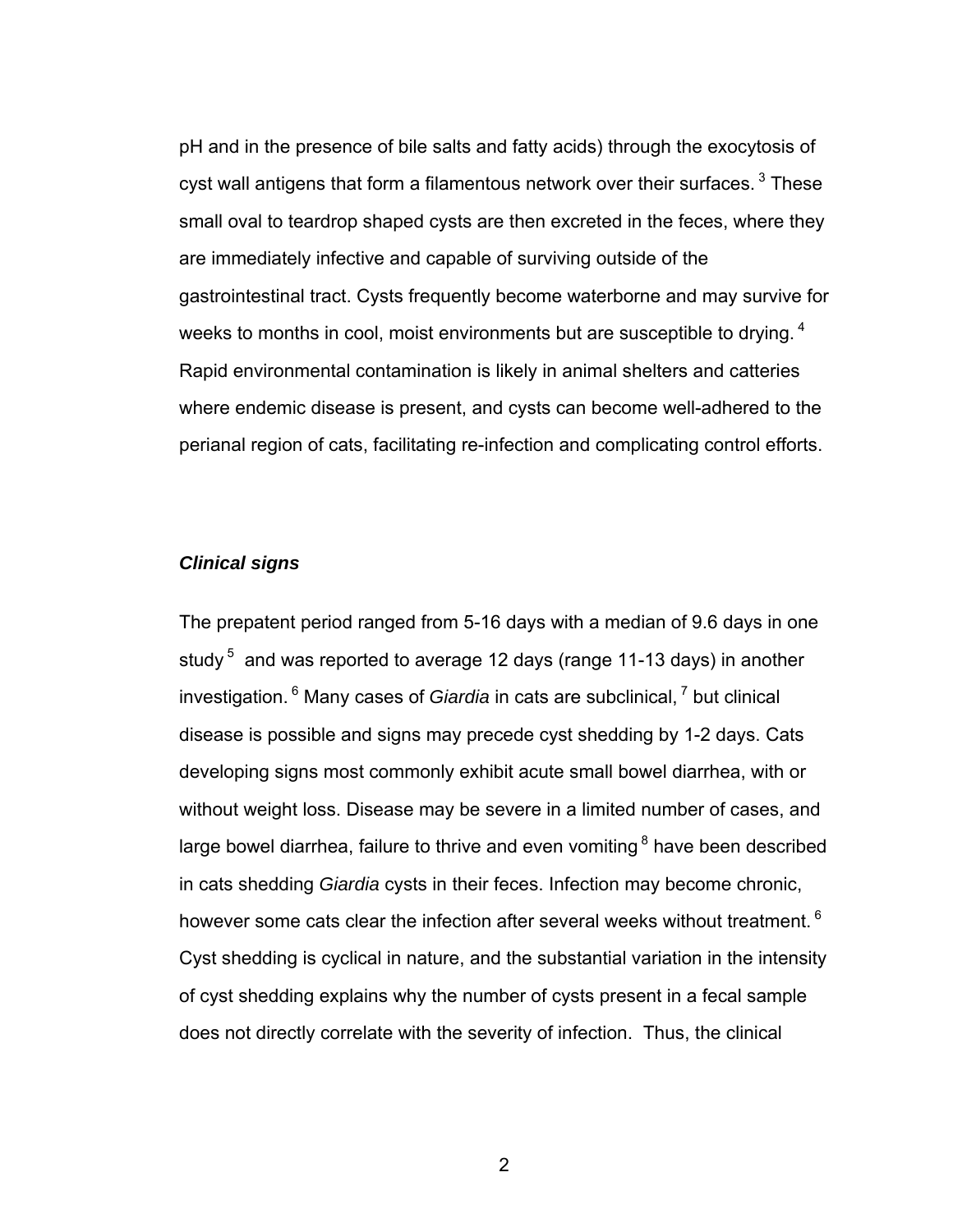significance of finding only a few cysts in a fecal sample may be no different than finding large numbers. 9,10

Many clinicians believe that infected cats are more likely to be young, have diarrhea, and/or have been recently housed in an animal shelter or cattery, but the available research does not consistently support this clinical impression. Study results have been mixed, with some investigators reporting that cyst shedding is more likely in adults<sup>7</sup> and in cats with normal stools  $11,12$  while others have found an association with younger cats  $11, 13$ -15 and in those with diarrhea. 16 Cysts can be found in healthy and diarrheic animals, and the presence of *Giardia* cysts on a fecal examination in a cat with consistent clinical signs does not confirm that the clinical disease is a result of *Giardia* infection. The literature suggests that the presence or absence of clinical signs is generally not helpful in predicting the infection status of a cat, and in some studies, a higher prevalence of intestinal parasites (including *Giardia* spp., *Toxocara* spp., *Toxoplasma gondii*, *Salmonella* spp., *Campylobacter jejuni*, and *Cryptosporidium* spp.) has been found in cats without diarrhea.<sup>17</sup>

# *Geographic Distribution and Prevalence*

*Giardia* infection occurs worldwide in nearly all mammals. Estimates of prevalence in domestic cats are commonly reported to range between 1 and 10% <sup>18</sup> but vary greatly because of subclinical infections, variation in diagnostic methods, and other factors. Prevalence rates for catteries have been reported to be as high as  $50\%$ <sup>7</sup> and prevalence estimates have generally been reported to be higher in group-housed animals.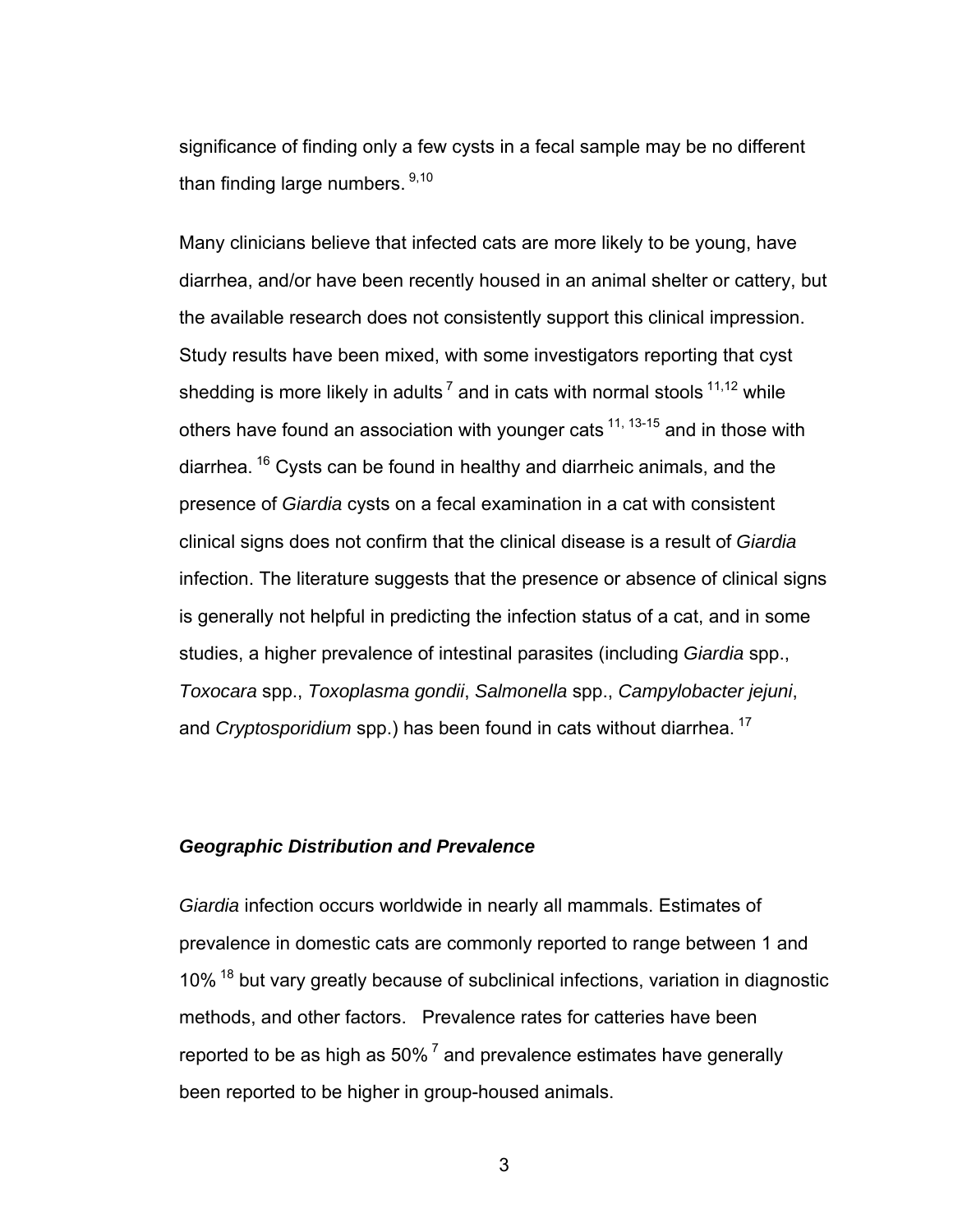Although it is difficult to compare prevalence rates across studies because of varying sampling approaches and diagnostic methodologies, recent work suggests that the prevalence of *Giardia* infection varies substantially across populations, regardless of the source of cats. There can be substantial geographic variation within and between countries, as evidenced by more than a 30-fold difference in prevalence between areas of the United States in a single study (range 0.1%-3.3% in the mid- and north Atlantic region and Mountain region, respectively).<sup>15</sup>

In the Niagara Region of Canada, 1 of 41 samples (2.4%) collected from cats presented to veterinarians in private practice were positive for *Giardia* when tested with a formalin-ethyl acetate concentration technique at a university laboratory. The same study found a reported prevalence of 0.1% from 5 veterinary practices completing a mail-in survey that asked the clinics to complete a table reporting the frequency of *Giardia* spp, *Cryptosporidium* spp, and *Toxocara* spp in dogs and cats over a specified period of time. 19 Zinc sulfate (ZnSO4) fecal flotations without centrifugation performed on 211,105 samples from cats presented to Banfield hospitals across the United States revealed a prevalence of 0.58%.<sup>15</sup> A study of 452 cats presented to a veterinary teaching hospital in Pennsylvania found a prevalence of 3.5% for *Giardia* when samples were evaluated by ZnSO<sub>4</sub> centrifugation flotation.<sup>13</sup> In an urban veterinary clinic in England, 35% (7/20) cats were determined to be shedding *Giardia* cysts based on examination of a single fecal sample with a significantly higher prevalence ( $p = 0.02$ ) in cats less than 3 years of age compared to those 3 years of age and older.<sup>11</sup>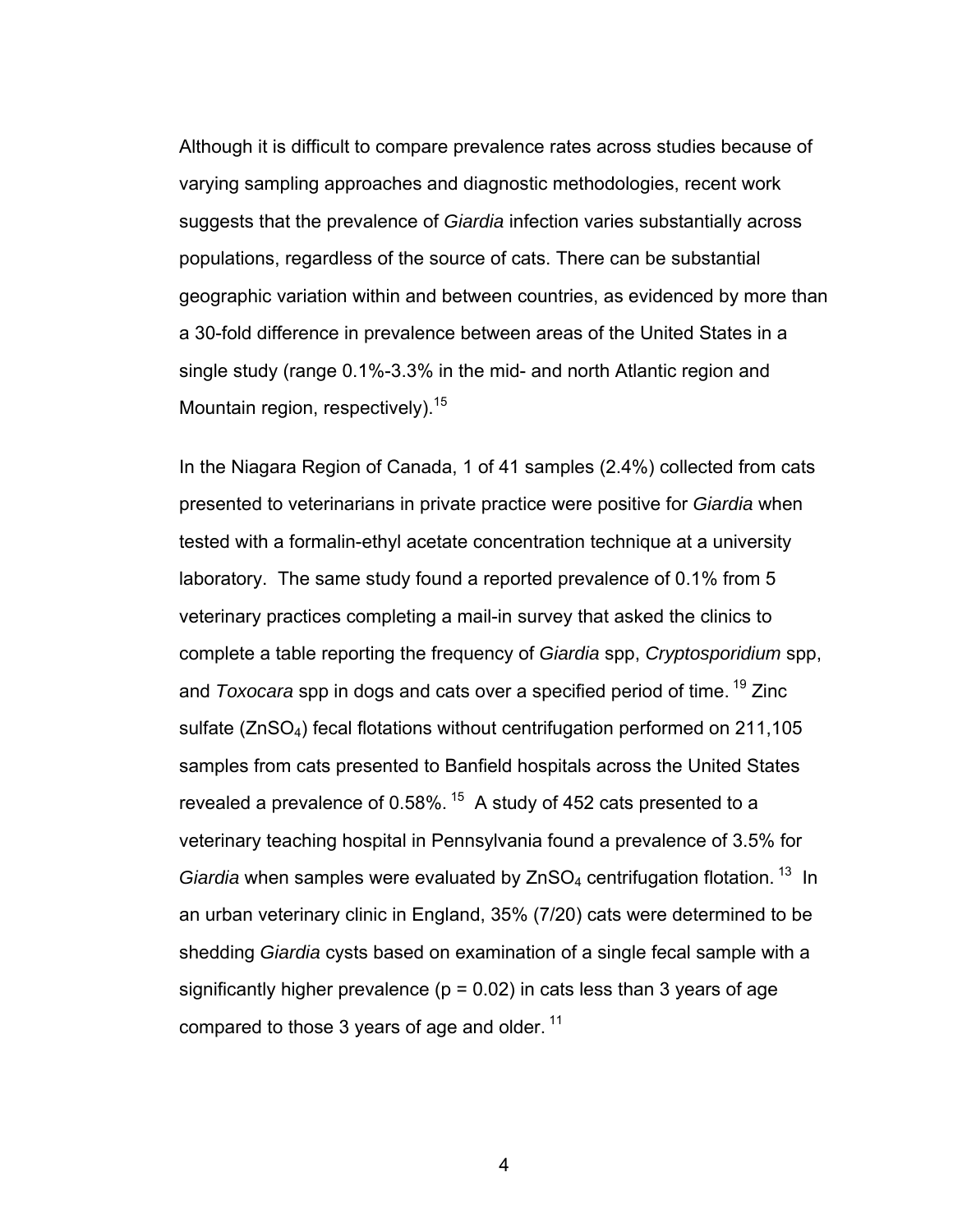When animals exhibiting clinical signs of gastrointestinal disease were specifically evaluated, overall prevalence rates tended to be higher compared to studies surveying cats regardless of their clinical status. A large national study found a prevalence of 10.3% (513/4978) in cats from all regions of the United States based on a commercially available enzyme-linked immunosorbent assay (ELISA) test (SNAP *Giardia* Test, IDEXX Laboratories, Westbrook,  $ME.$ )<sup>3</sup> In Santiago, Chile, investigators found a prevalence of 19% (44/230) based on fecal flotations for cats presented to veterinarians in two private practices.<sup>20</sup>

A large study in western Australia screened 418 cats from varying sources for multiple gastrointestinal parasites with fecal flotation techniques and failed to identify any cats that were shedding *Giardia* cysts.<sup>21</sup> However, when a subset of 40 cats from this original sample were tested by ELISA and PCR, 60% and 80% respectively, were found to be positive.  $22$  Similarly, a prevalence of 40% was found using an ELISA in pet cats in Japan.<sup>23</sup> In the southeastern United States, a prevalence of 13.6% was found in 250 pet cats screened with IFA techniques. Cyst shedding was more common in multiple cat households and households where another cat was shedding cysts, in cats with acute or chronic gastrointestinal complaints, and in cats less than one year of age. Whether the cat was acquired from an animal shelter or not had no effect on prevalence. <sup>8</sup> Investigators in North Carolina found 5% (3/66) of pet cats and 6% (5/87) of feral cats to be shedding *Giardia* cysts as detected by IFA, with no significant difference between the two groups.  $23$ 

Reported prevalence rates were similar in studies that exclusively sampled cats at animal shelters or catteries. In 22 shelters in the Netherlands, only 1%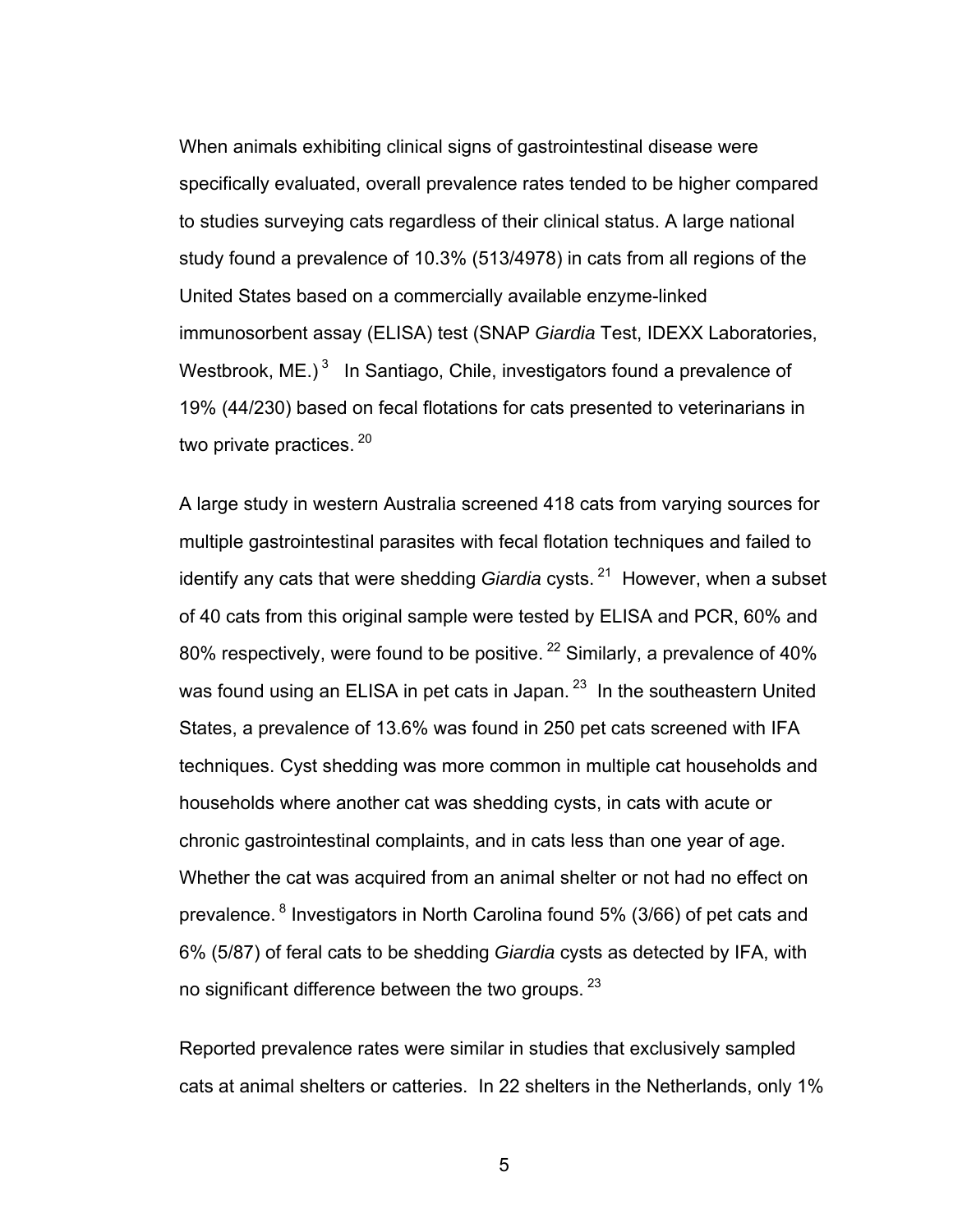(3/305) of cats were shedding *Giardia* cysts as detected with a centrifugationflotation technique,<sup>14</sup> while  $9.9\%$  (34/344) of cats in northern California shelters were positive based on a direct immunofluorescence assay.<sup>16</sup> Another study investigating the cause of diarrhea in 89 different catteries found that 36 of 117 (31%) cats were infected with Giardia based on ELISA results; at least one cat was infected in  $35\%$  (31/89) of the catteries.<sup>24</sup> In studies sampling both owned and shelter cats, similar rates of infection were found for *Giardia*. Using ZnSO<sub>4</sub> centrifugation-flotation, a study in northern Colorado25 found an overall prevalence of *Giardia* of 2.4% (5/206) in cats with and without diarrhea. Although the shelter cats tended to have higher rates of infection with enteric zoonotic organisms overall, the prevalence of *Giardia* was actually lower in shelter cats (1.3%) compared to owned cats (3.1%) in this study. A similar study of 263 feline fecal samples obtained from privately owned or shelter cats less than 1 year of age in central New York found an overall prevalence of 7.3% (19/263) for *Giardia* using the same diagnostic methods.17 There was no difference in prevalence for cats from shelters (12/149) compared to those presented to private clinics (7/114), however 6 of the 7 owned cats who were positive for *Giardia* had been adopted from an animal shelter.

Based on this information, it is difficult to conclude whether origin itself is a risk factor for *Giardia* infection in cats. However, conditions that may be found in some shelters (e.g. group housing, high density) and prolonged time living in such conditions have been associated with higher rates of disease. Gookin reported high housing densities, the presence of cats with diarrhea, and contact with non-feline species as risk factors for *Giardia* infection 24 while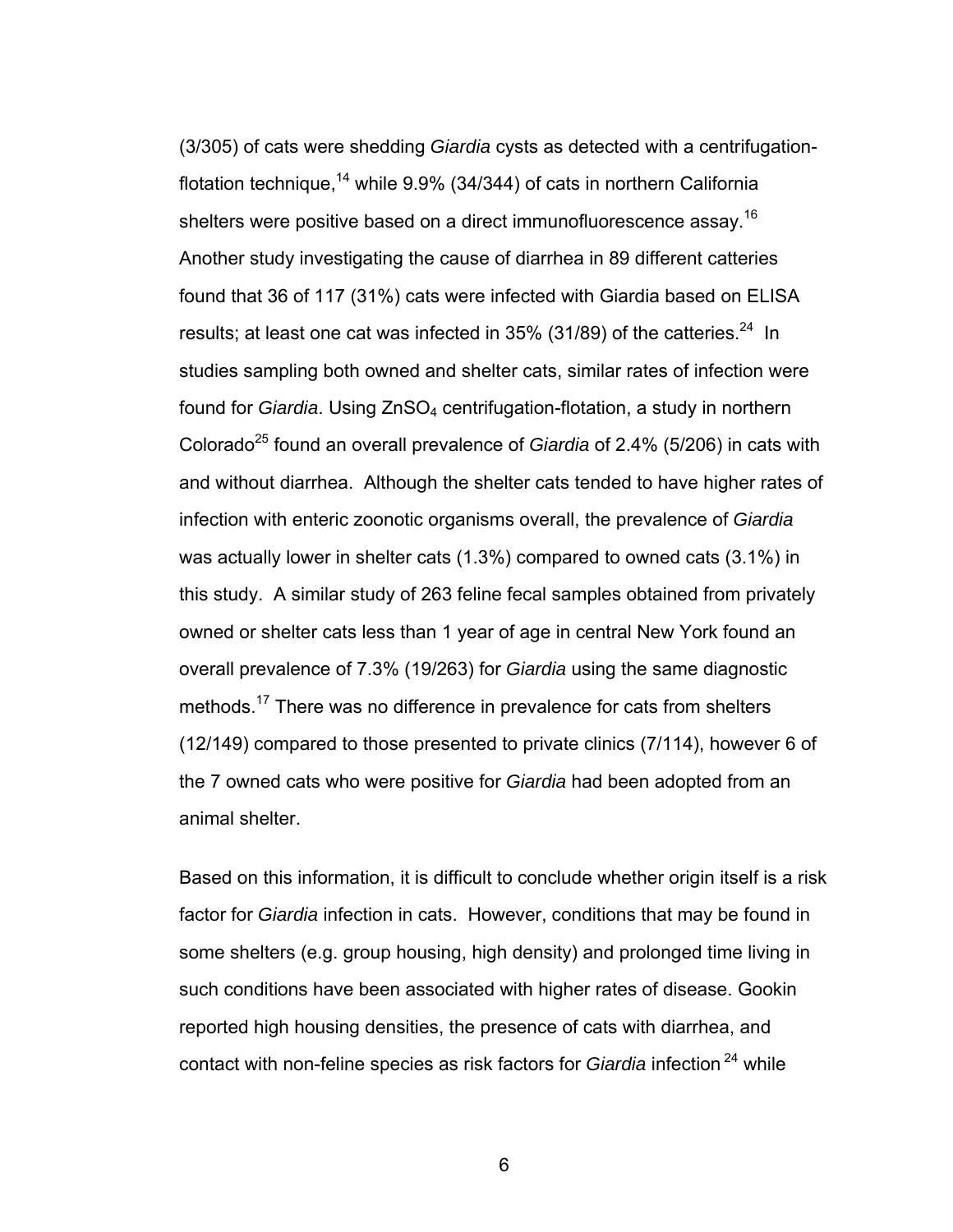Cirak demonstrated that length of residence in shelters was associated with an increased risk of *Giardia* infection. 26 This work suggests that the longer a cat spends in a facility where other cats are infected with *Giardia*, particularly when there is crowding, the greater the risk of infection with *Giardia*.<sup>26</sup> Other studies have found that the main preventive factor against parasitic infection in general was a short stay in the shelter.<sup>14</sup> Additional research is needed in order to better elucidate and define the relationship between shelter conditions and the risk of *Giardia* infection in cats as well as the best practices to limit infection of cats in animal shelters.

# *Diagnosis*

Even with numerous options for testing, *Giardia* presents a diagnostic challenge and is generally considered to be underdiagnosed. Limitations in diagnosis hamper efforts to better understand the epidemiology of *Giardia* infections, as findings can differ substantially as a result of different methodologies. For example, as previously described, one Australian study reported a prevalence of 0% in cats using fecal flotation, but 80% of those same samples were positive when analyzed by PCR.<sup>22</sup> Similarly, an earlier study of shelter animals in Germany failed to find *Giardia* cysts in the feces of 100 cats, but 22.4% of those same samples were positive when screened with a commercially available ELISA test. 26

Cysts are small (approximately 12um x 7um) and can be difficult to identify on fecal flotation even when concentrating techniques are used. The cysts can be confused with pseudoparasites such as yeast or plant matter and are easy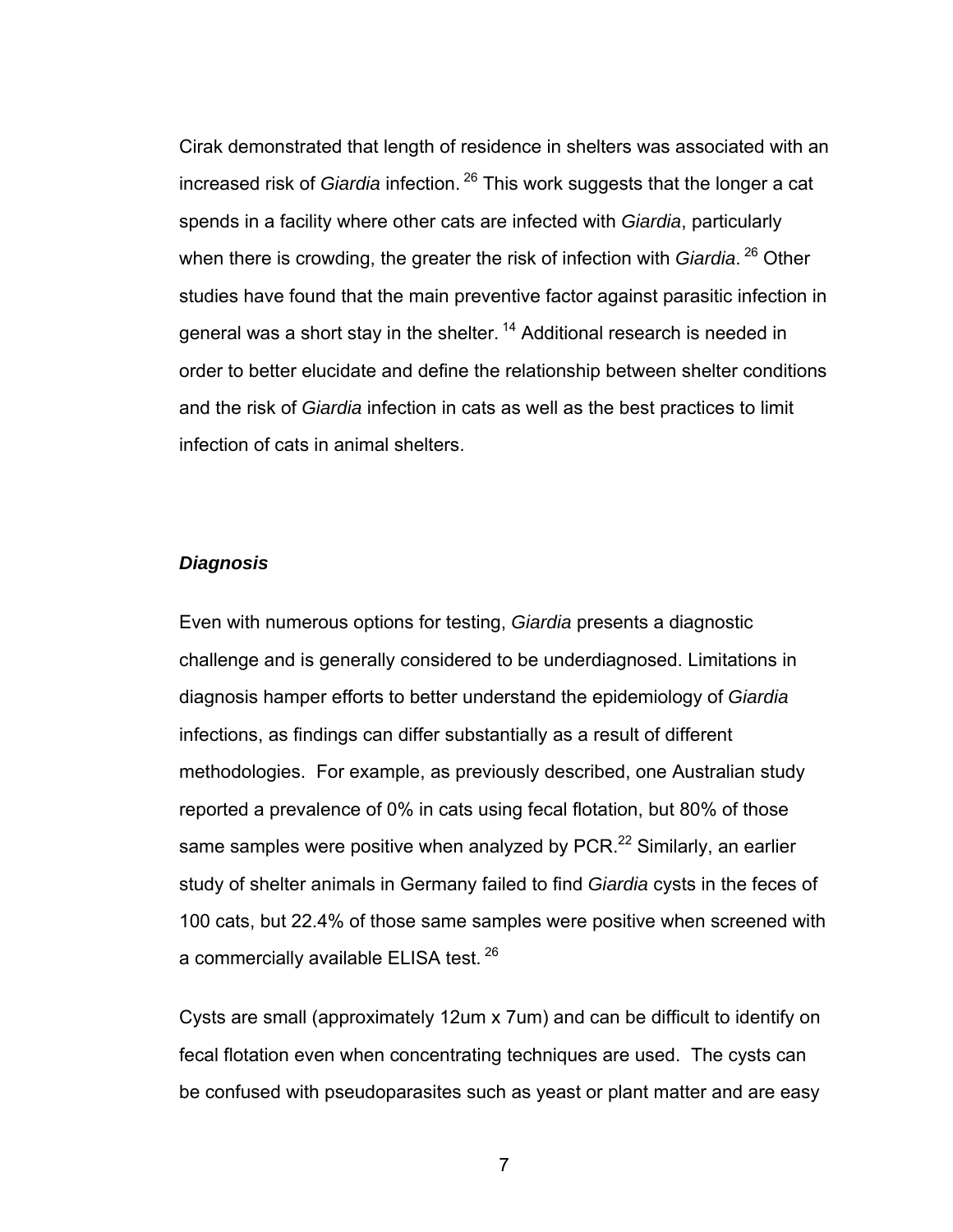to overlook even with careful microscopic inspection of samples. The ZnSO<sub>4</sub> centrifugation-flotation technique (ZNCT) has been considered the gold standard for the diagnosis of *Giardia* when used by trained personnel. However, the shedding of cysts is intermittent and as a result at least three ZNCTs performed on consecutive fecal samples must be negative in order to rule out *Giardia* infection. Furthermore, many veterinary practitioners are unable to successfully identify *Giardia* cysts when they are present; at a major veterinary conference, only 6 of 27 participants in a wet lab were able to identify *Giardia* cysts from a known positive sample. <sup>9,10</sup> While ZnSO4 centrifugation procedures increase recovery and maintain the integrity of cysts, they do not completely alleviate problems associated with cyst identification and low numbers of organisms.

Although multiple ZNCTs have traditionally been considered to be the gold standard for the diagnosis of *Giardia*, ELISA and IFA evaluations are increasing in use and acceptance. ELISAs, including both commercially available tests for in-house use as well as those performed by diagnostic laboratories, were originally developed for use in humans and are being used with increasing frequency in veterinary practice for cats and dogs. Because they detect an antigen produced by trophozoites that is shed continuously, they theoretically avoid the problem of intermittent cyst shedding and are generally easier to interpret than a fecal flotation. While their specificity is high, reports on the sensitivity of *Giardia* ELISA tests vary substantially, ranging from 68-95%. One author 27 found an in-house ELISA (SNAP® *Giardia* Test, IDEXX Laboratories, Westbrook, ME) to have 90% sensitivity and 96% specificity when compared to immunofluorescence and another investigator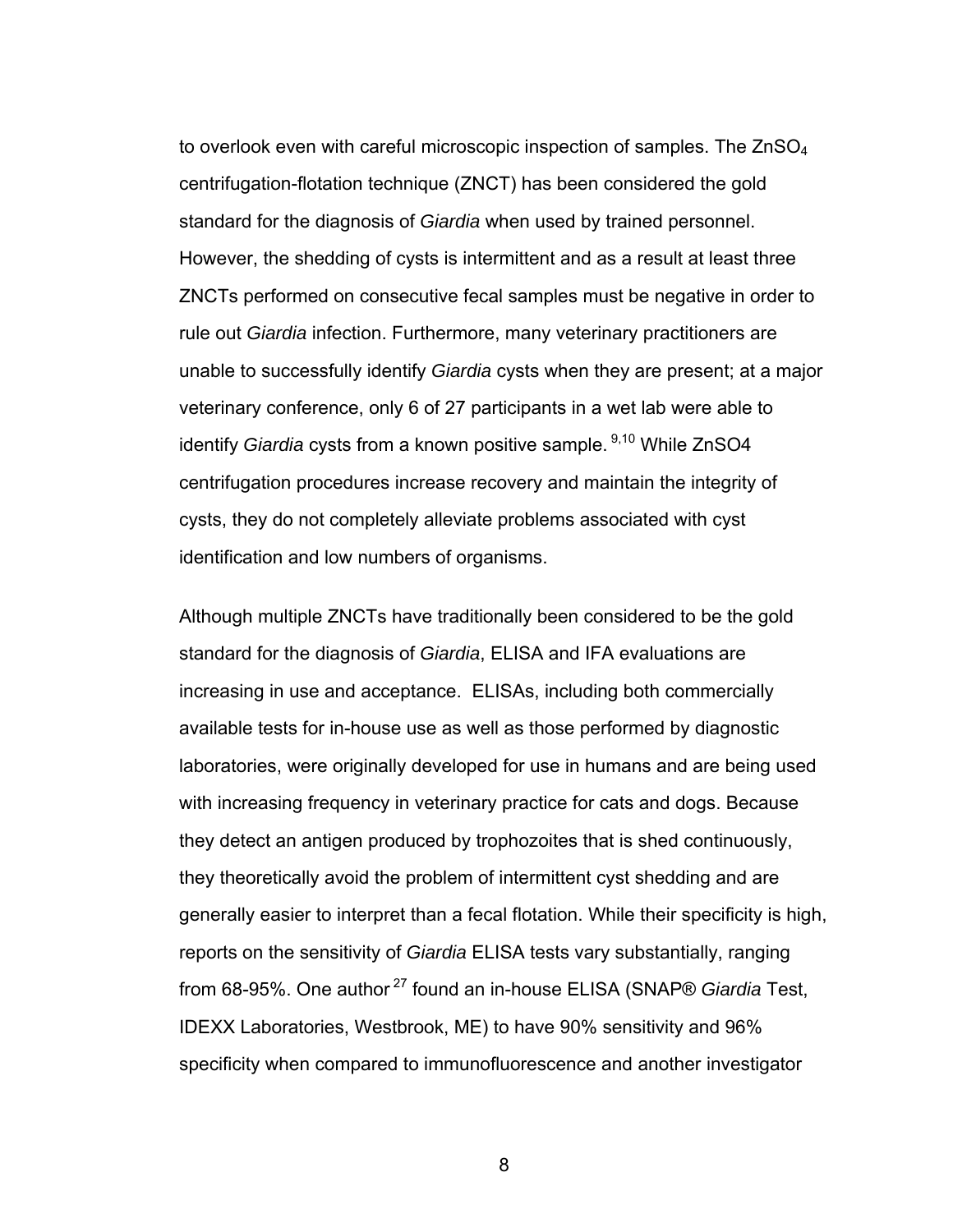found that antigen was regularly detectable via ELISA in *Giardia*-infected dogs and showed good correlation with ZNCT.<sup>28</sup> Another study evaluating 344 samples from cats in 4 different northern California shelters found that the IDEXX SNAP® *Giardia* test was highly sensitive and specific for diagnosis of cyst shedding in cats with or without diarrhea and was more sensitive than available human test kits.<sup>16</sup> False negatives were most common in samples with low cyst counts and in diarrheic samples, which may be the result of dilution. However, when performed in parallel with fecal flotation the combined sensitivity of the two tests was increased to 97.8% on a single sample.

Direct immunofluorescence (IFA) tests, which use antibodies against *Giardia* to detect and identify cysts, are also available and have been shown to be more sensitive than ZNCT in cattle and sheep, particularly when low numbers of cysts are present.<sup>29</sup> IFA tests are commonly used as the gold standard in prevalence studies if not in clinical practice for the diagnosis of *Giardia* in cats and dogs. Genetic heterogeneity does not appear to significantly alter test results but may be a possible explanation for the diminished sensitivity that is observed when human-validated tests are used in cats. Debate continues over which testing protocol is the most accurate, but most experts agree that some combination of multiple tests on multiple samples is necessary to minimize false negative results. For example, when used in asymptomatic dogs in Finland, false negatives on an ELISA were also found in samples with low cyst counts (less than 10<sup>4</sup> cysts/g of feces) when compared to results obtained with IFA testing. One sample, however, seemed to be sufficient in determining infection status based on IFA results (as a very high kappa was noted between results from successive samples). $30$  Based on this information, it is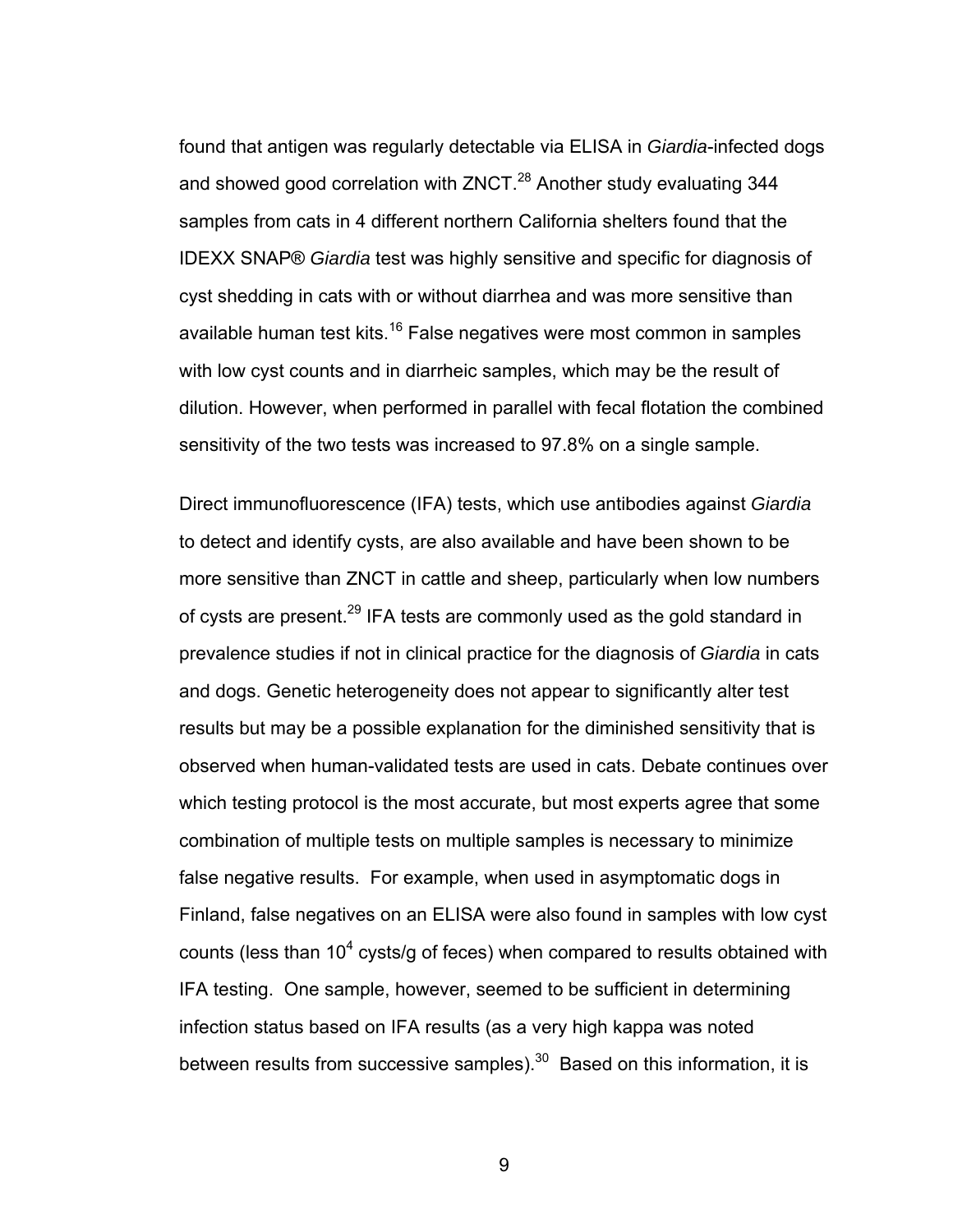therefore possible that antigen/antibody-based techniques are sensitive enough to allow for a reasonable approximation of prevalence on the basis of a single sample rather than 3 consecutive samples typically considered necessary for ZnSO4 fecal flotation. This is an important consideration since in many instances it may not be feasible to obtain multiple samples from an individual animal.

#### *Zoonotic Potential*

In addition to the challenge of identifying *Giardia* infections in cats, the public health significance is unknown, raising questions about the need for identifying and treating infected cats. Data on the frequency of zoonotic transmission is lacking and is generally based on circumstantial rather than experimental observations. In one study, investigators were unable to establish persistent, patent infections in kittens ( $n = 14$ ) after experimental infection with humansource *Giardia* cysts and trophozoites.<sup>31</sup> In another study, investigators evaluated owners and their pets for *Giardia* and found an overall prevalence of 13.7% in people, 7.3% in dogs, and 14% in cats but were unable to demonstrate an association between human and animal infection.<sup>32</sup>

More recently, efforts have focused on identifying human and animal infections using genotyping to improve the understanding of the host specificity and clinical disease produced by various *Giardia* species. Several *Giardia* species are known to have a limited host range. For example, *Giardia agilis, argeae, psittacci, muris,* and *microti* have been shown to infect amphibians, birds, and rodents respectively, but not humans. In contrast, *Giardia duodenalis* (also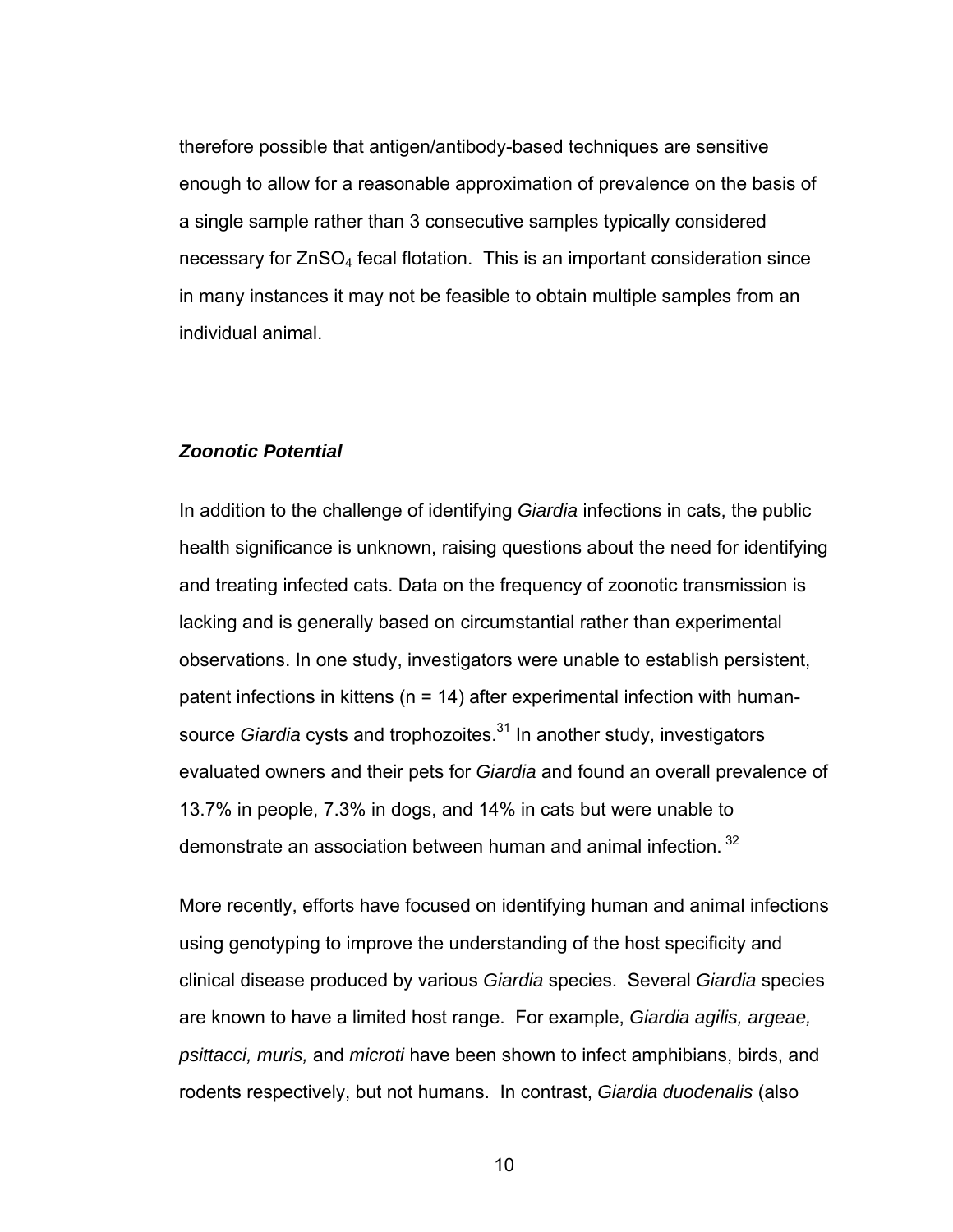known as *Giardia intestinalis* and *Giardia lamblia*) has a wide host range and probably represents a species complex comprised of a variety of genotypes with different host specificities. $33,34$  The majority of mammalian infections are thought to be caused by *Giardia duodenalis*, which can be divided into several morphologically identical, but genetically distinct groups with varying host specificities.

A comprehensive phylogenetic study analyzed *Giardia duodenalis* isolates at 4 different genetic loci, confirming the current distinction of seven different lineages known as assemblages.<sup>35</sup> Cysts of these varying genotypes are morphologically indistinguishable by light microscopy and advanced molecular techniques are required to determine their assemblage type. It is important to note that inconsistent nomenclature has been used to describe the various genotypes, complicating the interpretation of the literature. For example, assemblages A and B have also been referred to as Polish, Belgian, and groups 1/2 and 3.36 Human infections are widely considered to result only from assemblages A or B, which have the widest host specificity, with the former possessing the greatest range. These genotypes can be further broken down into subtypes, with assemblage A divided primarily into subtypes A1 and A2 and assemblage B divided into subtypes B3 and B4. Assemblage A is considered to be the most important genotype with regards to zoonotic transmission. The other 5 assemblages appear to be far more host adapted, with assemblages C and D being found mainly in dogs, E in livestock, F in cats, and G in rodents. Mixed infections are also possible.

Although assemblage A possesses the widest host specificity, its subtypes appear to be more restricted. Most human infections involve subtype A2, while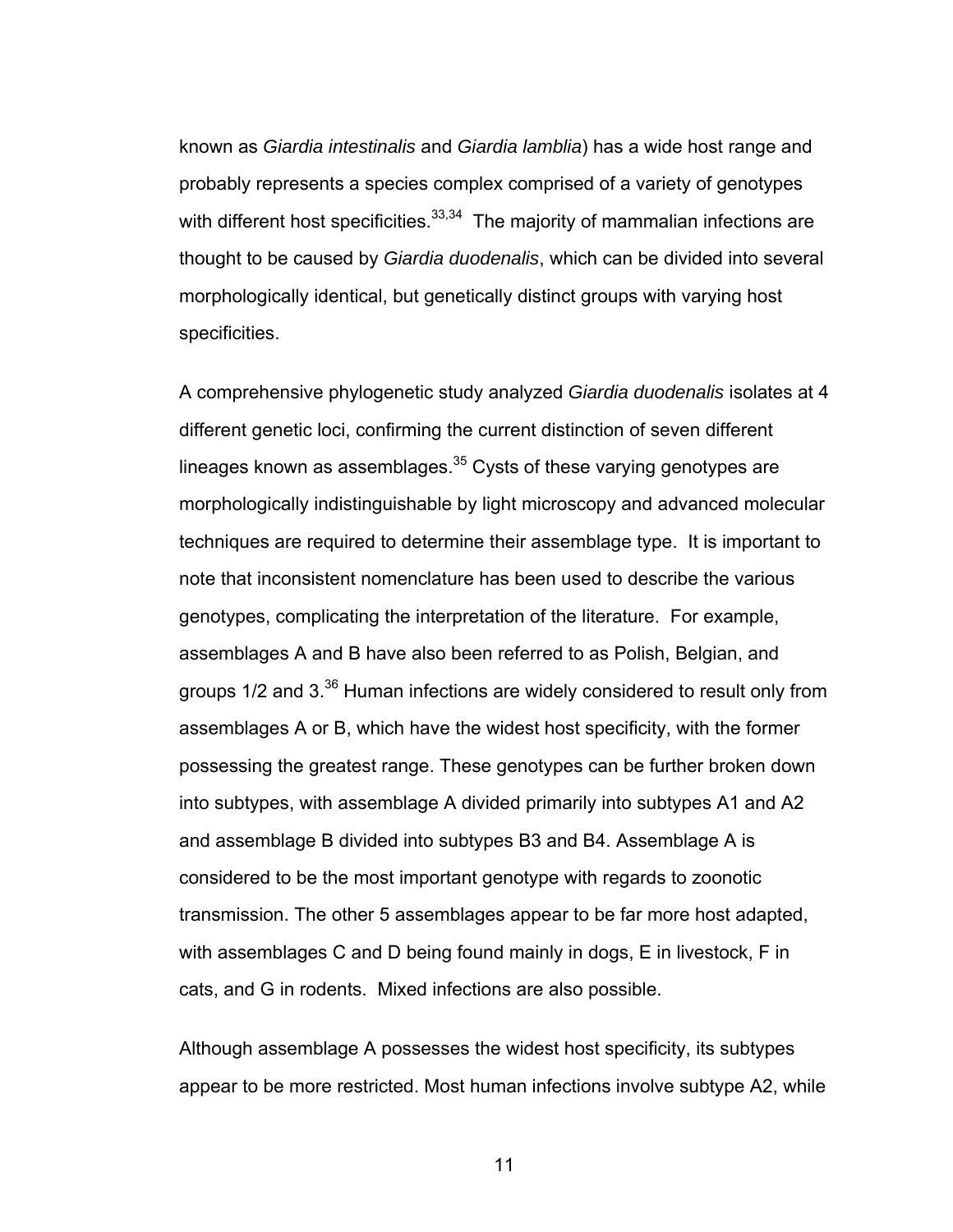the majority of animal infections involve either subtype A1 or the host-adapted genotypes (e.g. assemblage E in livestock, assemblage F in cats, and so forth), providing little support for the theory that zoonotic transmission among various species is widespread. Although limited, case-control studies have largely failed to identify contact with pets as a risk factor for giardiasis in children and adults. $37$  Instead, sanitation and personal hygiene appear to be far more important factors for infection, suggesting that zoonotic transmission is of little, if any, significance. In fact, some authors  $1$  have proposed that assemblages C, D, E, F, and G be re-categorized as distinct species such as *Giardia canis, Giardia felis,* and *Giardia bovis* because of their apparently limited host range. It is possible that zoonotic transmission through contamination of water sources may exist but such contamination is more likely attributable to wildlife (owing to proximity) or livestock (as a result of the volume of manure and number of cysts), rather than companion animals such as cats and dogs. Even the population of feral cats seems unlikely to contaminate water sources given the low prevalence of cyst shedding found by Nutter et al.<sup>23</sup> Most likely, the majority of human cases result from direct or indirect contact with human-origin *Giardia* isolates rather than spread from animals to people.

The presence of genotypes with broad host specificity implies that zoonotic transmission is possible, but neither verifies its occurrence nor the direction of transmission if it occurs. For example, one investigator found a strong association between the prevalence of the same assemblages in humans and *Giardia*-positive dogs in the household, but was unable to determine whether humans were the source of *Giardia* circulating in the dogs or vice-versa.<sup>38</sup>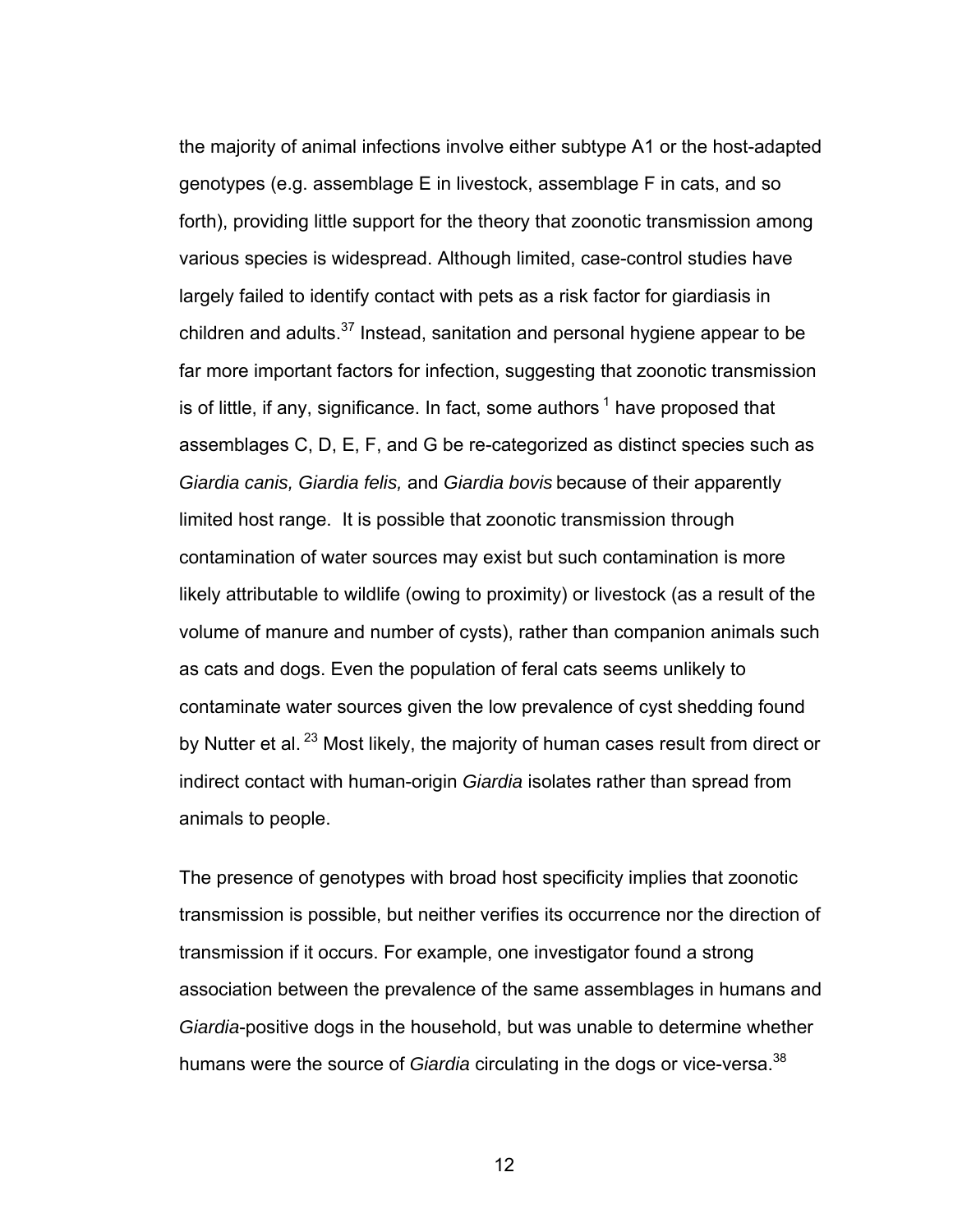Other studies have failed to find an association with fecal cyst shedding in pets and cyst shedding in humans, suggesting that transmission is limited at best and of questionable clinical significance. 37

In order to improve the current understanding of its zoonotic potential, a number of studies have focused on determining the assemblage(s) of *Giardia* spp found in cats. When interpreting these results, however, it is necessary to recognize that genotypic differences are determined by PCR amplification of a particular gene followed by sequence analysis. Since different studies have analyzed different target genes, there can be a significant degree of discrepancy in the assemblage results depending on which genes were selected for sequencing. Indeed, studies employing different genotyping tools can easily yield vastly different results, and it has been suggested that simultaneously screening for several genes would yield more accurate determinations of assemblage type. Targets include ssu-rRNA or any number of genes, including β-giardin, glutamate dehydrogenase, elongation factor 1 alpha, triose phosphate isomerase, GLORF-C4, or inter-genomic rRNA spacer region.34 These genes vary in their polymorphism as some are much more highly conserved among assemblages and species than others. Furthermore, published primers do not universally amplify *Giardia* DNA, possibly as a result of greater sequence variability in certain genes when compared to the multicopy nature of ssu-rRNA. Therefore, the assignment of an isolate to one assemblage or another can be unreliable, and isolates typed as "potentially zoonotic" by one marker might be typed as "species specific" by another marker.<sup>34</sup>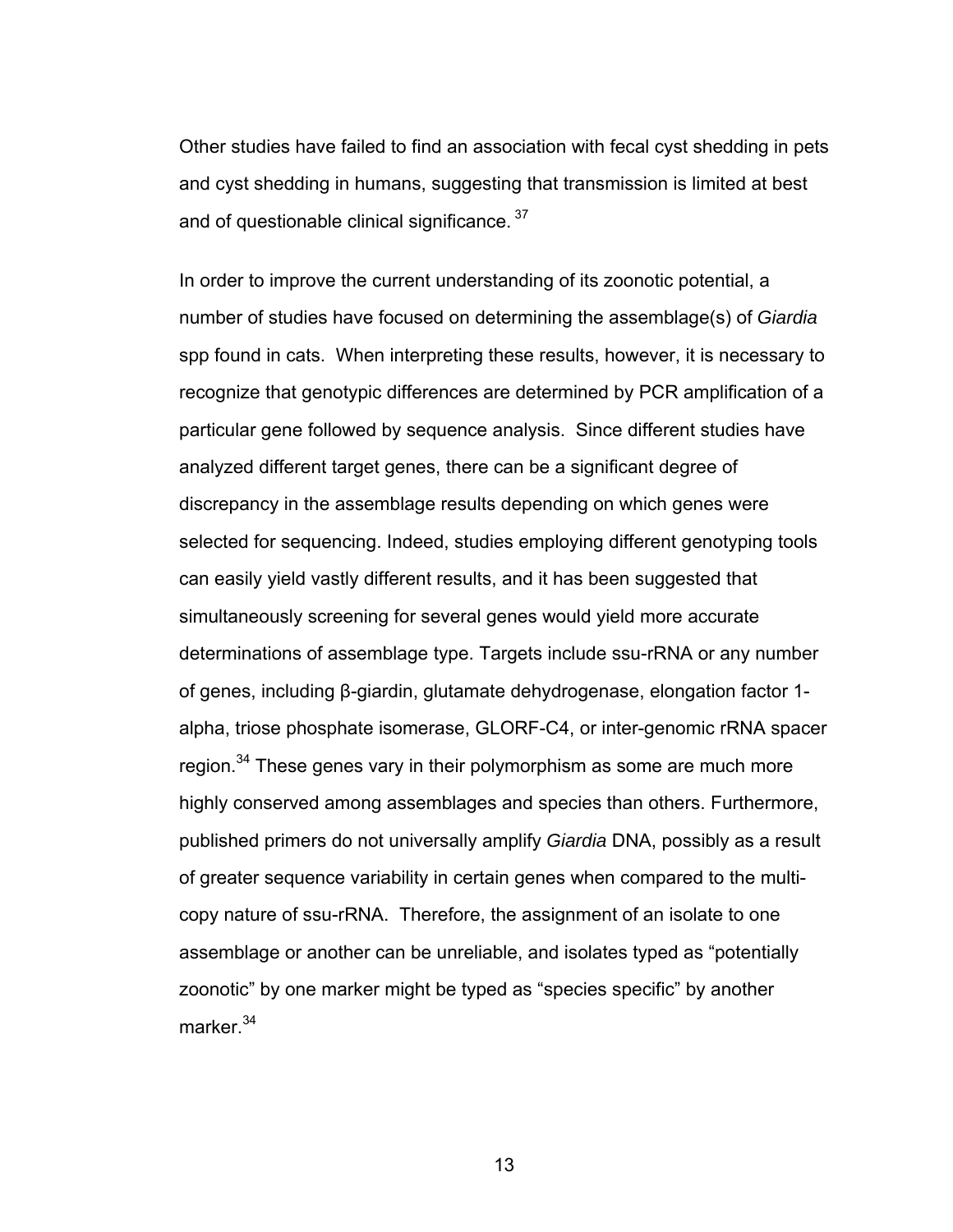Seven studies have attempted to determine which genotypes are found in *Giardia* infected cats to date. Even with the increasing body of scientific literature, assemblage results are only available for a total of 78 cats and some studies had sample sizes as small as 3 individuals. The results have varied substantially among studies, with some investigators finding cats to be exclusively infected with assemblage  $A$ ,<sup>39</sup> others identifying assemblage  $F$ ,  $40-41$ and still others reporting a mixture of assemblages within the populations studied.<sup>40-43</sup> One study even found that sequencing results for 13 of the 14 cat samples were most consistent with a dog-adapted genotype (assemblage D) that had not previously been reported in other species. $^{22}$  It is possible that some of these discrepancies are the result of differing methodologies and interpretation of sequencing results, while other variation may be attributable to geographical differences as the work has been conducted in Italy, the United States, Brazil, Columbia, Japan, and Australia.

Because of the small number of cats studied to date and the wide variation in geographical location of the investigations, differences among assemblages regarding risk factors for infection or severity of infection have not yet been identified. Based on descriptive data in the limited body of work available, it appears that assemblage A is more likely to be found in young cats less than 6 months of age and those with outdoor access<sup>39</sup> but further research is needed to determine if these characteristics are truly risk factors for infection.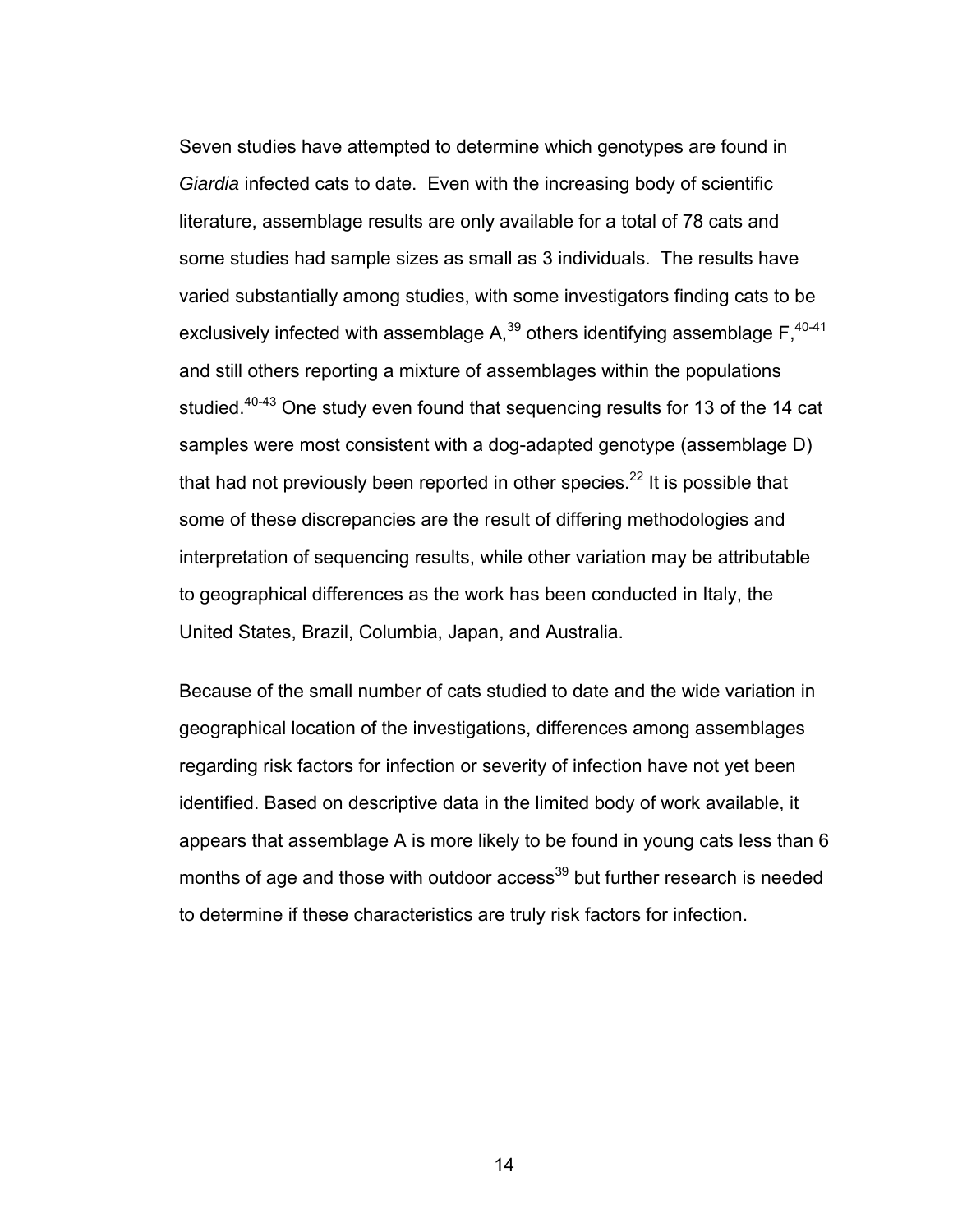#### *Treatment and Public Health Recommendations*

Insufficient data have been collected on the assemblage types found in *Giardia* infected cats to make a quantitative, accurate assessment of the public health risk associated with these cats. Despite a greater understanding of the molecular epidemiology of the disease, the question as to whether or not asymptomatic cats found to be shedding *Giardia* cysts should be treated in order to protect public health cannot be answered. Data which suggest that zoonotic transmission of *Giardia* from pets to humans is unlikely to be significant cause of human cases are accumulating.<sup>45</sup> More recent veterinary recommendations reflect this belief and do not call for automatic treatment of asymptomatic cats and dogs found to be shedding cysts. Indeed, current professional guidelines published by the Companion Animal Parasite Council<sup>46</sup> state that dogs and cats should not be treated solely for the purpose of preventing zoonotic transmission and that repeated courses of treatment are not indicated in dogs or cats without clinical signs. However, this belief is not universally accepted and some experts still call for the treatment of all infected companion animals regardless of the presence of clinical disease. $32$  In fact, treatment recommendations vary widely among veterinary experts, public health officials, and basic scientists.

As such, many animal shelters and veterinarians remained concerned about the potential liability associated with failing to identify or electing not to treat infected cats. The decision of whether or not to treat is further complicated by the fact that many infections in cats are subclinical and no treatment protocols have been proven to be 100% efficacious. It is unclear whether drug therapy eliminates *Giardia* infections or merely suppresses cyst shedding, and the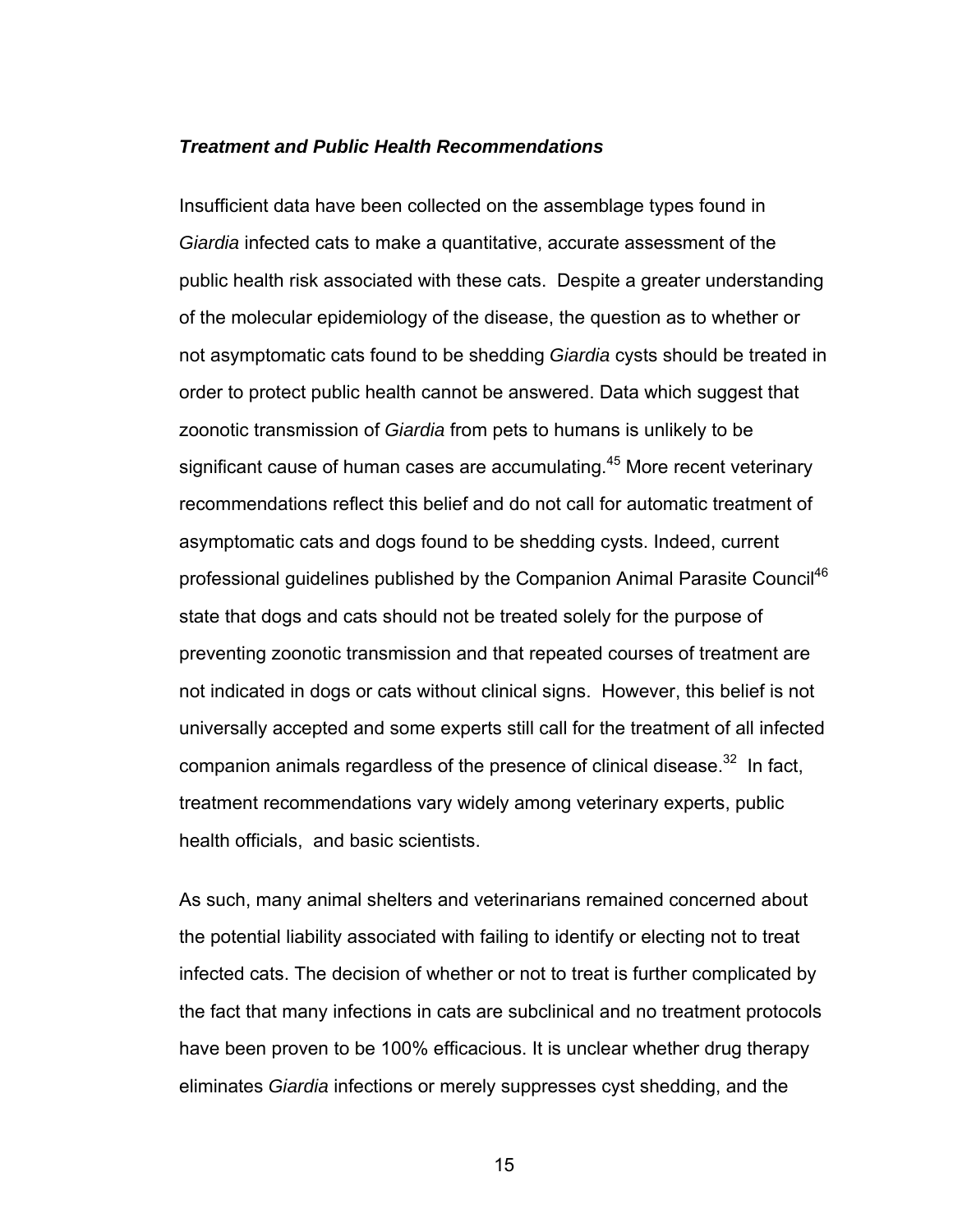efficacy may be further reduced in animals with diarrhea since rapid gastrointestinal transit time may result in decreased drug contact with the trophozoites.<sup>3</sup> Successful clearance of *Giardia* spp. infection from individual cats can thus be difficult, and elimination of endemic disease in feline populations is particularly challenging. Even when initial treatment is successful at stopping cyst shedding, reinfection from a contaminated facility, from other cats, or from a cat's own hair coat while grooming is common.<sup>47</sup> For these reasons, increased sanitation and disinfection are commonly cited as essential factors in eliminating infection from affected facilities. *Giardia* cysts are destroyed with many disinfectants commonly used in animal holding facilities, including sodium hypochlorite (e.g. household bleach) and quaternary-ammonium containing products. Cysts are also susceptible to desiccation, and ensuring a dry environment can be helpful in breaking the cycle of transmission. In addition, bathing cats in order to remove infective cysts from their hair coats and then moving them to uncontaminated enclosures after they have been treated has been recommended to help break the transmission cycle. $4$ 

There are no approved drugs for the treatment of giardiasis in cats. Available but unapproved drugs (e.g. extra label usage) include metronidazole, albendazole, fenbendazole, and a product containing a combination of febantel, pyrantel, and praziquantal (Drontal Plus®, Bayer Animal Health, Shawnee Mission, KS). Several studies have examined the efficacy of these medications in eliminating the shedding of *Giardia* cysts in dogs, but only a few studies have evaluated their efficacy in cats. Reported efficacies in cats range from 50-100% for fenbendazole (n =  $8)^{48}$  and 20-60% for Drontal Plus<sup>®</sup>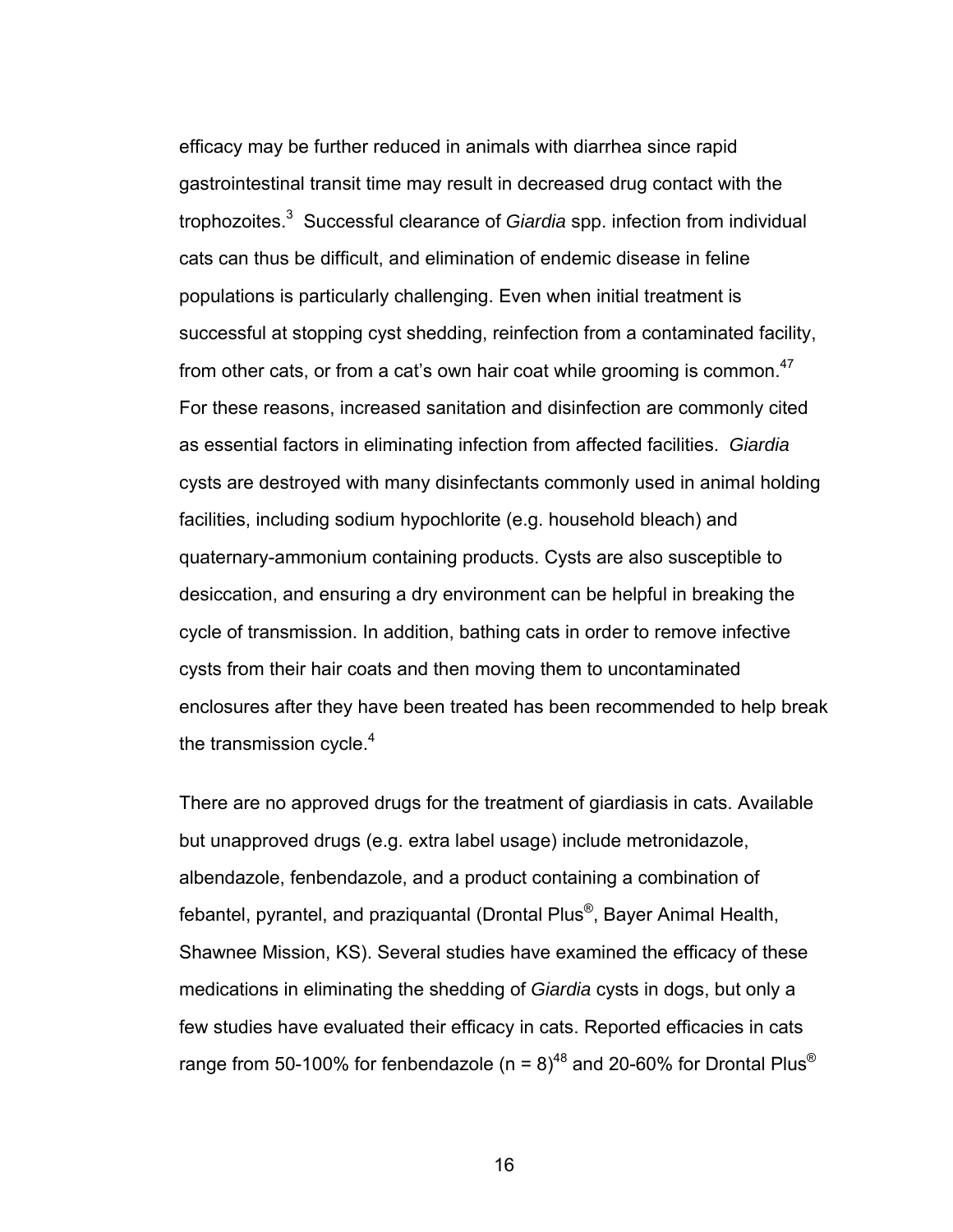depending on the dosage ( $n = 16$ ).<sup>49</sup> Recently, a study found that metronidazole benzoate administered at a dose of 25 mg/kg by mouth twice daily eliminated cyst shedding in 100% ( $n = 26$ ) of study cats,<sup>50</sup> but the study lacked a control group. A commercially available vaccine has also been studied as a possible treatment for *Giardia* but has neither been demonstrated to be an effective treatment nor preventive. $51$  Some authors have suggested concurrent treatment with metronidazole and fenbendazole believing that the combination may be more efficacious than treatment with either drug alone, however no controlled studies have been performed to evaluate such a protocol.46 In addition, it is imperative that steps are taken to improve an infected cat's overall health and immune system, including elimination or treatment of concurrent diseases and other parasitic infections, reduction of stress, and improved nutrition.

In addition to concerns of efficacy, there also remains a question of safety regarding the treatment protocols for cats. Metronidazole administration has been associated with gastrointestinal and central nervous system toxicity,  $52$ particularly when used at high doses for long periods of time (e.g. longer than 1 week). Albendazole has been shown to cause bone marrow suppression in some cases.<sup>53</sup>

# *Summary*

*Giardia duodenalis* is a common intestinal protozoal parasite capable of causing both clinical and subclinical disease in a broad range of species, including humans and cats. Cysts of the varying genotypes are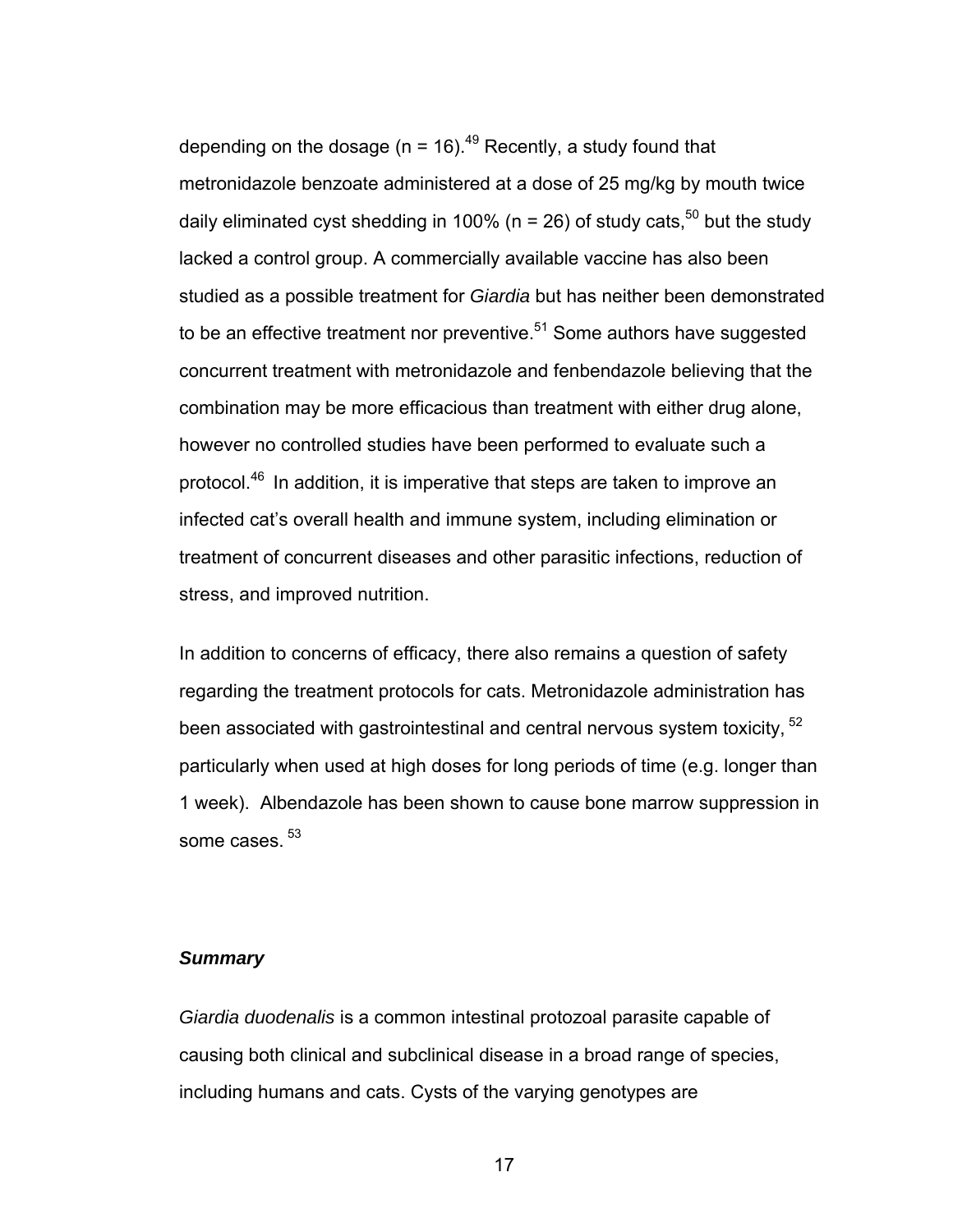morphologically indistinguishable by light microscopy and advanced molecular techniques are required to determine their assemblage type. Little is known about the differences among various assemblages, but the principal distinction appears to be host range and thus zoonotic potential. Confusion exists regarding the significance of *Giardia* in cats and the need for surveillance and treatment in animal shelters as both the zoonotic assemblage A and hostadapted assemblage F have been isolated from cats. Because most infections are subclinical and there are no conclusive data that *Giardia* infected cats pose a human health risk, treatment may not always be indicated. The decision as to whether or not to treat is further complicated by the fact that there are no approved drugs for the treatment of giardiasis in cats and no treatment protocols have been proven to be 100% efficacious.

The confusion surrounding *Giardia* in cats is particularly evident in animal shelter settings. Concerns regarding public health and legal liability have prompted some shelters to actively screen the cats in their care for *Giardia* infection, but such practices place a tremendous burden on the already limited resources of these organizations and may not be necessary. Research is need in order to better characterize the host range and zoonotic potential of various assemblages and to determine risk factors for infection associated with them. Such knowledge would then allow for a more quantitative and accurate assessment of the true public health risk associated with *Giardia* in cats and the need for treatment in clinically normal cats. Elimination of endemic infection in feline populations is particularly challenging, and a thorough risk assessment would greatly assist veterinarians and humane organizations in targeting their diagnostic and therapeutic efforts.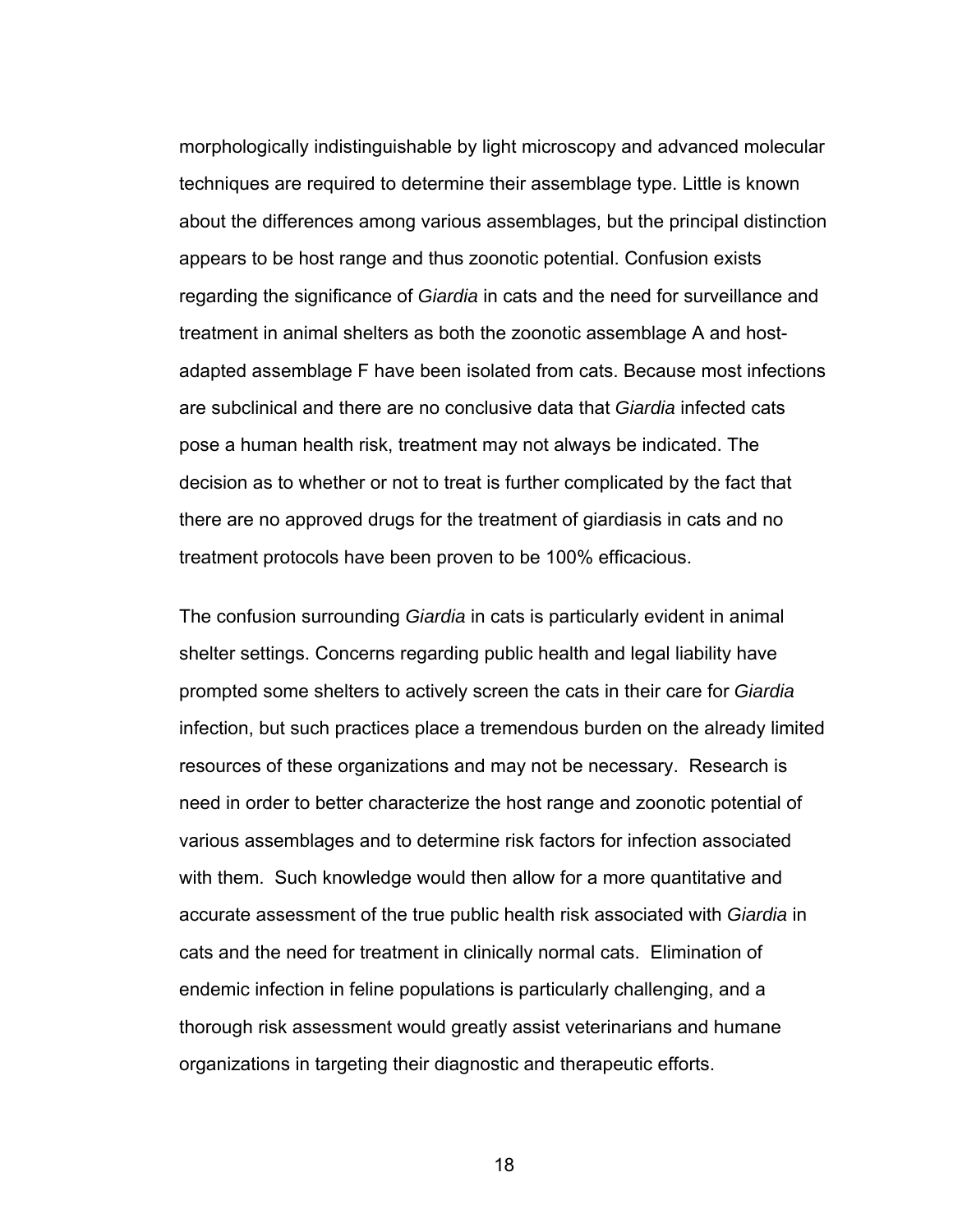This literature review identifies several gaps in existing knowledge regarding *Giardia* infection in shelter cats. For instance, prevalence estimates vary significantly among different populations of cats studied. Although it has been hypothesized that such variation is due, in part, to differences in diagnostic methodology and geographic location, there is a general lack of knowledge regarding risk factors for infection. In addition, there may be clinically significant but still undetermined factors affecting prevalence. The pathogenic mechanisms remain to be fully elucidated, and little is known about the specifics of the host, agent, and environmental factors that determine the clinical course of disease or lack thereof. Optimal testing protocols, based on sensitivity, specificity, ease of use and interpretation and cost have yet to be established for use in individual cats as well as for feline populations. Finally, the true zoonotic potential of *Giardia* has yet to be established. This paucity of knowledge makes evidence-based decision-making difficult if not impossible in the clinical setting. In the context of animal shelters, where large numbers of cats of varying immune status are housed concurrently and where resources for animal care are limited, these challenges are particularly evident.

The purpose of the study described in the subsequent chapter was to expand the existing body of knowledge pertaining to *Giardia* infections in shelter cats and to specifically address the question of its zoonotic potential in order to provide data that can be used for quantitative risk assessment. Specifically, the study was designed to investigate the following hypotheses:

(1) The prevalence of *Giardia* infection in shelter cats is within the range reported for owned cats;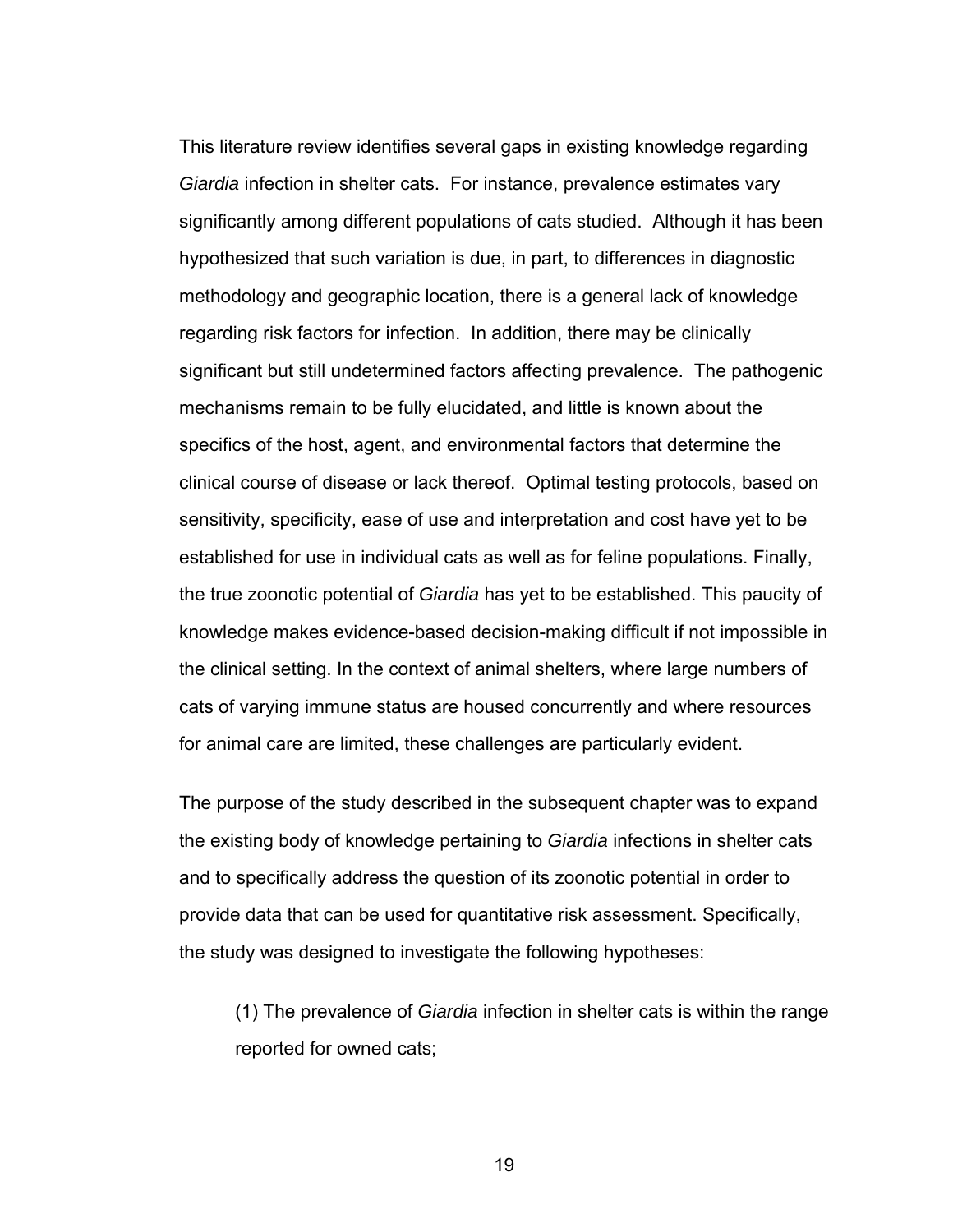(2) Most shelter cats are not a public health threat with regards to transmission of *Giardia* to people;

(3) Conditions that could reasonably be expected to facilitate transmission of *Giardia* (e.g. overcrowding) or increase host susceptibility to infection (e.g. age) are risk factors for infection.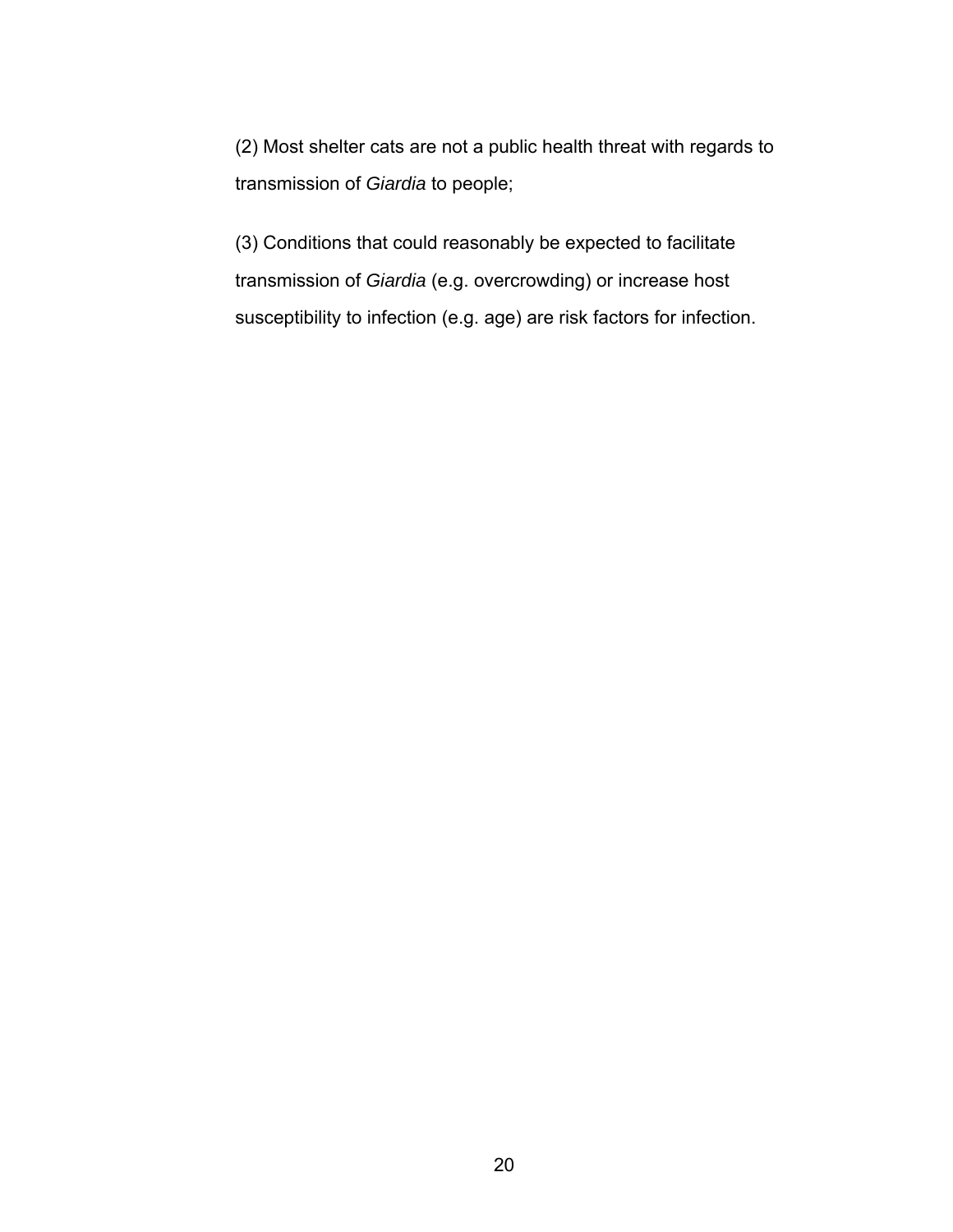# REFERENCES

1. Thompson RCA, Palmer CS, O'Handley R. 2008. The public health and clinical significance of *Giardia* and *Cryptosporidium* in domestic animals. Vet Journal. 177: 18-25.

2. MacDonnell PA, Scott KGE, Teoh DA, Olson ME, Upcroft JA, Upcroft P, Buret AG. 2003. *Giardia duodenalis* trophozoites isolated from a parrot (*Cacatua galerita*) colonize the small intestinal tracts of domestic kittens and lambs. Vet Parasitol. 111: 31-46.

3. Carlin EP, Bowman DD, Scarlett JM. 2006. Prevalence of *Giardia* in symptomatic dogs and cats in the United States. Suppl Compend Contin Educ Vet. 28(11A):2-12.

4. Barr SC. 2006. Enteric protozoal infections. In: Greene CE (ed), Infectious Diseases of the Dog and Cat (3rd edn). Philadelphia: WB Saunders, pp 736-742.

5. Kirkpatrick CE, Farrell JP. 1984. Feline giardiasis: observations on natural and induced infections. Am J Vet Res. 45(10): 2182-2188.

6. Belosevic M, Faubert GM, Guy R, MacLean JD. 1984. Observations on natural and experimental infections with *Giardia* isolated from cats. Can J Comp Med. 48: 241-244.

7. Kirkpatrick CE. 1985. Giardiasis in a cattery. J Am Vet Med Assoc. 187(2): 161-162.

8. Vasilopulos RJ, Mackin AJ, Rickard LG, Pharr GT, Hust CL. 2006. Prevalence and factors associated with fecal shedding of *Giardia* spp. in domestic cats. J Am Anim Hosp Assoc. 42:424-429.

9. Dryden MW, Payne PA, Smith V. 2006. Accurate diagnosis of *Giardia* spp. and proper fecal examination procedures. Vet Therap. 7(1):4-14.

10. Dryden MW, Payne PA, Ridley RK, and Smith VE. 2006. Gastrointestinal parasites: the practice guide to accurate diagnosis and treatment. Suppl Compend Contin Educ Vet. 28(7A):3-13.

11. Winsland JKD, Nimmo S, Butcher PD, Farthing MJG. 1989. Prevalence of *Giardia* in dogs and cats in the United Kingdom: survey of an Essex veterinary clinic. Trans R Soc Trop Med Hyg. 83: 791-792.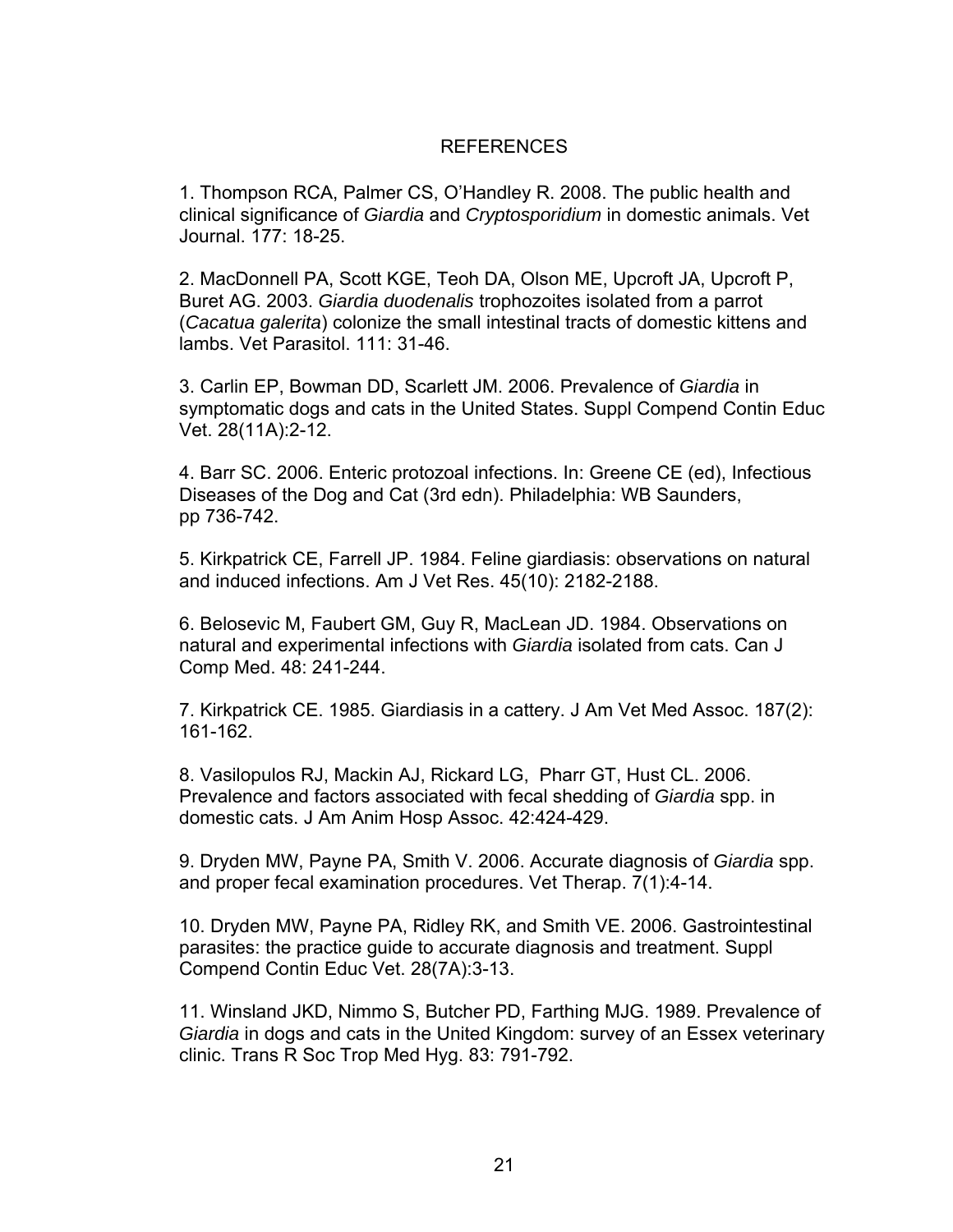12. Itoh N, Muraoka N, Kawamata J, Aoki M, Itagaki T. 2006. Prevalence of *Giardia intestinalis* infection in household cats of Tohoku district in Japan. J Vet Med Sci. 68(2): 161-163.

13. Kirkpatrick CE. 1988. Epizootiology of endoparasitic infections in pet dogs and cats presented to a veterinary teaching hospital. Vet Parasitol. 30:113-124.

14. Robben SR, le Nobel WE, Dopfer D, Hendrikx WM, Boersema JH, Fransen F, Eysker ME. 2004. Infections with helminths and/or protozoa in cats in animal shelters in the Netherlands. Tijdschr Diergeneeskd. 129(1):2-6.

15. De Santis-Kerr AC, Raghavan M, Glickman NW, Caldanaro RJ, Moore GE, Lewis HB, Schantz PM, Glickman LT. 2006. Prevalence and risk factors for *Giardia* and coccidia species of pet cats in 2003-2004. J Fel Med Surg. 8: 292-301.

16. Mekaru SR, Marks SL, Felley AJ, Chouicha N, Kass PH. 2007. Comparison of direct immunofluorescene, immunoassays, and fecal flotation for detection of *Cryptosporidium* spp and *Giardia* spp in naturally exposed cats in 4 northern California animal shelters. J Vet Int Med. 21:959-965.

17. Spain CV, Scarlett JM, Wade SE, McDonough P. 2001. Prevalence of enteric zoonotic agents in cats less than 1 year old in central New York state. J Vet Int Med. 15:33-38.

18. Barr SC and Bowman DD. 1994. Giardiasis in dogs and cats. Comp Contin Educ Vet. 16(5):603-613.

19. Shukla R, Giraldo P, Kraliz A, Finnigan M, Sanchez AL. 2006. *Cryptosporidium* spp. and other zoonotic enteric parasites in a sample of domestic dogs and cats in the Niagara region of Ontario. Can Vet J. 47: 1179- 1184.

20. López J, Abarca K, Paredes P, Inzunza E. 2006. Intestinal parasites in dogs and cats with gastrointestinal symptoms in Santiago, Chile. Rev Med Chil. 134(2): 193-200.

21. McGlade TR, Robertson ID, Elliot AD, Read C, Thompson RCA. 2003. Gastrointestinal parasites of domestic cats in Perth, Western Australia. Vet Parasitol. 117: 251-262.

22. McGlade TR, Robertson ID, Elliot AD, Thompson RCA. 2003. High prevalence of *Giardia* detected in cats by PCR. Vet Parasitol. 110: 197-205.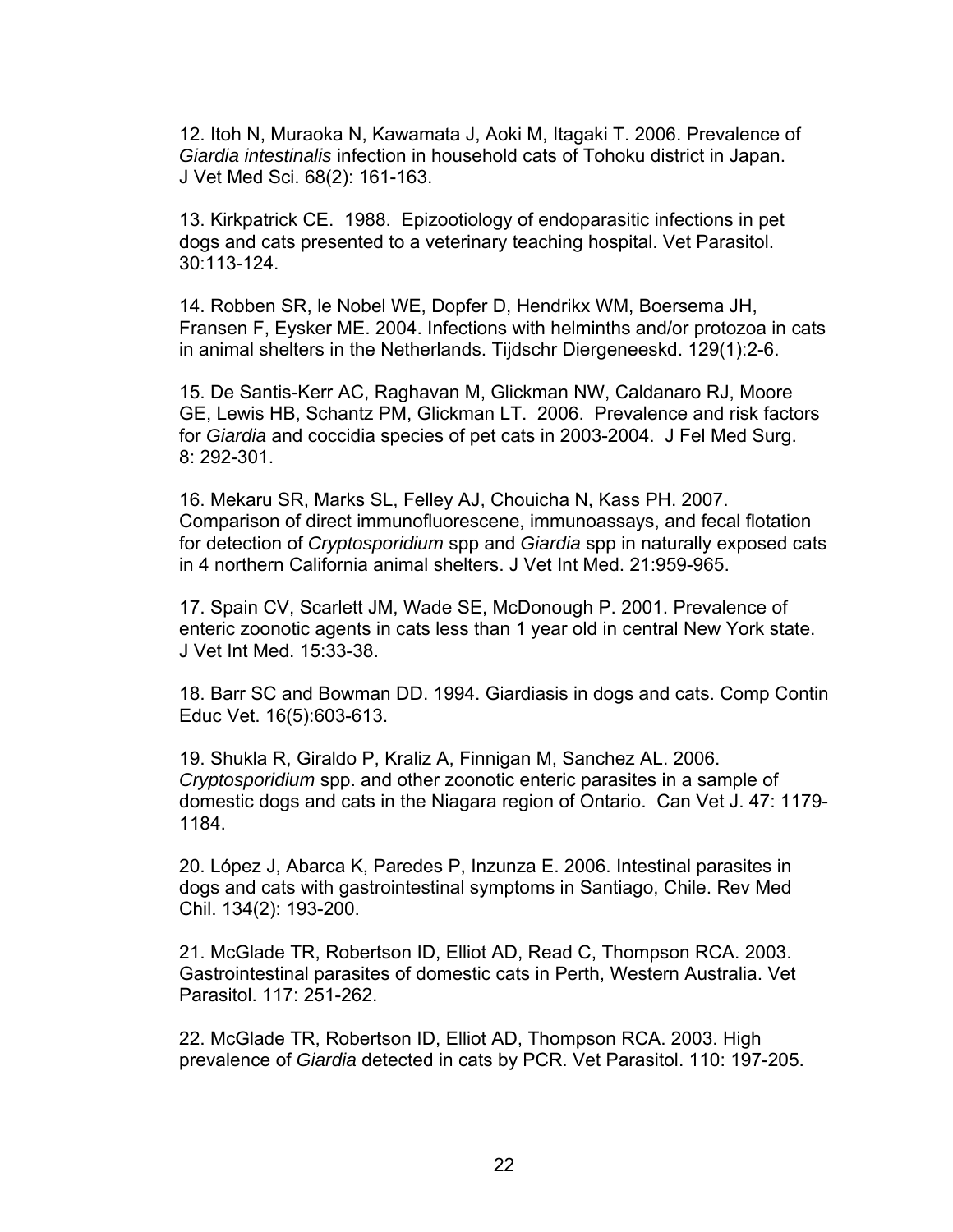23. Nutter FB, Dubey JP, Levin JF, Breitschwerdt EB, Ford RB, Stoskopf MK. 2004. Seroprevalence of antibodies against *Bartonella henselae* and *Toxoplasma gondii* and fecal shedding of *Cryptosporidium* spp, *Giardia* spp, and *Toxocara cati* in feral and pet domestic cats. J Am Vet Med Assoc. 225(9): 1394-1398.

24. Gookin JL, Stebbins ME, Hunt E, Burlone K, Fulton M, Hochel R, Talaat M, Poore M, Levy MG. 2004. Prevalence of and risk factors for feline *Tritrichomonas felis* and *Giardia* infection. J Clin Micro. 42(6):2707-2710.

25. Hill SL, Cheney JM, Taton-Allen GF, Reif JS, Bruns C, Lappin MR. 2000. Prevalence of enteric zoonotic organisms in cats. J Am Vet Med Assoc. 216(5): 687-692.

26. Cirak VY, Bauer C. 2004. Comparison of conventional coproscopical methods and commercial coproantigen ELISA kits for the detection of *Giardia* and *Cryptosporidium* infections in dogs and cats. Berl Munich Tierarztl Wochenschr. 117(9-10):410-413.

27. Groat R. 2003. Survey of clinic practices and testing for diagnosis of *Giardia* infections in dogs and cats. Presented at: 2003 ACVIM Forum.

28. Bowman DD, Liotta JL, Islam N, Bellosa ML, Davis FC, Simpson KW. 2006. An examination of the shedding of cysts and antigen in the feces of laboratory reared Beagle dogs naturally infected with *Giardia*. AAVB Proceedings. 56.

29. Deng MQ, Cliver DO. 1999 Rapid DNA extraction methods and new primers for randomly amplified polymorphic DNA analysis of *Giardia duodenali*s. J Microbiol Methods. 37(2): 193-200.

30. Rimhanen-Finne R, Enemark HL, Kolehmainen J, Toropainen P, Hanninen ML. 2007. Evaluation of immunofluorescence microscopy and enzyme-linked immunosorbent assay in detection of Cryptosporidium and Giardia infections in asymptomatic dogs. Vet Parasitol. 145: 345-348.

31. Kirkpartrick CE, Green GA. 1985. Susceptibility of domestic cats to infections with *Giardia lamblia* cysts and trophozoites from human sources. J Clin Micro. 21(5): 678-680.

32. Pospisilova D, Svobodova V. 1992. Giardiasis in dog and cat owners. Cesk Epidemiol Mikrobiol Immunol. 41(2): 106-108.

33. Thompson RCA. 2004. The zoonotic significance and molecular epidemiology of *Giardia* and giardiasis. Vet Parasitol. 126(1-2): 15-35.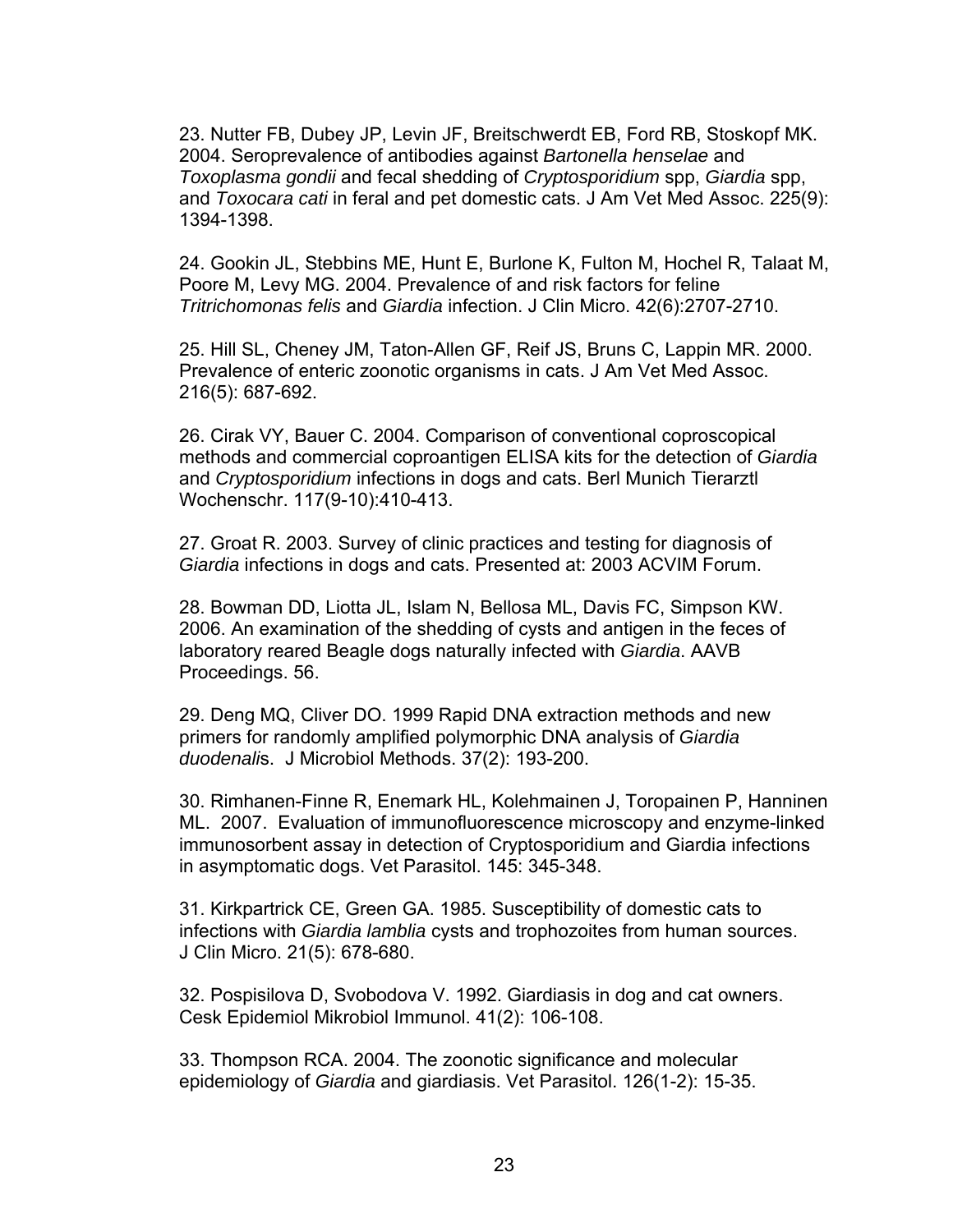34. Caccio SM, Ryan U. 2008. Molecular epidemiology of Giardiasis. Mol Biochem Parasitol. 160: 75-80.

35. Monis PT, Andrews RH, Mayrhofer G, Ey PL. 1999. Molecular systematics of the parasitic protozoan *Giardia intestinalis*. Mol Biol Evol. 16(9): 1135-1144.

36. Thompson RCA, Hopkins RM, Homan WL. 2000. Nomenclature and genetic groupings of Giardia infecting mammals. Parasitol Today. 16(5): 210-213.

37. Xiao L, Fayer R. 2008. Molecular characterization of species and genotypes of *Cryptosporidium* and *Giardia* and assessment of zoonotic transmission. Int J Parasitol. 38: 1239-1255.

38. Traub RJ, Monis PT, Robertson I, Irwin P, Mencke N, Thompson RC. 2004. Epidemiological and molecular evidence supports the zoonotic transmission of *Giardia* among humans and dogs living in the same community. Parasitol. 128: 253-262.

39. Papini R, Cardini G, Paoletti B, Giangaspero A. 2007. Detection of *Giardia* assemblage A in cats in Florence, Italy. Parasitol Res. 100: 653-656.

40. Fayer R, Santin M, Trout JM, Dubey JP. 2006. Detection of *Cryptosporidium felis* and *Giardia duodenalis* assemblage F in a cat colony. Vet Parasitol. 140: 44-53.

41. Santin M, Trout JM, Cortes Vecino JA, Dubey JP, Fayer R. 2006. *Cryptosporidium, Giardia,* and *Enterocytozoon bieneusi* in cats from Bogota (Columbia) and genotyping of isolates. Vet Parasitol. 141: 334-339.

42. Souza SL, Gennari SM, Richtzenhain LJ, Pena HF, Funada MR, Cortez A, Gregori F, Soares RM. 2007. Molecular identification of *Giardia duodenalis* isolates from humans, dogs, cats, and cattle from the state of Sao Paulo, Brazil, by sequence analysis of fragments of glutamate dehydrogenase (gdh) coding gene. Vet Parasitol. 149(3-4): 258-264.

43. Vasilopulos RJ, Rickard LG, Mackin AJ, Pharr GT, Hust CL. 2007. Genotypic analysis of *Giardia duodenalis* in domestic cats. J Vet Int Med. 27:352-355.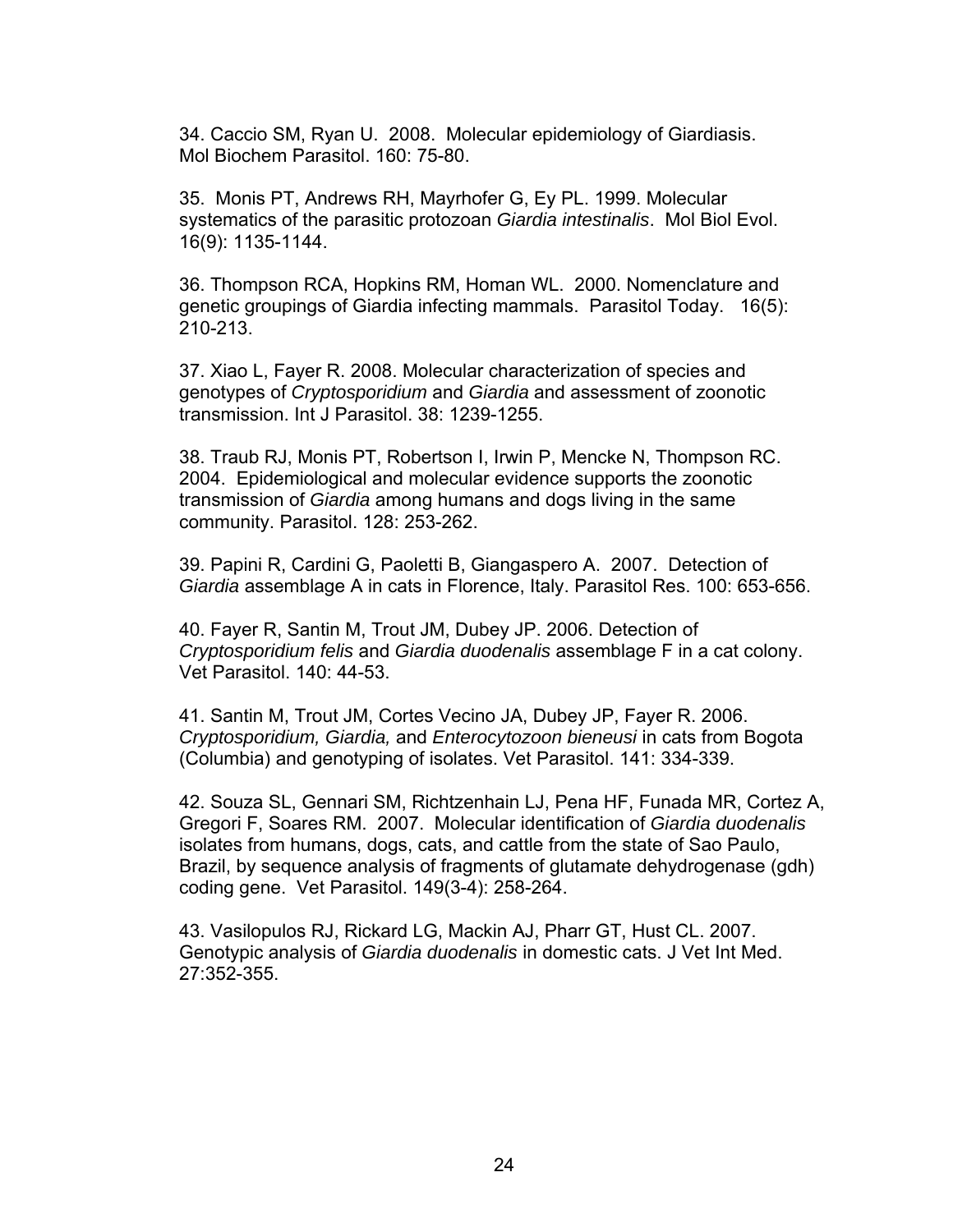44. Palmer CS, Traub RJ, Robertson ID, Devlin G, Rees R, Thompson RC. 2008. Determining the zoonotic significance of *Giardia* and *Cryptosporidium* in Australian dogs and cats. Vet Parasitol. 154(1-2): 147-147.

45. Robertson ID, Irwin PJ, Lymbery AJ, Thompson RCA. 2000. The role of companion animals in the emergence of parasitic zoonoses. Int J Parasitol. 30: 1369-1377.

46. Companion Animal Parasite Council. 2009. Protozoa: Giardiasis Guidelines. http://www.capcvet.org/default.asp?p=Guidelines\_Giardiasis&h=0&s=.

47. Ryan-Gullahorn J. 2000. *Giardia* and Effective Cattery Management for the Veterinarian. Feline Practice, 28(2):8-9.

48. Keith CL, Radecki SV, Lappin MR. 2003. Evaluation of fenbendazole for treatment of *Giardia* infection in cats concurrently infected with *Cryptosporidium parvum*. Am J Vet Res. 64(8):1027-1029.

49. Scorza AV, Radecki SV, Lappin MR. 2006. Efficacy of a combination of febantel, pyrantel, and praziquantal for the treatment of kittens experimentally infected with *Giardia* species. J Feline Med Surg. 8:7-13.

50. Scorza AV, Lappin MR. 2004. Metronidazole for the treatment of feline giardiasis. J Feline Med Surg. 6:157-160.

51. Stein JE, Radecki SV, Lappin MR. 2003. Efficacy of *Giardia* vaccination in the treatment of giardiasis in cats. J Am Vet Med Assoc. 222 (11):1548- 1551.

52. Caylor KB, Cassimatis MK. 2001 Metronidazole neurotoxicosis in two kittens. J Am Anim Hosp Assoc. 37:258-262.

53. Stokol T, Randolph JF, Nachbar S, Rodi C, Barr SC. 1997. Development of bone marrow toxicosis after albendazole administration in a dog and cat. J Am Vet Med Assoc. 210:1753-1756.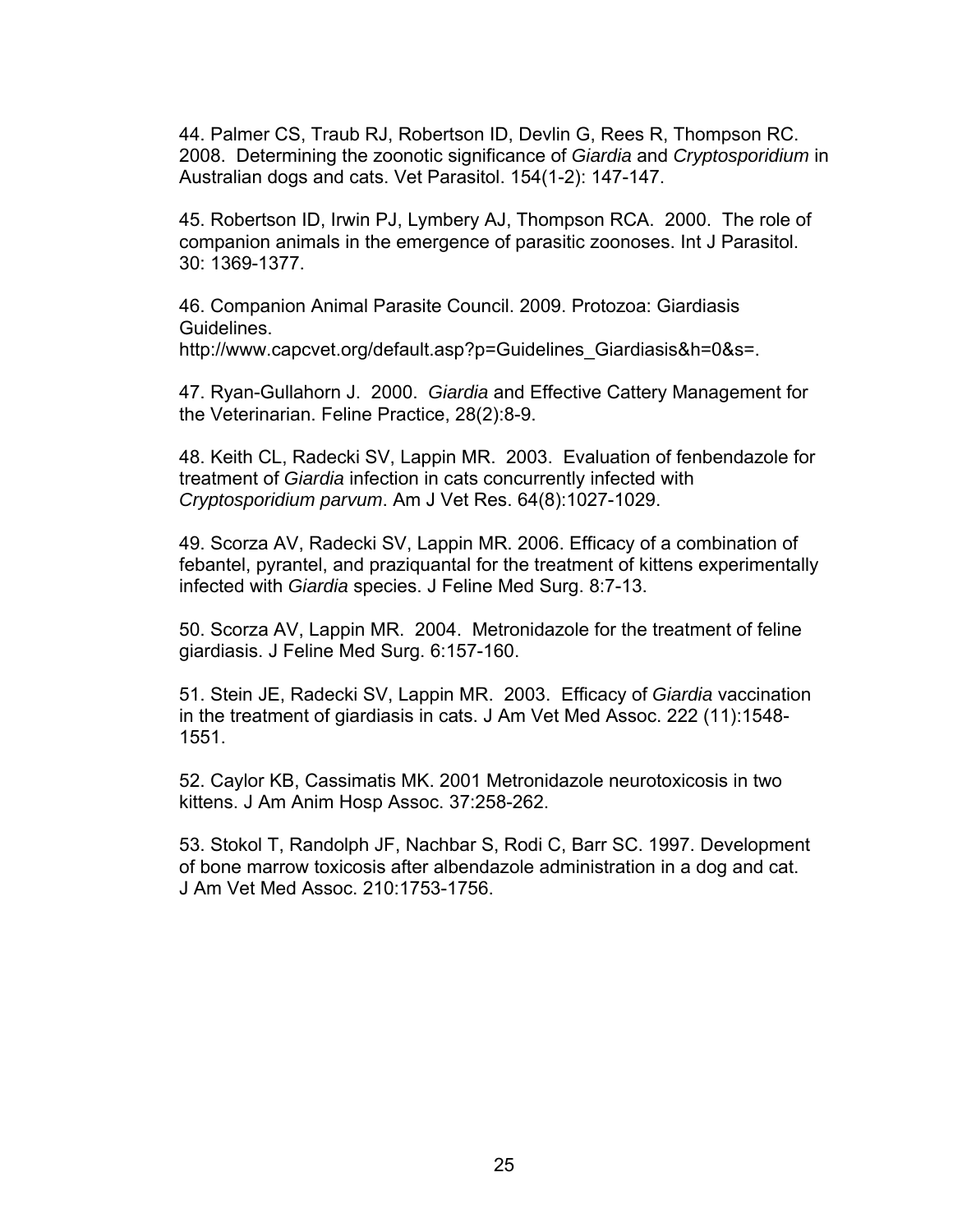## CHAPTER 2

**Prevalence of, risk factors for, and assemblage types of** *Giardia* **spp. infection in cats housed in an animal shelter** 

**Janeczko SD, Griffin B, Barr SC, Santin M, Scarlett JM.** 

## *Abstract*

**Objective –** To estimate the prevalence and zoonotic potential of *Giardia* in cats housed in an animal shelter and to determine risk factors for infection.

**Design –** Cross-sectional study

**Sample Population –** Cats housed in the adoption ward at an animal shelter in central New York

**Procedures –** Fecal samples were collected once monthly from cats available for adoption for 5 months and tested for the presence of *Giardia* antigen with a SNAP® *Giardia* Test. PCR and sequencing were performed on all positive samples to determine the assemblage of each *Giardia* isolate.

**Results –** Monthly prevalence of *Giardia* infection ranged from 6.6% - 14.8% with a significantly higher prevalence in the summer than in the spring ( $p = 0.03$ ). Infected cats were more likely to have entered the shelter as strays and to have been housed with a greater number of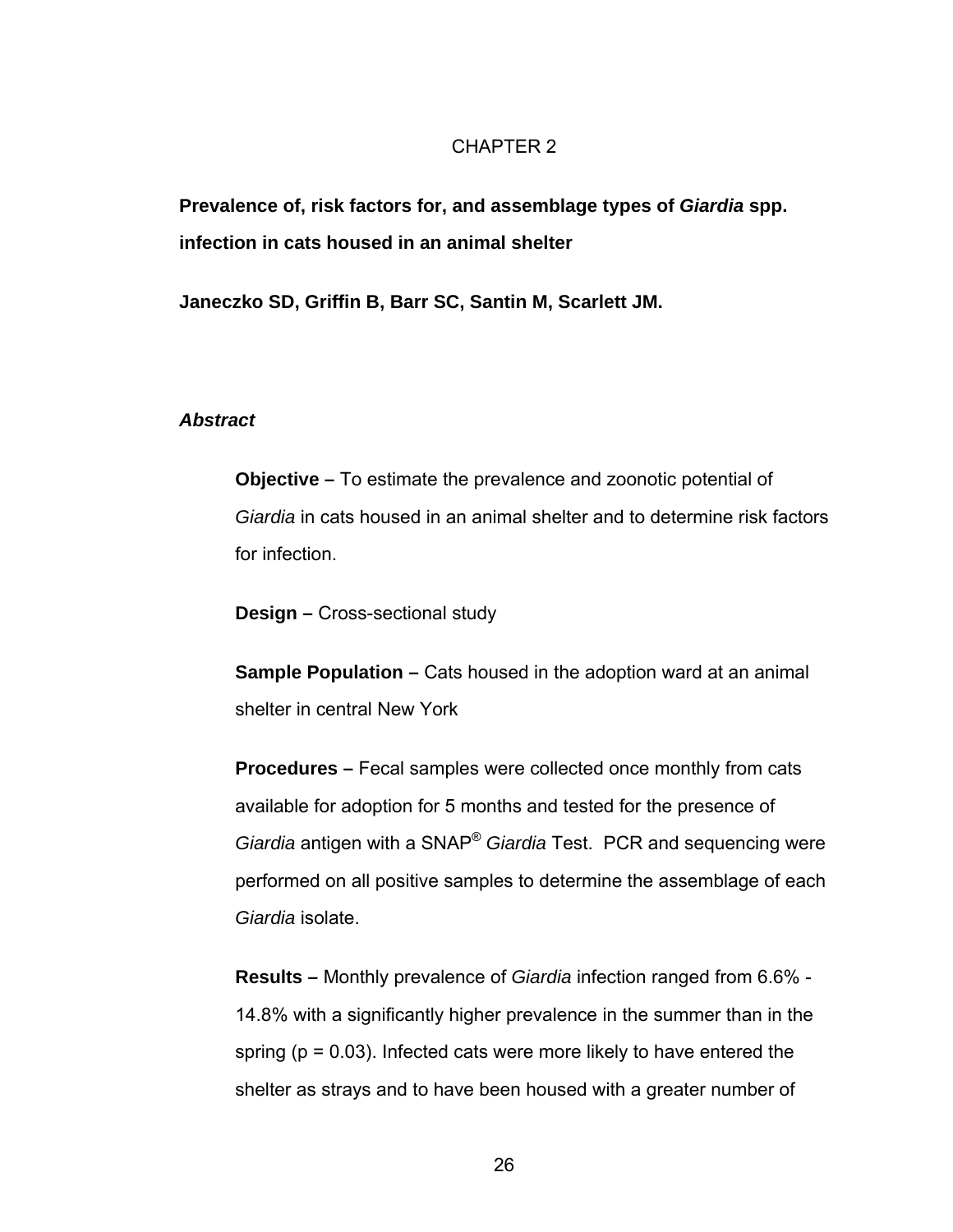cats than controls. The host-adapted assemblage F was found in 75% of infected cats, and potentially zoonotic assemblages A and B were found in the remaining 25%. The latter were more commonly identified in adults than kittens, and in cats with soft stools or diarrhea.

**Conclusions and Clinical Relevance –** Although the prevalence of *Giardia* in cats in this study was slightly higher than in previous reports, most infections were not associated with clinical signs and did not have zoonotic potential based on reported host ranges. However, the potential for cats to be a source of human *Giardia* infection can not be discounted. Additional studies are needed to better understand the risk factors associated with infection with the various assemblage types and to establish its true zoonotic potential.

# **I***ntroduction*

*Giardia duodenalis* (also known as *Giardia intestinalis* and *Giardia lamblia*) is an intestinal protozoal parasite capable of causing both clinical and subclinical disease in a broad range of species, including humans and cats. Affected animals shed infective cysts containing two mitotically arrested trophozoites that emerge in the duodenum following ingestion. Cysts are frequently waterborne and may survive for weeks to months in cool, moist environments but are susceptible to drying.<sup>1</sup> *Giardia* has a simple, direct life cycle, and transmission occurs via the fecal-oral route. Rapid environmental contamination is likely in animal shelters and catteries with endemic disease,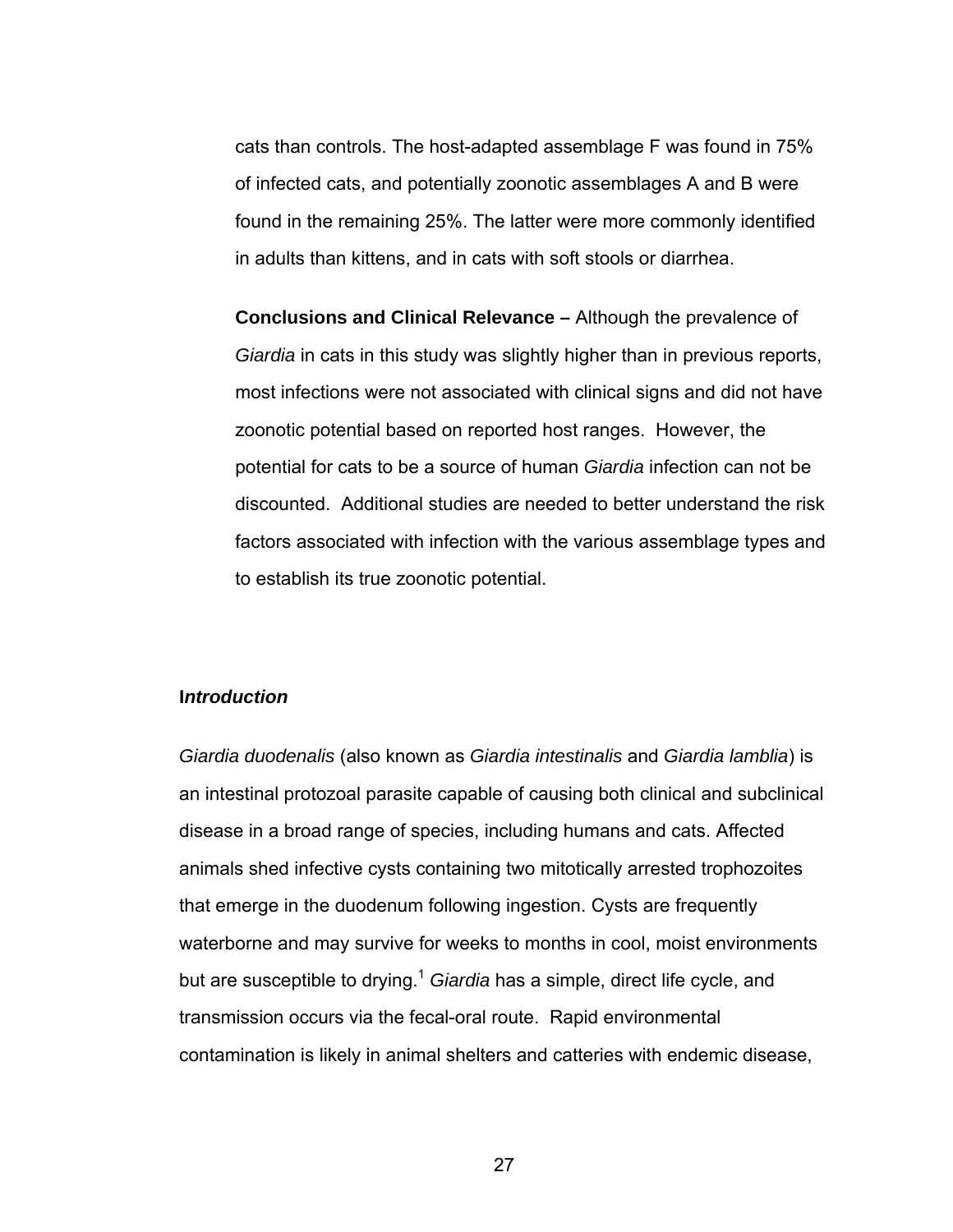and cysts can become well-adhered to the perianal region of cats, facilitating infection and re-infection.

The parasite has a ubiquitous distribution and *Giardia* infection occurs worldwide in nearly all mammals. *Giardia* has a wide host range and may be more accurately described as a species complex comprised of a variety of genotypes or assemblages that have different host specificities.<sup>2,3</sup> Cysts of the various genotypes are morphologically indistinguishable by light microscopy and advanced molecular techniques are required to determine their assemblage type. A comprehensive phylogenetic study analyzed *Giardia* isolates at 4 different genetic loci, confirming the current distinction of seven different lineages.<sup>4</sup> Little information exists regarding the differences among the various assemblages, with the principal distinction being host range and thus zoonotic potential and possibly geographic location. Human infections are usually caused by assemblages A and B. Assemblage A is considered to be the most important genotype with regards to zoonotic transmission and has a wide host range, while assemblage B has a more restricted host range and is not commonly isolated from companion animals. The other 5 assemblages appear to be far more host adapted, with assemblages C and D being found mainly in dogs, E in livestock, F in cats, and G in rodents. Mixed infections are also possible.

Estimates of prevalence in cats fall within a broad range typically between 1- 10%, in part because infection does not always result in clinical signs and diagnostic methods vary greatly. $5-23$  When clinical signs are present, affected cats most commonly exhibit acute small bowel diarrhea with or without weight loss. Disease may be severe in a limited number of cases, and large bowel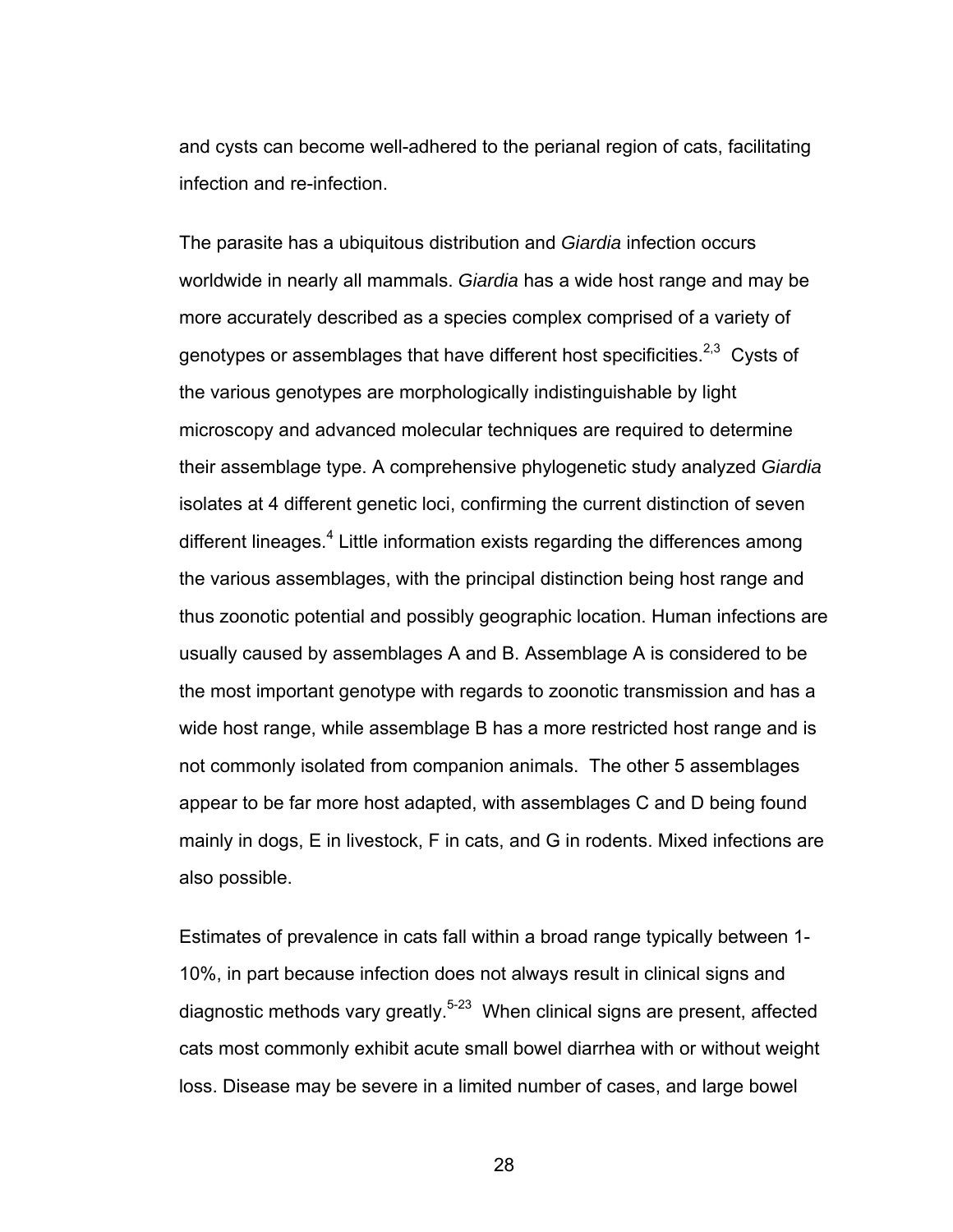diarrhea, failure to thrive and even vomiting<sup>23</sup> have been described in cats found to be shedding *Giardia* cysts in their feces. However, the presence or absence of clinical signs is generally not helpful in predicting the infection status of a cat; most infections are asymptomatic and in some studies, a higher prevalence of intestinal parasitism has been found in cats without diarrhea compared to those with diarrhea.<sup>10</sup>

Confusion exists regarding the significance of *Giardia* in cats and the need for surveillance and treatment in animal shelters. Data regarding the zoonotic potential of *Giardia*-infected cats is lacking. Both the host-adapted genotype, assemblage  $F<sub>1</sub><sup>24-28</sup>$  as well as the zoonotic genotype, assemblage A, $^{26-30}$  have been found in the populations of cats studied to date. However, insufficient data have been collected to allow for determination of the prevalence of and risk factors for infection with the different assemblages, and thus a quantitative, accurate assessment of the public health risk has not been possible. The purpose of this study was to estimate the prevalence of *Giardia* in cats available for adoption at an animal shelter in central New York, assess zoonotic risk by determining the assemblage type(s) found in cats shedding *Giardia* cysts, and determine risk factors for infection.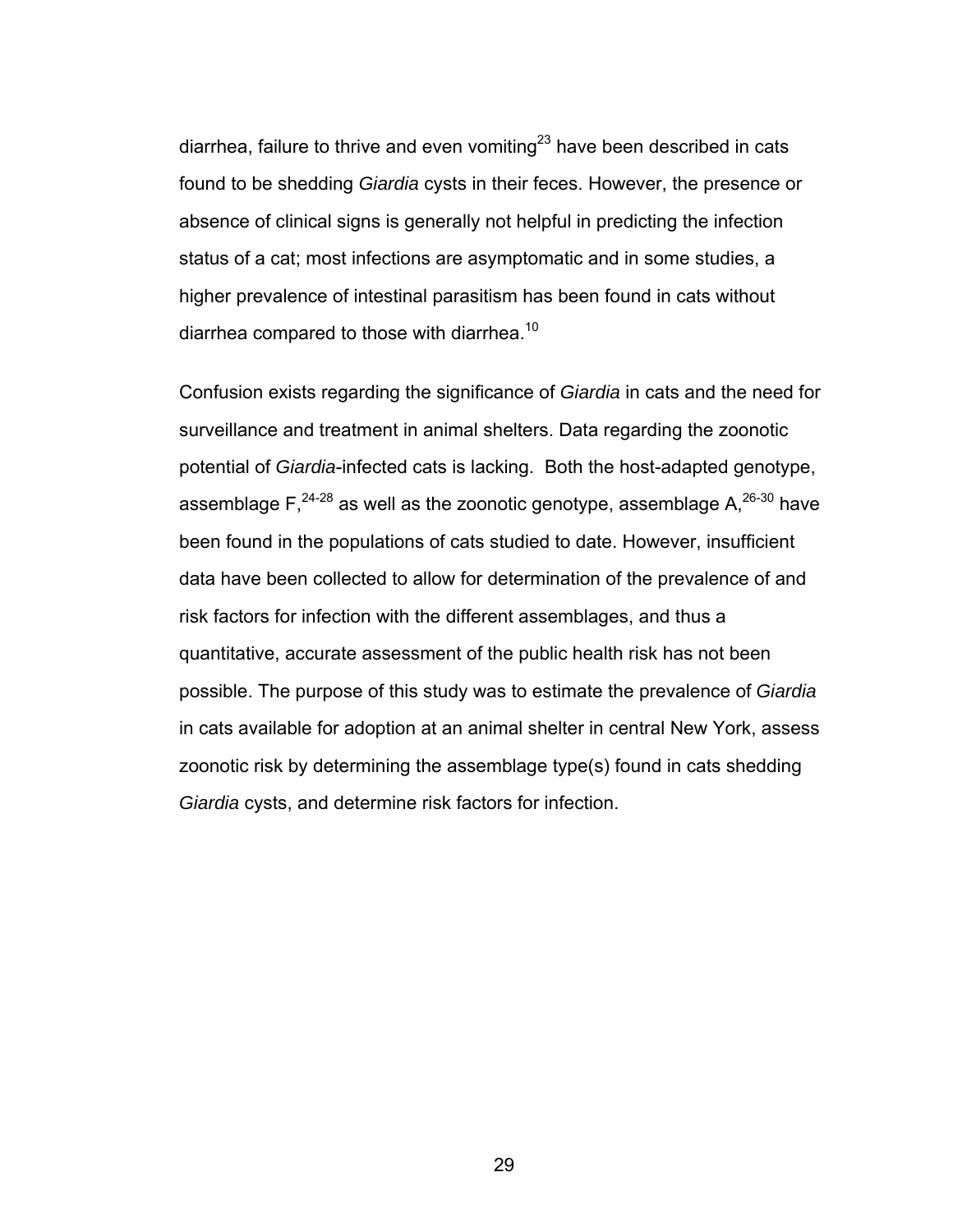## *Materials and Methods*

## *Samples and Data Collected*

Once monthly from April 2008-August 2008, a single fecal sample was collected from cats and kittens available for adoption at the Tompkins County SPCA in Ithaca, New York. This facility is the only shelter serving the rural county in which Cornell University is situated, and was an open-admission, adoption guarantee organization at the time of the study. The shelter cared for approximately 1800 cats during 2008, with approximately 70 to 150 cats available for adoption at any given time depending on the month in question. All cats 4 weeks of age and older were vaccinated with a modified-live feline herpesvirus, calicivirus, panleukopenia vaccine and given a dose of oral dewormer (pyrantel pamoate, 10 mg/kg po once). All cats were fed a standard commercially available dry diet as appropriate for their age (Science Diet® Adult Cat Original or Science Diet® Kitten Healthy Development Original, Hill's® Pet Nutrition, Topeka, KS). Cats available for adoption were predominantly group housed in small rooms with several other cats (Figure 1). Room sizes ranged from 16.5 to 170 square feet with 1-18 cats per room. Some cats were housed individually in small rooms or cages as necessary for management of medical conditions (e.g. feline lower urinary tract disease) and/or behavioral reasons (Figure 1).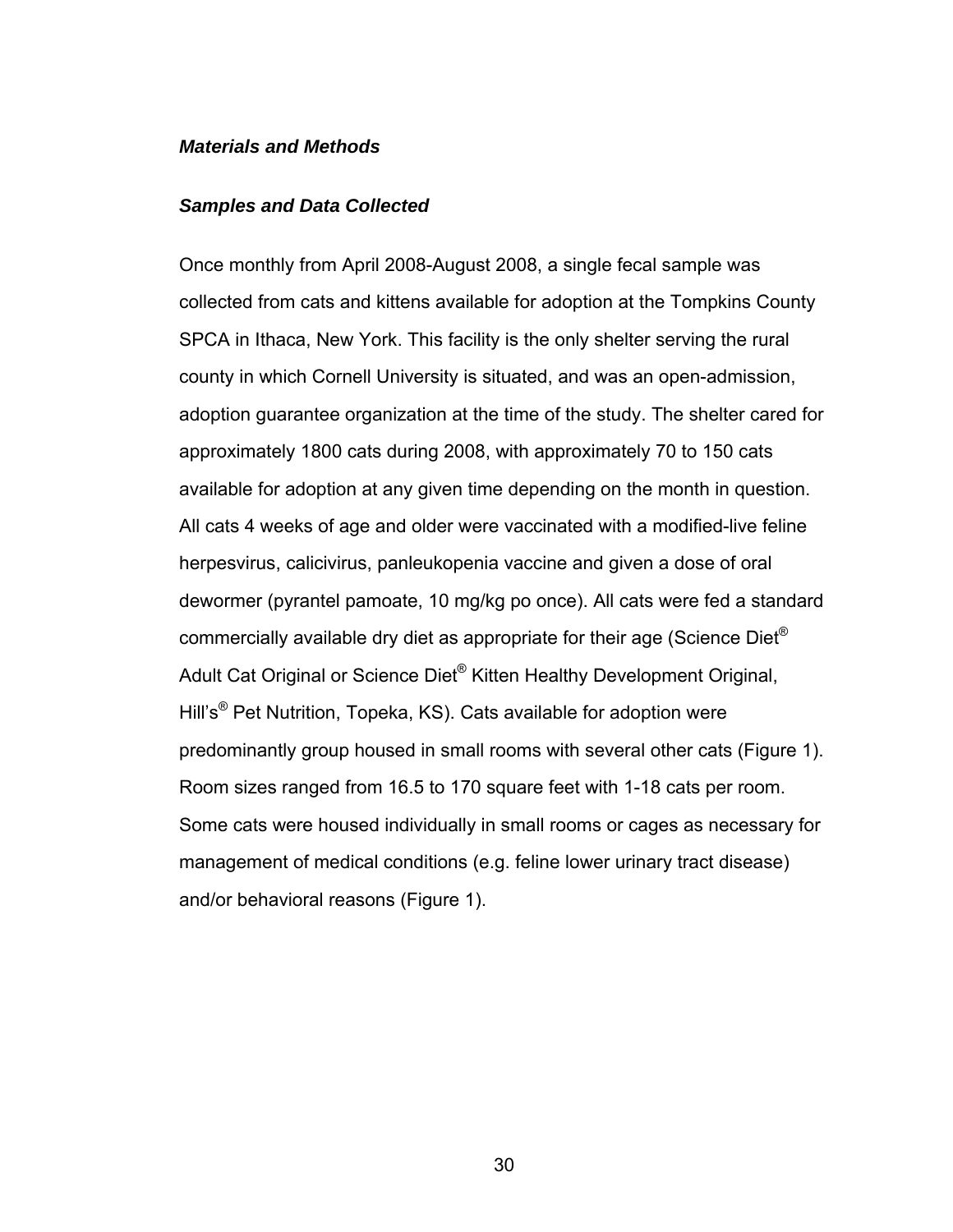

**Figure 1:** Representative examples of group and individual housing of cats available for adoption at the Tompkins County SPCA. Rooms range in size from 16.5 ft<sup>2</sup> to 75 ft<sup>2</sup>.

- A: Smaller room for group housing (32.5 ft<sup>2</sup>)
- B: Larger room for group housing  $(70 \text{ ft}^2)$
- C: Individual housing in cages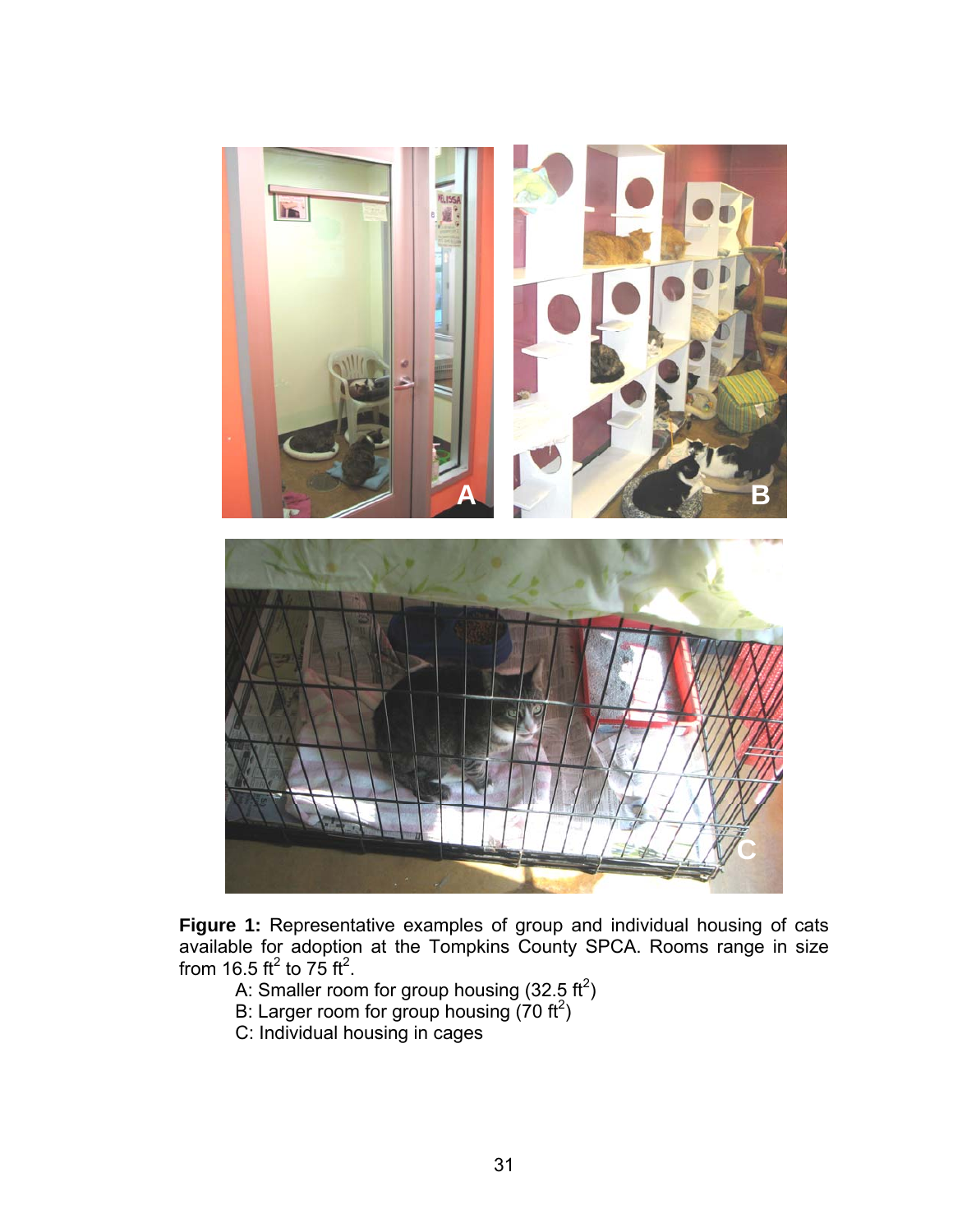Each cat was individually examined by one of two of the authors within 3 days of sample collection in order to determine age, sex, body weight, and body condition score. Cats were assigned a body condition score on a scale of 1 to 9 according to a standardized scoring chart (Purina body condition score chart; Nestle Purina, St. Louis, MO). The following information was collected from the shelter records for each cat, if available: date of entry to the shelter, body weight at time of entry, origin (stray vs. owner surrendered), and outdoor access of surrendered cats (indoor only, predominantly outdoor, or indoor/outdoor). The following information was recorded at the time of sample collection for each cat: date of sample collection, type of housing (individual vs. group), number of other cats in the housing unit (if applicable), housing unit dimensions, and total number of cats in the shelter. The length of stay in the shelter (as determined from the date of entry and the date of sample collection), change in body weight (as determined from the weight at time of entry and weight at time of sampling), square footage per cat (as determined from the housing unit dimensions and number of other cats in the housing unit, if applicable) were calculated for each cat.

An attempt was made to collect a sample from every cat housed in the adoption area over seven days' time during the same week every month; samples were successfully collected from all but approximately 4-10% of cats depending on the month. Some cats were missed because they were removed from the adoption area or because there were an insufficient number of fecal markers available to obtain an individually identifiable sample from each cat housed in larger groups. Samples were collected from cats housed in cages and in colony rooms. In addition to their usual dry food, cats were also offered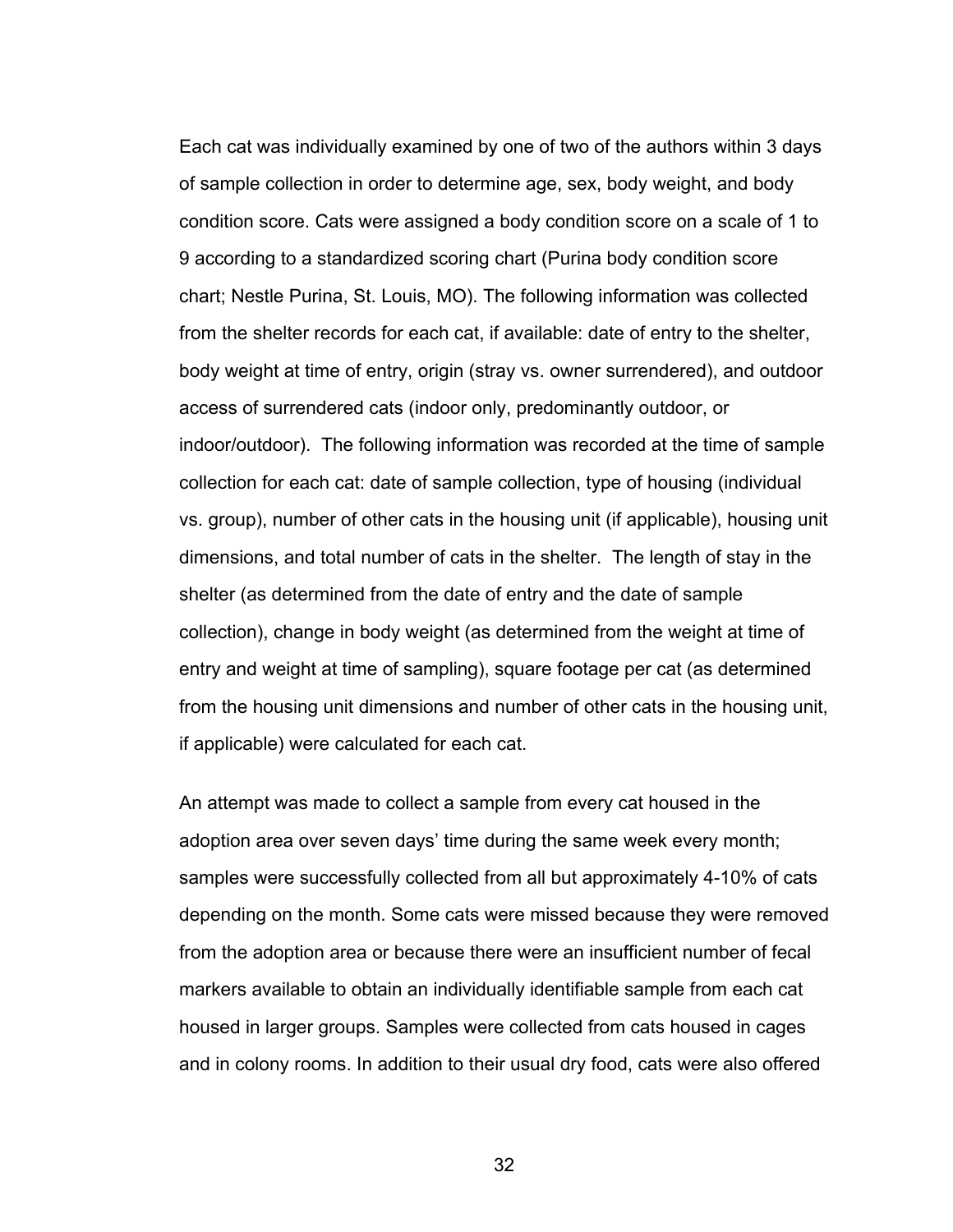canned cat food (Science Diet<sup>®</sup> Adult Optimal Care<sup>™</sup> Liver & Chicken Entrée, Hill's® Pet Nutrition, Topeka, KS). Group-housed cats consumed food coloring or glitter once daily in their canned food during the sample collection period according to the methods of Griffin. $31$  These served as fecal markers, allowing identification of each cat's feces (Figure 2). All feces were collected from the litter boxes prior to cleaning in the morning for all cats. For group housed cats, fecal samples were individually inspected by two of the authors or trained observers for the presence of a fecal marker. A sample was identified for each cat and scored using a standardized fecal scoring system (Fecal Scoring System, Ralston Purina, St. Louis, MO). Data were collected on a standardized collection form.

Samples were stored at 4°C and tested within 5 days of collection for the presence of *Giardia* antigen using a commercially available ELISA test (SNAP® *Giardia* Test, IDEXX Laboratories, Westbrook, ME) in accordance with the manufacturer's instructions. A sample was considered positive if any intensity of color was visible on the *Giardia* sample spot; if a result was in doubt (e.g. very faint color change), the sample was considered positive to minimize any chance of artificially lowering the prevalence and underestimating the public health risk. *Giardia* infection was defined by at least one positive ELISA result and a positive cat was considered a case. Any cat that did not test positive served as a control. Cats that were in the adoption area for multiple months during the study were sampled multiple times. This study was reviewed and approved by the Cornell University Institutional Animal Care and Use Committee.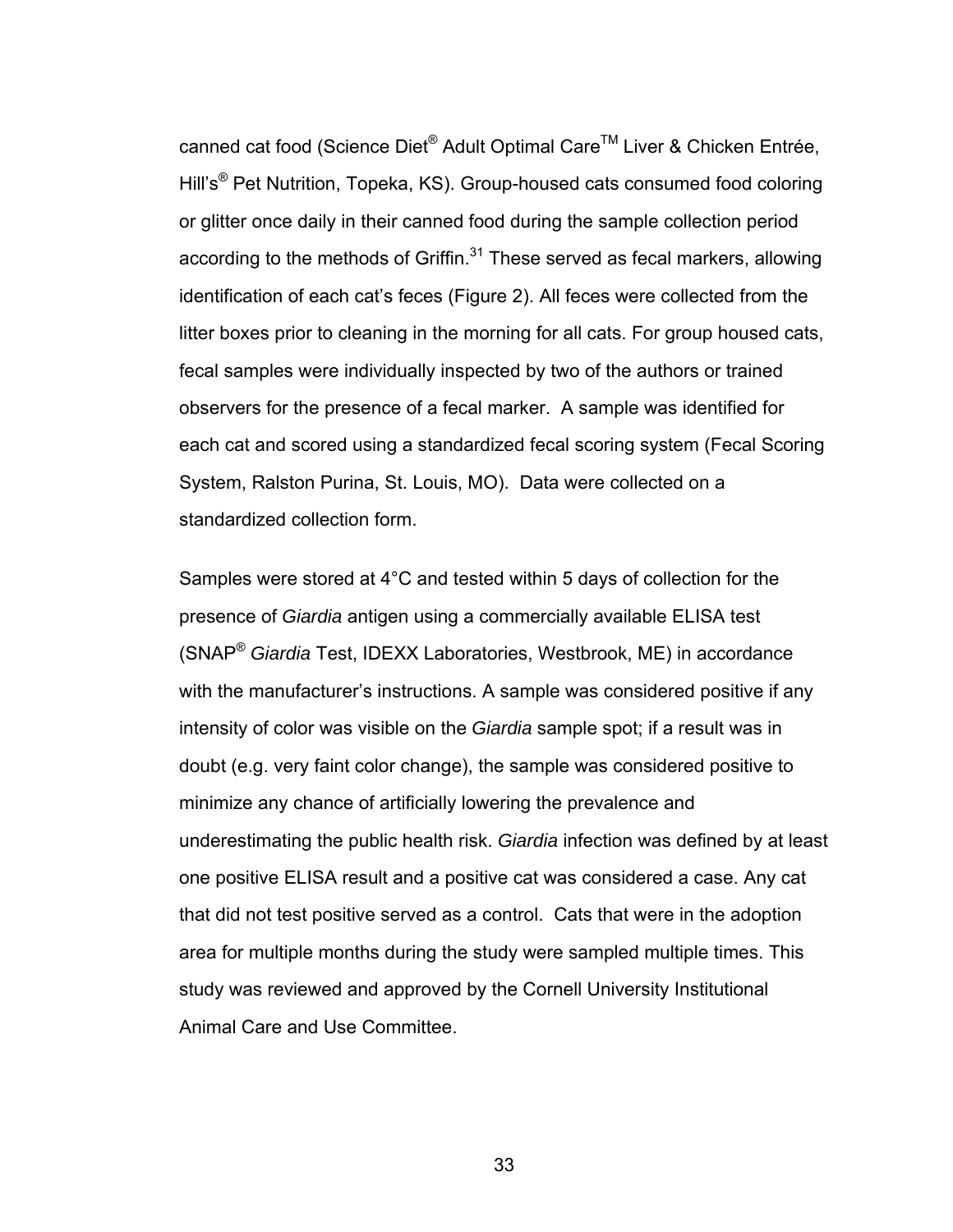

**Figure 2:** Food coloring and glitter were used as fecal markers for cats that were group housed, allowing identification of each cat's feces.

A: Fecal markers were mixed with a commercially available canned food and offered to cats

B: Most cats readily consumed the colored canned food

C: Fecal markers consistently produced distinctive coloration of feces allowing for easy identification by trained observers. Clockwise from the upper left, individually bagged pink, red, teal, and black samples are seen in bags with cat litter.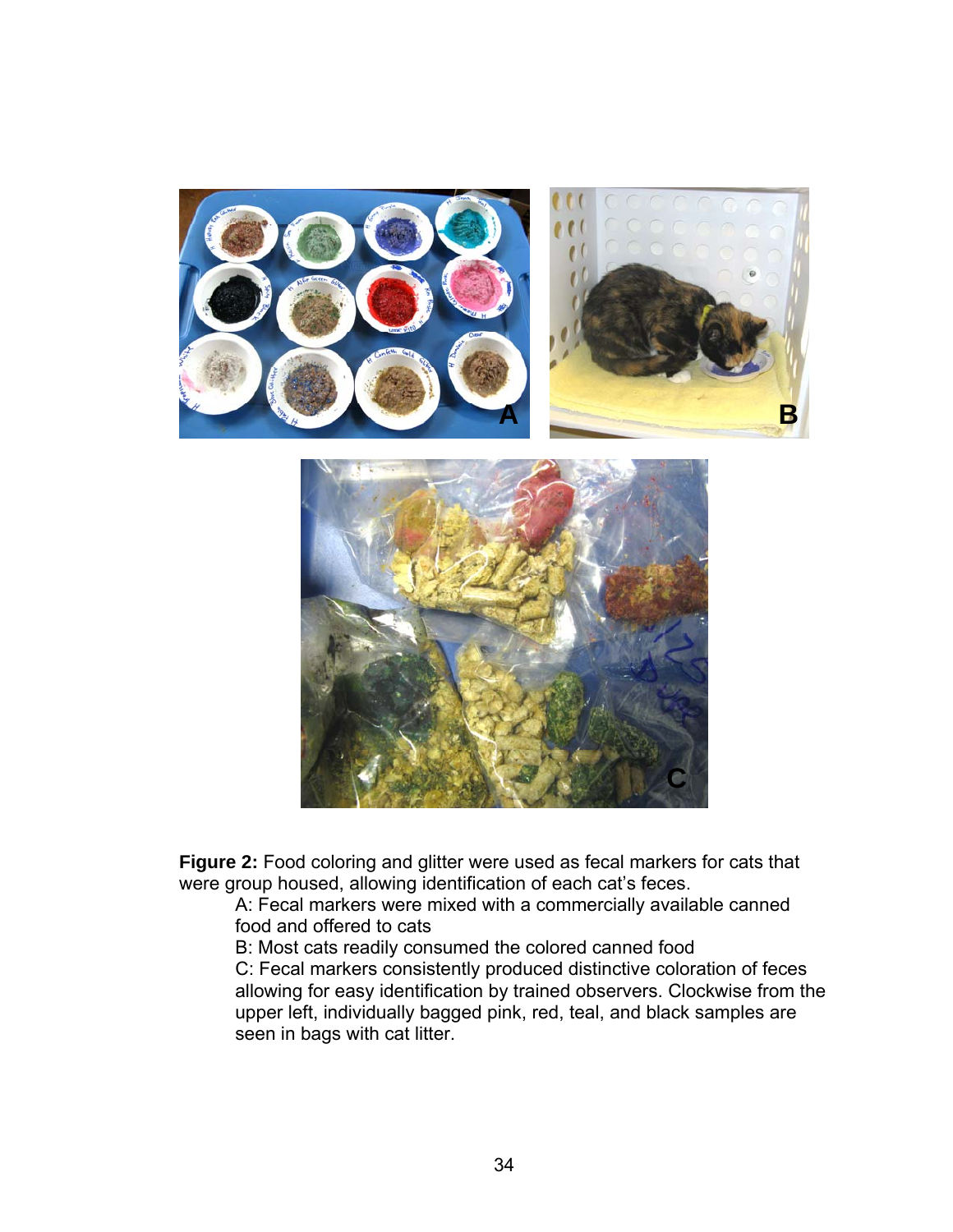## *Fecal Flotation and Cyst Concentration*

Any fecal sample with a positive result on the ELISA test was processed for genotype analysis. Magnesium sulfate centrifugation-flotation was performed to concentrate the cysts, and samples were examined by light microscopy to estimate the number of *Giardia* cysts per gram of feces. In brief, 5 g of feces were mixed with distilled water, strained using cheese cloth, and allowed to settle at 4°C for up to 90 minutes. The sediment was then centrifuged at 1200g for 5 minutes. The resulting pellet was then resuspended with magnesium sulfate flotation solution (specific gravity 1.30) and centrifuged at 1200g for 5 minutes. The top 15 mL of supernatant was filtered through 25 and 75 micron mesh filters, and the resulting filtrate was mixed with water to a specific gravity of 1.0 and allowed to settle for at least one hour at 4°C. The supernatant was removed and the remaining 50 mL was centrifuged at 1200g for 5 minutes. The supernatant was again removed, leaving a 5 mL pellet that was washed with half-strength phosphate buffered saline solution. The remaining solution was centrifuged at 800g for 5 minutes, the supernatant was decanted, and the pellet was resuspended in 1mL of remaining supernatant. Samples were stored at 4°C and shipped overnight on ice for molecular analysis at the Agricultural Research Service, United States Department of Agriculture, Beltsville, MD.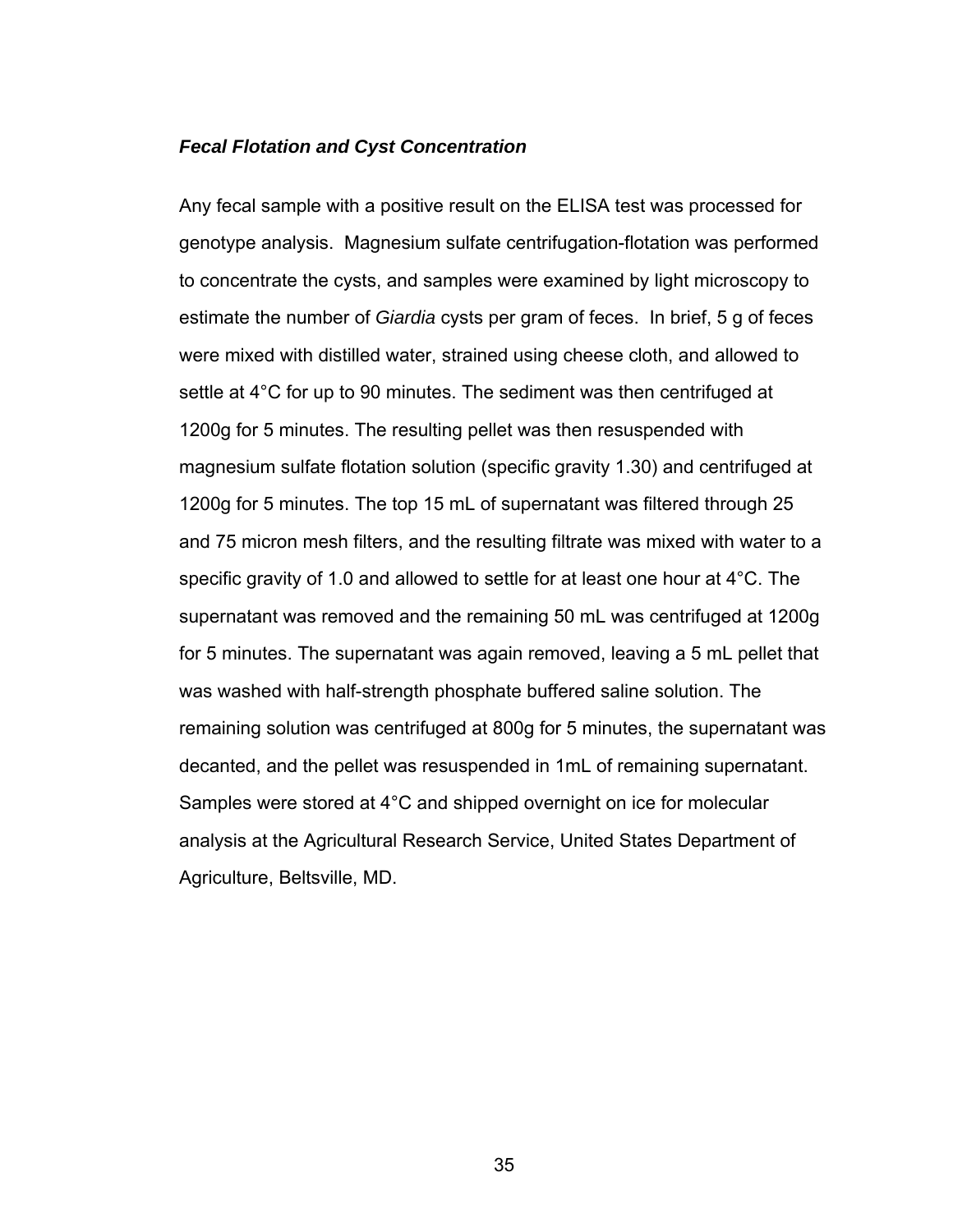## *PCR and Sequencing Analysis*

At the Agricultural Research Service, DNA was extracted from 50 μl of the concentrated cyst suspension, using a DNeasyTissue Kit (Qiagen, Valencia, CA). To maximize recovery of DNA, the nucleic acid was eluted in 100 ml of AE buffer (elution buffer included in DNeasyTissue Kit). For Giardia, a fragment of the SSU-rDNA (~292 bp) gene was amplified by PCR as previously described.<sup>24,32</sup> For the primary PCR step, the PCR mixture contained 1x PCR buffer, 1.5mM MgCl<sub>2</sub>, 0.2mM each dNTP, 2 U Taq, 2.5 μl of dimethyl sulfoxide (DMSO), and 0.5mM for each forward and reverse primer in a total of 50 μl reaction volume. A total of 35 cycles, each consisting of 96 ºC for 45 s, 58 ºC for 30 s, and 72 ºC for 45 s, were performed; an initial hot start at 96 ºC for 2 min and a final extension step at 72 ºC for 4 min were also included. For the secondary PCR step, the PCR mixture was identical. A total of 35 cycles, each consisting of 96 ºC for 45 s, 58 ºC for 30 s, and 72 ºC for 45 s, were performed; an initial hot start at 96 ºC for 2 min and a final extension step at 72 ºC for 4 min were also included. PCR products were analyzed on 1% agarose gel and visualized by ethidium bromide staining. Exonuclease I/shrimp alkaline phosphatase (Exo-SAP-IT,® USB Corporation, Cleveland, OH) was used to purify the PCR products that were then sequenced using the same PCR primers in 10 µl reactions with Big Dye™ chemistries and an ABI3100 sequencer analyzer (Applied Biosystems, Foster City, CA). After each specimen was sequenced in both directions, chromatograms from each strand were aligned and inspected using Lasergene software (DNASTAR Inc., Madison, WI).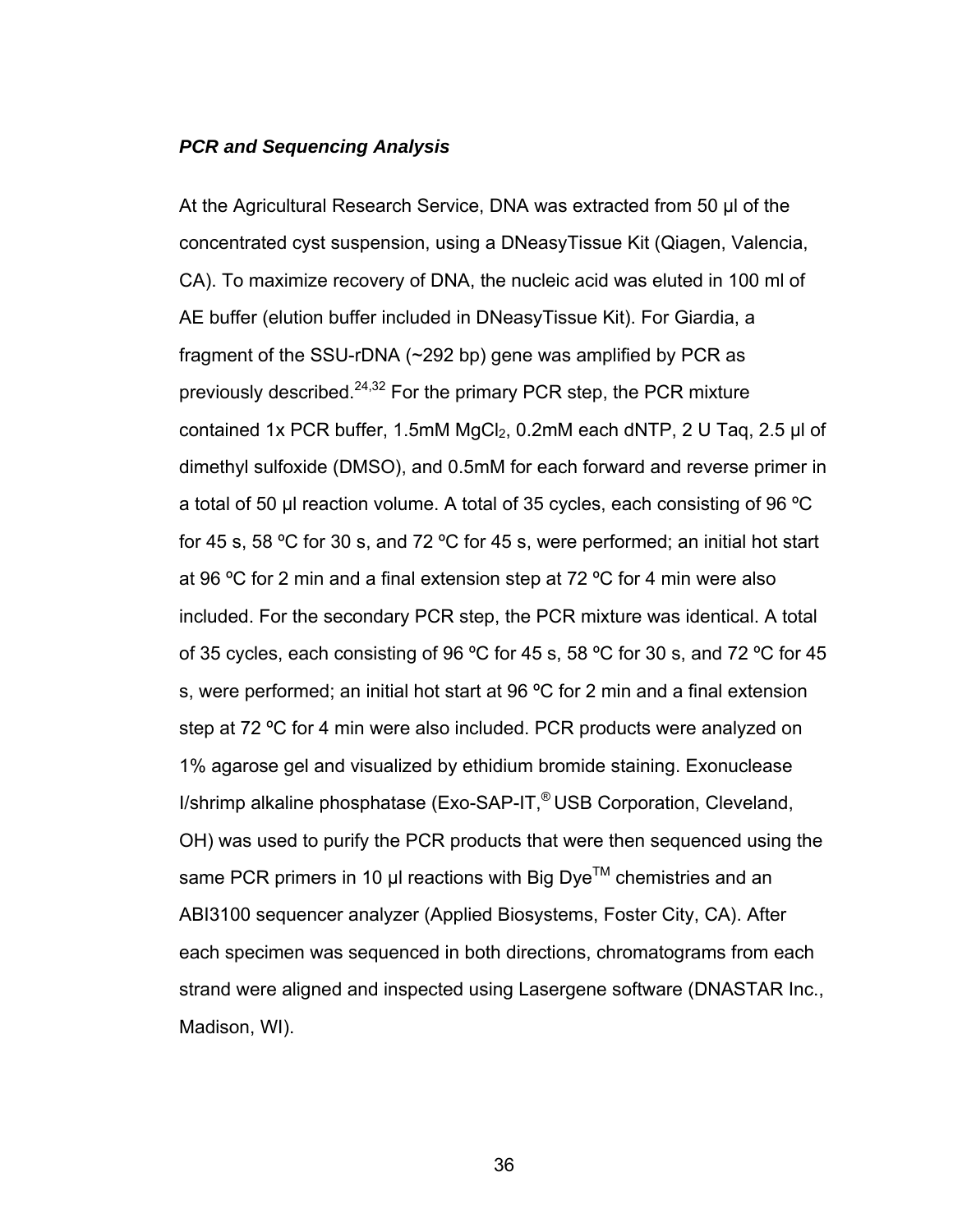## *Data and Risk Factor Analysis*

Information collected was entered into a spreadsheet and imported into a commercially available software package for statistical analysis (Statistix 9.0, Analytical Software, Tallahassee, FL). Monthly prevalence of *Giardia* infection was calculated by dividing the number of cats that tested positive on the ELISA by the number of individual cats sampled monthly. The prevalence of infected cats for the 5 month period of the study was estimated by dividing the number of cats that tested positive at least once by the number of cats sampled at least once. Prevalence was expressed as a percentage and 95% confidence intervals were calculated.

Associations between infection status (or assemblage type) and the following variables were evaluated: age, age group (adults > 6 months of age, kittens ≤ 6 months of age), sex, body weight, body condition score, change in body weight since entry to the shelter, origin (stray vs. owner surrender), outdoor access (when provided for owner surrendered cats; any vs. none), season of entry (January – March, April – June, July – September, October – December), length of stay in the shelter, type of housing (individual vs. group), number of other cats in the housing unit, number of cats in the shelter, square footage per cat in the housing unit, number of fecal samples collected, and fecal score.

Associations between potential risk factors and *Giardia* infection status and assemblage type were first evaluated in a univariate analysis (i.e. one factor at a time). In the analyses of factors associated with *Giardia* infection, the characteristics of infected cats were evaluated at the time of the first positive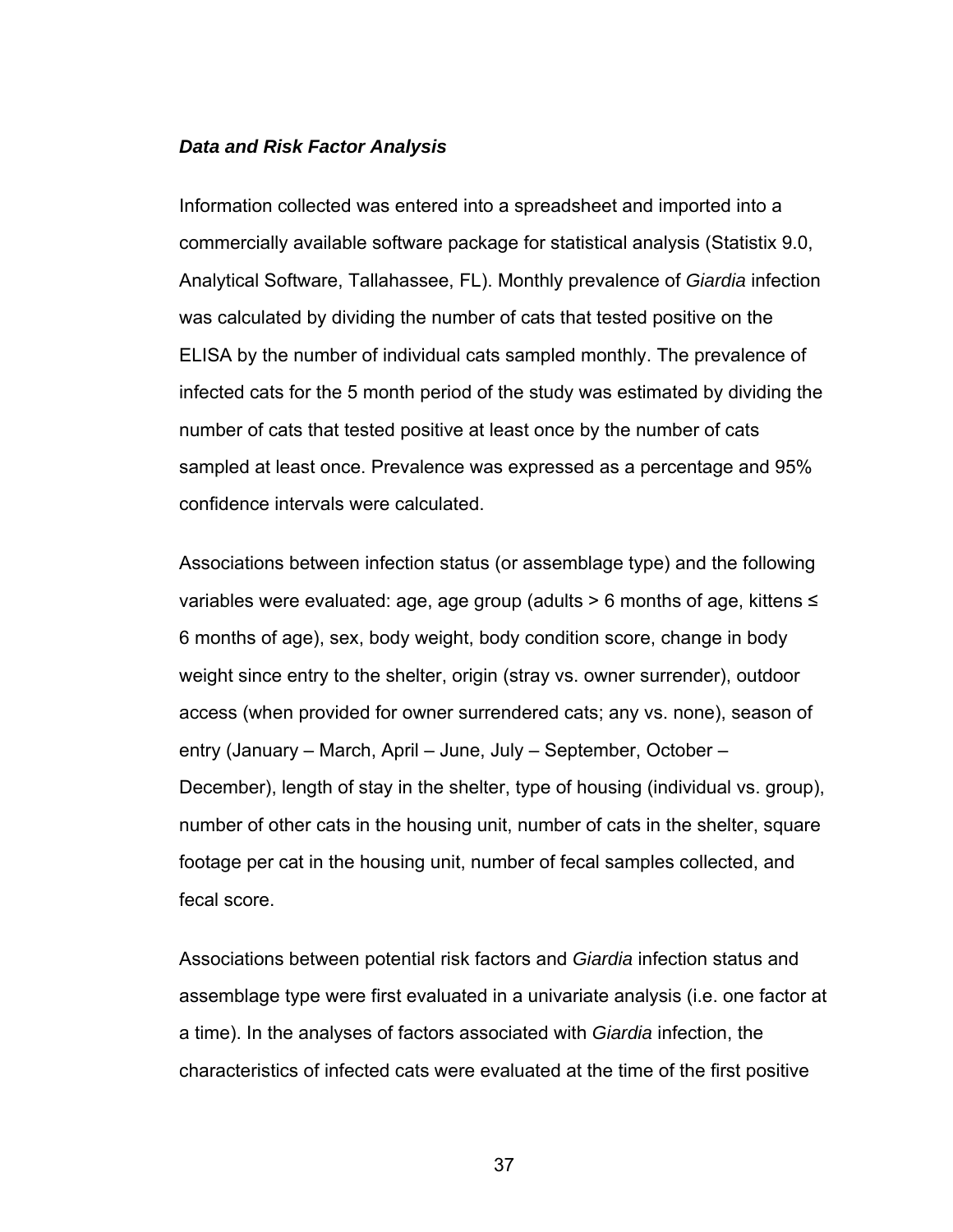sample. Since controls may also have been sampled more than once, characteristics from one randomly selected sampling were recorded for each control cat. Therefore, every cat was represented only once in the assessment of risk factors for *Giardia* infection. In the analyses of factors associated with assemblages, the assemblage types were first categorized into those that may be zoonotic (assemblages A and B) and those that are thought not to be zoonotic (assemblage F). Since more than one assemblage could be recovered over time in a cat and characteristics (e.g. weight, number of cats in housing enclosure) could changed with time, factors associated with zoonotic vs. non-zoonotic types were evaluated with the sample (rather than cat) as the unit of analysis.

The association between categorical variables (e.g. gender, origin) and *Giardia* infection (or assemblage type) status was assessed using the chisquare test of independence or Fisher's exact test (where expected cell values were less than 5). Differences of continuous factors (e.g. age, body weight) between groups (*Giardia* positive and negative or potentially zoonotic and host-adapted) were evaluated using the Student t test (for Normally distributed data) or the Wilcoxon rank sum test (for non-Normally distributed data). Variables with p values < 0.20 were examined further as risk factors for *Giardia* infection using unconditional logistic regression to examine the joint effect of these factors and to control for confounding. Variables with p values < 0.25 were examined further as risk factors for infection with a particular assemblage with unconditional logistic regression. The model parameters for associations with infection status or assemblage type were obtained by maximum likelihood estimation using the computer program (EGRET® version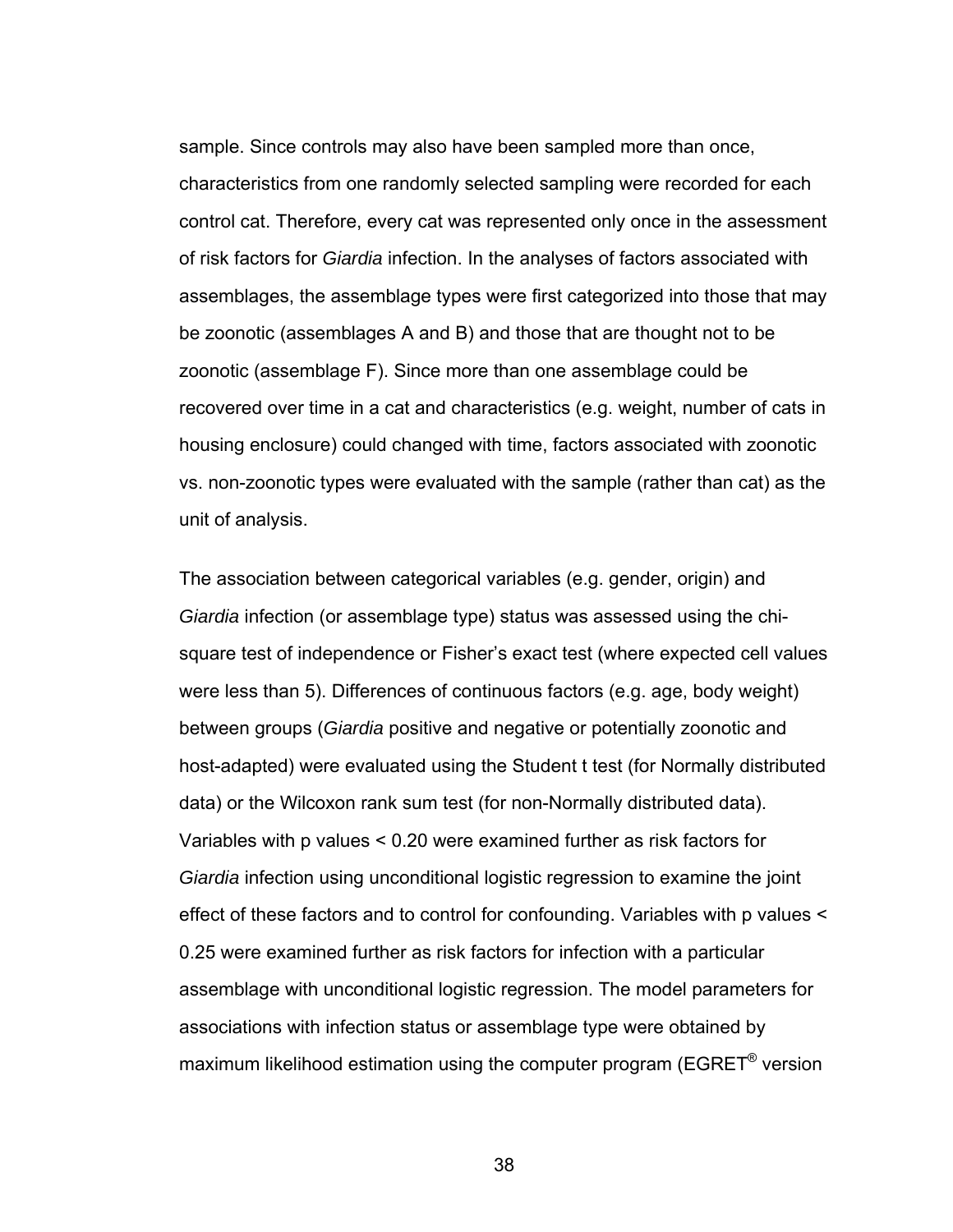2.0.3 for Windows, Cytel Inc., Cambridge, MA). The models were constructed using a forward stepwise approach, and significance was determined by evaluating the likelihood ratio chi-square statistic in each step of the fitting process. Variables significant at  $p \le 0.05$  were retained in the final model. The regression coefficients were exponentiated to obtain adjusted odds ratios, and 95% confidence intervals were calculated.

#### *Results*

#### *Prevalence of Giardia Infection*

During the 5 month study period, a total of 554 fecal samples were collected from 302 different cats, and 61 ELISA positive samples were obtained from 49 different cats. The overall prevalence of *Giardia*-positive cats from April-August was 16.2% (49/302); 95% CI: 12.3% - 21.0%. The monthly prevalence ranged from 6.6% to 14.8% (Figure 3 and Table 1), and the number of cats in adoption increased by approximately 20 cats per month over the study  $(p = 0.0004)$ . The prevalence was significantly  $(p = 0.03)$  higher in the summer (June, July, August) compared to spring (April, May) months.

The number of samples obtained from positive cats was significantly ( $p = 0.01$ ) higher (median 2.2, range 1-5) than among control cats (median 1.7, range 1- 5). Giardia positive cats had a significantly higher proportion of males than controls ( $p = 0.05$ ), and were significantly younger compared to cats testing negative (p = 0.12). Although the median age for both cases and controls was 1.5 years, there was still significant variation between the two groups because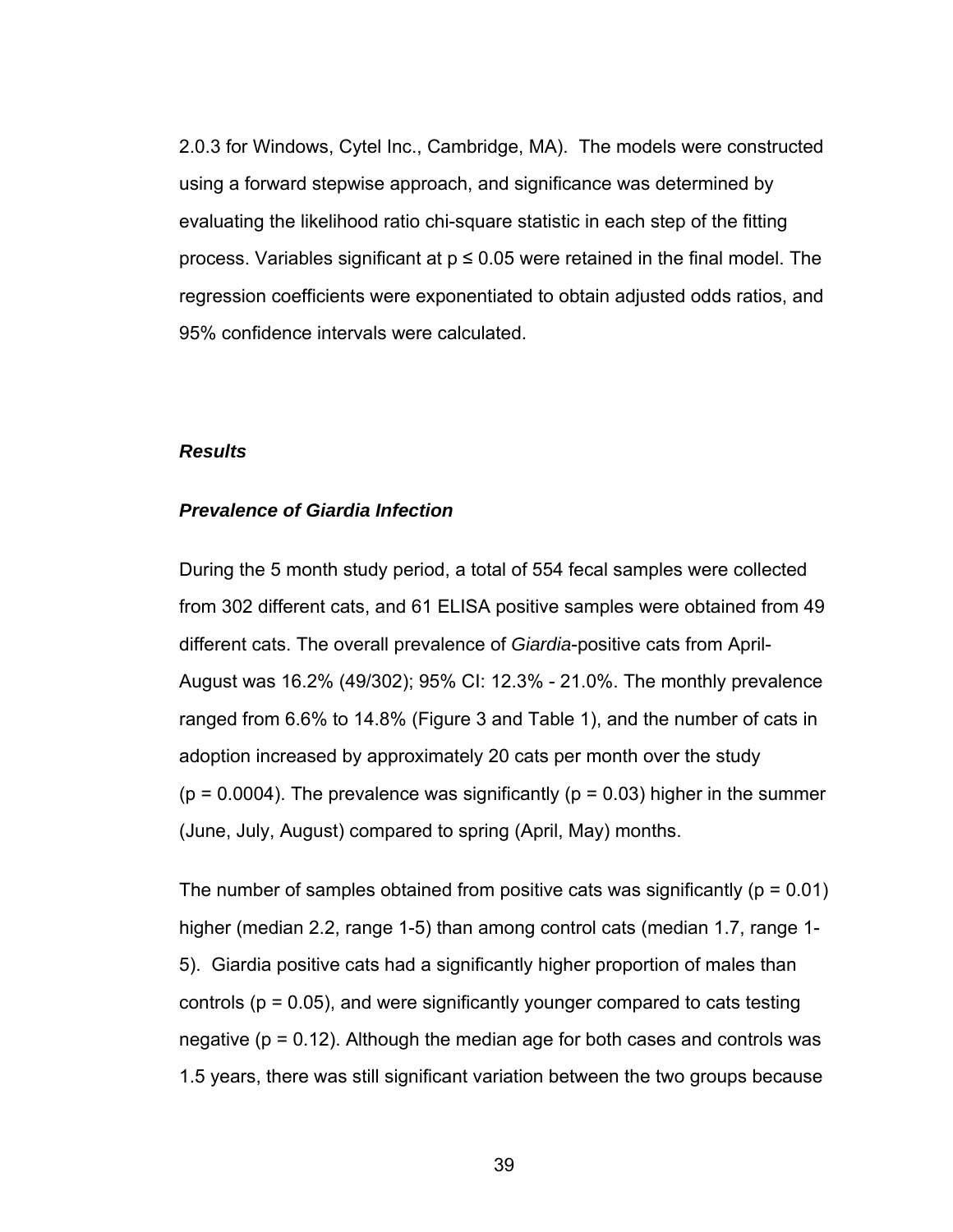of differences in the distribution. Positive animals were also more likely  $(p = 0.20)$  to have been strays (60%) compared to negative cats (50%) and if owner-surrendered to have had outdoor access ( $p = 0.10$ ) (Table 2).



**Figure 3:** Monthly prevalence of Giardia infection and average number of cats in the adoption area of the shelter at the time of sampling.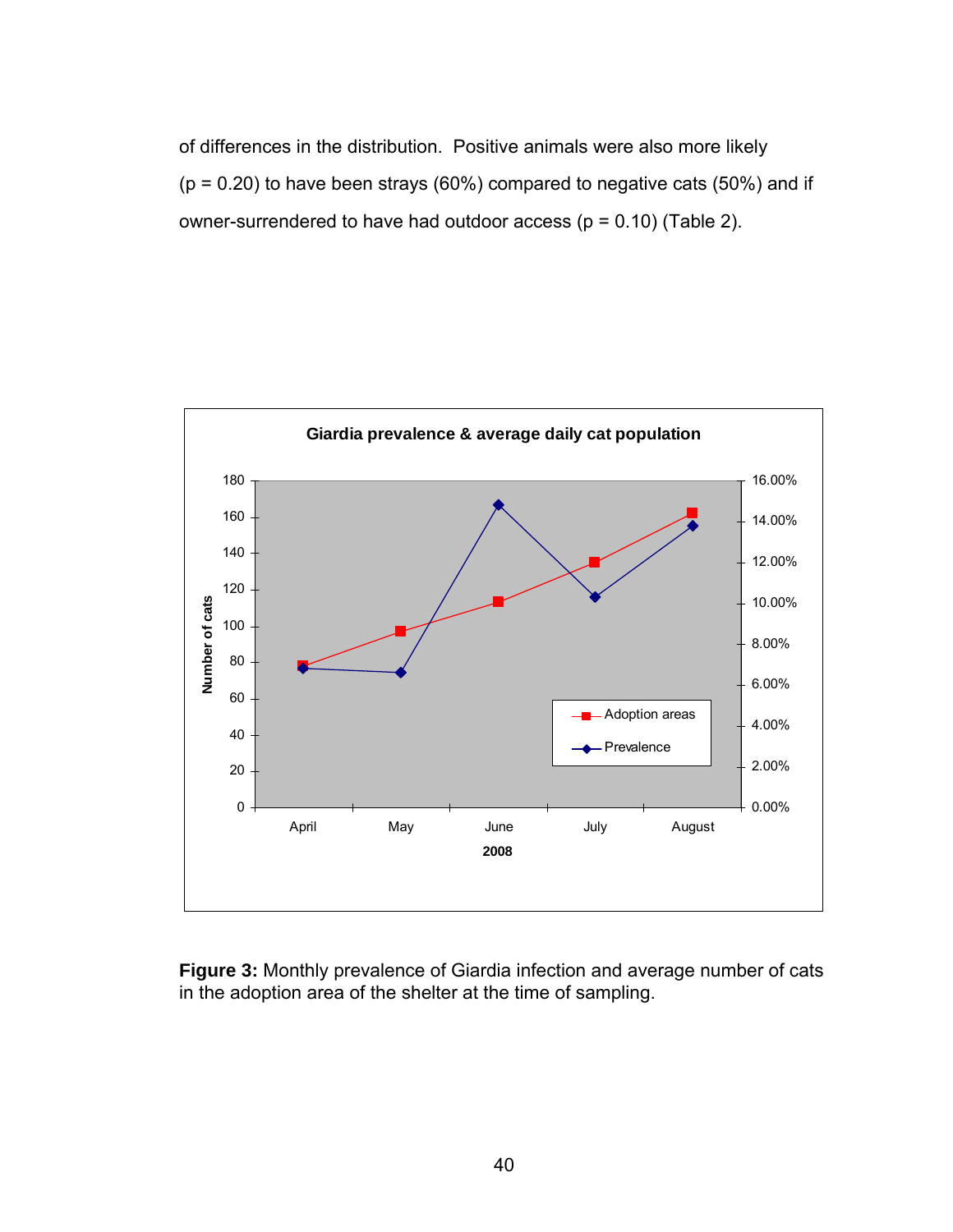| Prevalence<br>(95% Cl)                                   | $(2.5 - 15.7%)$<br>6.8% | $(2.7 - 14.3%)$<br>6.6%             | $(3.5 - 11.9%)$<br>6.7%  | $(9.0 - 23.2%)$<br>14.8% | $(5.8 - 17.3%)$<br>10.3%  | $(8.8 - 20.7%)$<br>13.8% | $(9.8 - 16.8\%)$<br>13.0% |
|----------------------------------------------------------|-------------------------|-------------------------------------|--------------------------|--------------------------|---------------------------|--------------------------|---------------------------|
| Number<br>of Cats<br>Tested                              | 74                      | $\overline{5}$                      | 165                      | 108                      | 126                       | 145                      | 379                       |
| Number<br>Positive<br>Results<br>۵f                      | 40                      | 6                                   | $\overline{\phantom{0}}$ | $\frac{6}{5}$            | $\frac{3}{2}$             | $\approx$                | $\frac{9}{4}$             |
| (Giardia positive)<br>Average Ft <sup>2</sup><br>per Cat | (range: 6-8.3)<br>72    | (range: 0-44.4)<br>16.2             | 11.7                     | $(range: 2-17.7)$<br>9.8 | (range: 45.1)<br>4.5      | $(range: 3.9-6.8)$<br>53 | 6.5                       |
| Average Ft <sup>2</sup><br>(Controls)<br>per Cat         | (range: 6.7-20)<br>13.3 | (range: 7.2-10.9)<br>$\overline{9}$ | 11.2                     | (range: 6.5-10.8)<br>8.7 | $(range: 5.4-6.4)$<br>5.9 | $(range: 4.8-6.5)$<br>57 | 6.8                       |
| Population<br>Adoption<br>Average<br>(Cats)              | 78                      | 56                                  | 88                       | 113                      | 135                       | 162                      | 137                       |
| Average<br>Populatio<br>Shelter<br>(Cats)                | 186                     | 245                                 | 216                      | 338                      | 430                       | 447                      | 402                       |
| Month<br>2008                                            | April                   | May                                 | Spring                   | June                     | <b>SINC</b>               | August                   | Summer                    |

Table 1: Monthly prevalence of Giardia infection, average daily population in the shelter and<br>adoption areas, and square footage per cat among cats in the adoption ward of an animal shelter. adoption areas, and square footage per cat among cats in the adoption ward of an animal shelter. **Table 1**: Monthly prevalence of Giardia infection, average daily population in the shelter and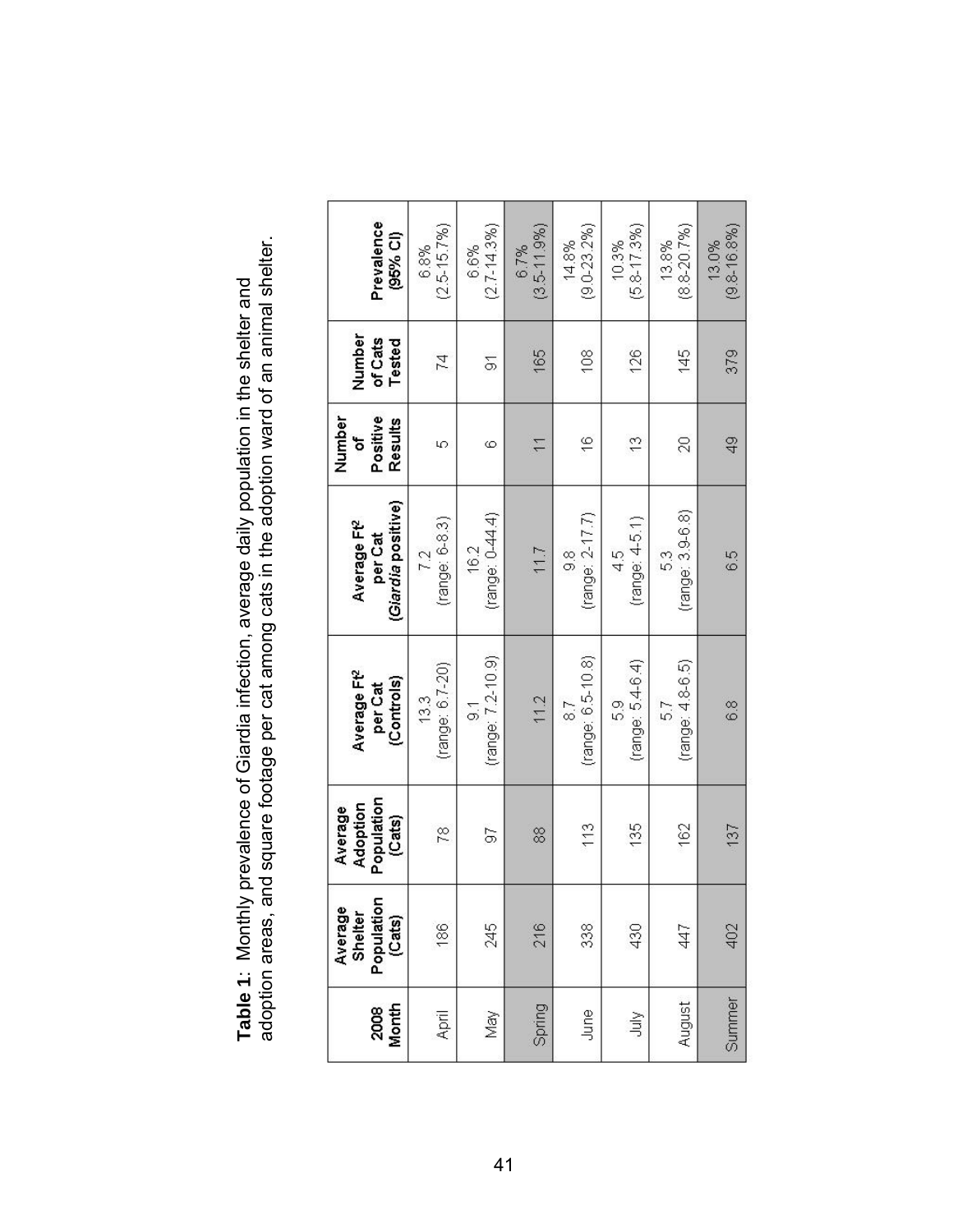| <b>Variable</b>             | <b>Description</b> | <b>Cases</b>         |                  | <b>Controls</b> |               | p value   |
|-----------------------------|--------------------|----------------------|------------------|-----------------|---------------|-----------|
| Age (years)                 | Median             |                      | 1.5              |                 | 1.5           |           |
|                             | Range              | $0.2 - 8.0$          |                  | $0.1 - 13.0$    |               | 0.12      |
| <b>Body condition score</b> | Median             | 5.0                  |                  | 5.0             |               |           |
|                             | Range              |                      | $4.0 - 9.0$      |                 | $3.0 - 9.0$   | <b>NS</b> |
| <b>Body weight</b>          | Median             |                      | 3.4              |                 | 3.5           |           |
| at intake (kg)              | Range              |                      | $0.4 - 8.9$      |                 | $0.3 - 9.0$   | <b>NS</b> |
| Body weight at              | Median             |                      | $\overline{3.3}$ | 3.5             |               |           |
| sample collection (kg)      | Range              | $0.9 - 9.1$          |                  | $0.7 - 8.8$     |               | <b>NS</b> |
| <b>Number of fecal</b>      | Median             | 2.2                  |                  | 1.7             |               |           |
| samples collected           | Range              |                      | $1 - 5$          | $1 - 5$         |               | 0.01      |
| Length of stay (days)       | Median             |                      | 54               | 48              |               |           |
|                             | Range              |                      | $3 - 264$        | $1 - 383$       |               | <b>NS</b> |
| Total # cats in shelter     | Median             | 370                  |                  | 427             |               |           |
|                             | Range              | $165 - 448$          |                  | 168-448         |               | <b>NS</b> |
| Total # cats                | Median             | 113                  |                  | 135             |               |           |
| in adoption                 | Range              | 78-162               |                  | 78-162          |               | <b>NS</b> |
| # cats in housing unit      | Median             |                      | 6                |                 | 4             |           |
|                             | Range              | $1 - 17$<br>$1 - 18$ |                  |                 | 0.10          |           |
| Sq. footage per cat         | Median             | 5.7                  |                  | 6.3             |               |           |
|                             | Range              | 3.0-56.7             |                  | 3.0-170.0       |               | <b>NS</b> |
|                             |                    |                      | <b>Cases</b>     | <b>Controls</b> |               |           |
| <b>Variable</b>             | <b>Description</b> | No.                  | $\frac{0}{0}$    | No.             | $\frac{0}{0}$ | p value   |
| <b>Sex</b>                  | <b>Female</b>      | 20                   | 40.8             | 137             | 56.4          |           |
|                             | <b>Male</b>        | 29                   | 59.2             | 106             | 43.6          | 0.05      |
| Origin                      | <b>Surrendered</b> | 21                   | 40.0             | 126             | 50.0          |           |
|                             | <b>Stray</b>       | 30                   | 60.0             | 121             | 50.0          | 0.20      |
| <b>Outdoor access</b>       | <b>Yes</b>         | $\overline{4}$       | 80.0             | 12              | 40.0          |           |
|                             | <b>No</b>          | $\overline{1}$       | 20.0             | $\overline{18}$ | 60.0          | 0.10      |
| <b>Housing in shelter</b>   | <b>Individual</b>  | 4                    | 7.8              | 44              | 17.7          |           |
|                             | Group              | 47                   | 92.2             | 204             | 82.3          | <b>NS</b> |
| <b>Weight loss</b>          | Any                | $\overline{7}$       | 15.9             | 72              | 36.9          |           |
|                             | <b>None</b>        | 37                   | 84.1             | 123             | 63.1          | 0.007     |

**Table 2:** Host characteristics and potential risk factors for *Giardia* infection in cats in an animal shelter in New York state.

NS – not significant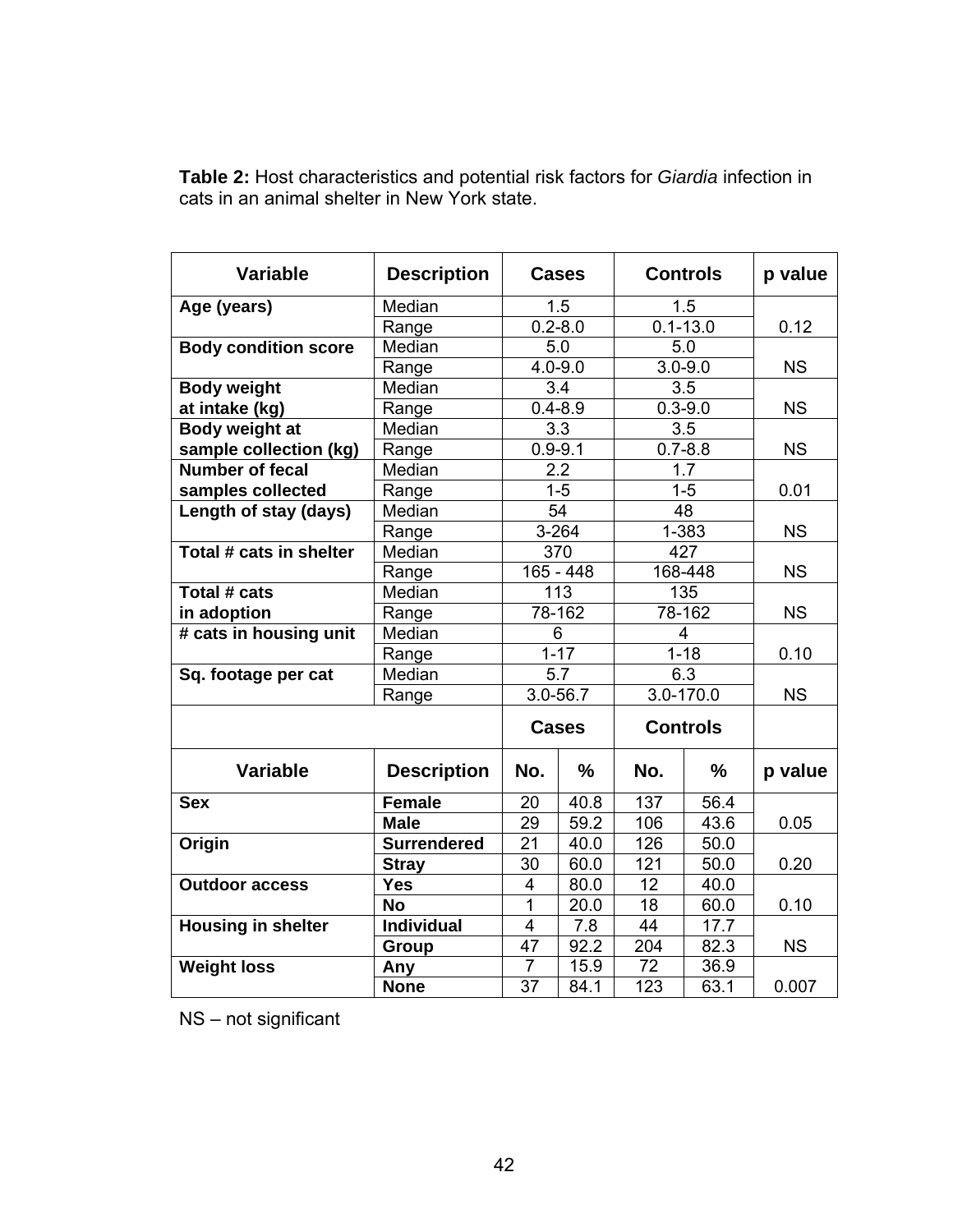## *Potential Risk Factors for Giardia Infection in All Cats*

More than 80% of all cats sampled were housed with other cats (range 1 – 17 other cats). *Giardia* positive cats were housed with a greater number of cats  $(p = 0.08)$  than negative cats. Although body weight at the time of intake and time of sampling and body condition score were not associated with *Giardia* status, uninfected cats were nearly twice as likely to have lost weight during their stay in the shelter than *Giardia* positive cats (p = 0.007). The length of stay in the shelter, total number of cats in the adoption area, square footage per cat, and type of housing (individual vs. group) did not differ significantly between *Giardia* positive and *Giardia* negative cats.

## *Potential Risk Factors for Giardia Infection by Age Group*

Since risk factors differed by age group at the time of sampling, data were also analyzed separately for adult cats and kittens (Table 3).

Adult cats: Among adult cats greater than 6 months of age, *Giardia*-positive cats were significantly younger than controls ( $p = 0.08$ ). Similarly, adult male cats were overrepresented among positive cats (52.9% among cases and 38.5% among controls)  $(p = 0.11)$ .

*Giardia* positive adults were more likely to have been found as strays (75.8%) than *Giardia* negative cats (52.8%) (p = 0.05). Information regarding outdoor access was available for a small number (n = 35) of adult, owner-surrendered cats; 80% (4/5) of *Giardia* positive cats had outdoor access compared to only 40% (12/30) of control cases (p = 0.10).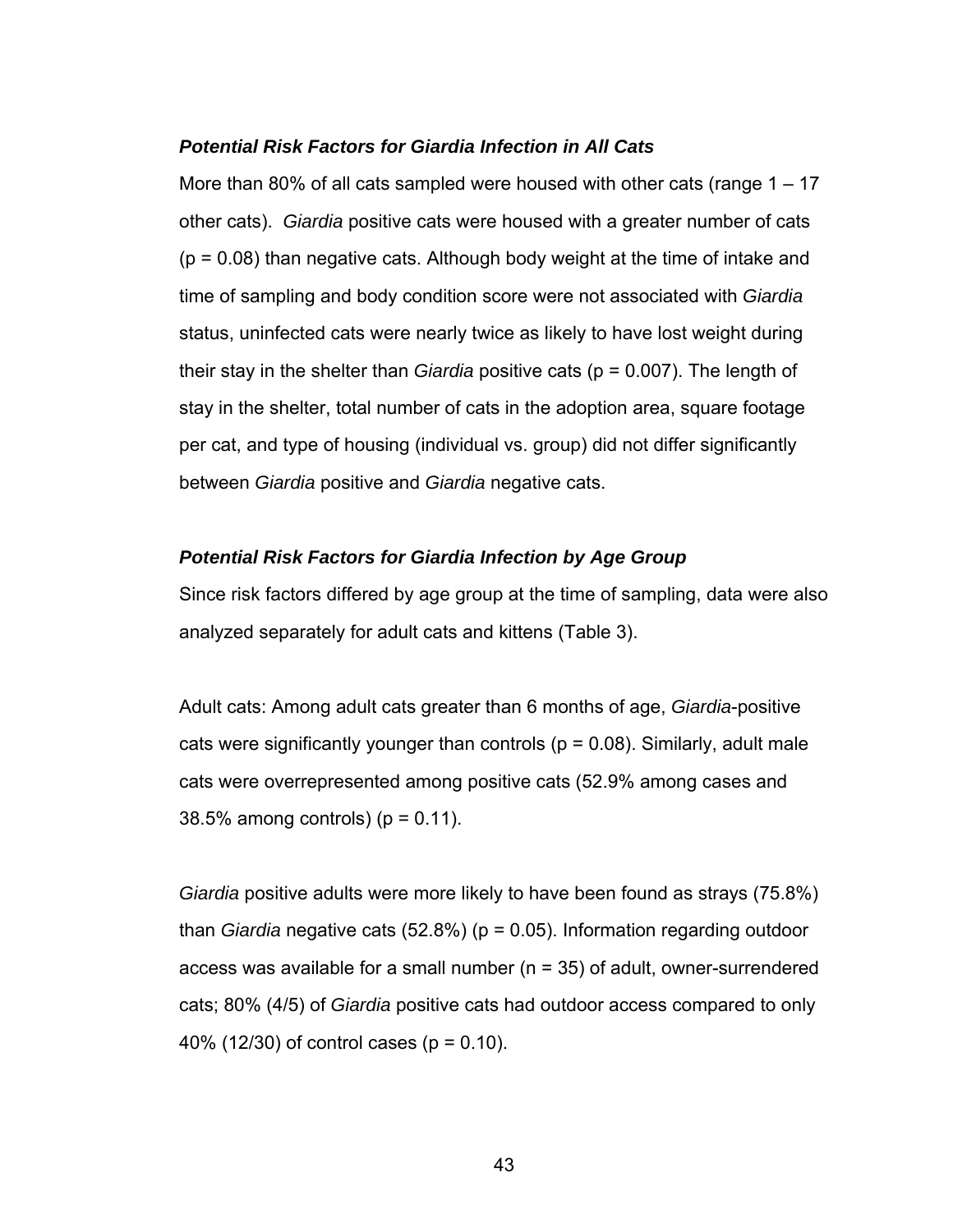| <b>Variable</b>             | <b>Description</b>            | <b>Cases</b>   |              | <b>Controls</b> |                 | p value   |
|-----------------------------|-------------------------------|----------------|--------------|-----------------|-----------------|-----------|
| Age (years)                 | Median                        | 2.0            |              | 2.5             |                 |           |
|                             | Range                         |                | $0.2 - 8.0$  |                 | $0.2 - 13.0$    | 0.08      |
| <b>Body condition score</b> | Median                        |                | 6.0          | 6.0             |                 |           |
|                             | Range                         |                | $4.0 - 9.0$  | $3.0 - 9.0$     |                 | <b>NS</b> |
| <b>Body weight</b>          | Median                        | 4.1            |              | 4.0             |                 |           |
| at intake (kg)              | Range                         |                | $0.7 - 8.9$  |                 | $0.3 - 9.0$     | <b>NS</b> |
| Body weight at              | Median                        | 5.0            |              | 4.2             |                 |           |
| sample collection (kg)      | Range                         |                | $1.1 - 9.1$  | $1.1 - 8.8$     |                 | 0.16      |
| <b>Number of fecal</b>      | Median                        |                | 3.0          | 1.0             |                 |           |
| <b>Samples collected</b>    | Range                         |                | $1.0 - 5.0$  | $1.0 - 5.0$     |                 | 0.004     |
| Length of stay (days)       | Median                        | 58             |              | 60              |                 |           |
|                             | Range                         | $4 - 264$      |              | $1 - 383$       |                 | <b>NS</b> |
| Total # cats in shelter     | $\overline{\mathsf{M}}$ edian | 335            |              | 341             |                 |           |
|                             | Range                         | $165 - 448$    |              | $168 - 448$     |                 | <b>NS</b> |
| Total # cats                | Median                        | 113            |              | 113             |                 |           |
| in adoption                 | Range                         | $78 - 162$     |              | $78 - 162$      |                 | <b>NS</b> |
| # cats in housing unit      | Median                        |                | 6            | $\overline{4}$  |                 |           |
|                             | Range                         |                | $1 - 17$     | $1 - 18$        |                 | 0.02      |
| Sq. footage per cat         | Median                        | 5.9            |              | 7.0             |                 |           |
|                             | Range                         | $3.4 - 56.7$   |              | $3.0 - 170.0$   |                 | <b>NS</b> |
|                             |                               |                | <b>Cases</b> |                 | <b>Controls</b> |           |
| <b>Variable</b>             | <b>Description</b>            | No.            | $\%$         | No.             | $\frac{0}{0}$   | p value   |
| <b>Sex</b>                  | <b>Female</b>                 | 16             | 47.1         | 112             | 61.5            |           |
|                             | <b>Male</b>                   | 18             | 52.9         | 70              | 38.5            | 0.11      |
| Origin                      | <b>Surrendered</b>            | 8              | 24.2         | 84              | 47.2            |           |
|                             | <b>Stray</b>                  | 25             | 75.8         | 94              | 52.8            | 0.05      |
| <b>Outdoor access</b>       | <b>Yes</b>                    | 4              | 80           | 12              | 40              |           |
|                             | <b>No</b>                     | $\overline{1}$ | 20           | 18              | 60              | 0.10      |
| <b>Housing in shelter</b>   | <b>Individual</b>             | 3              | 8.8          | 40              | 21.7            |           |
|                             | Group                         | 31             | 91.2         | 144             | 82.3            | 0.08      |

**Table 3:** Host characteristics and potential risk factors for *Giardia* infection in adult cats in an animal shelter in New York state

NS – not significant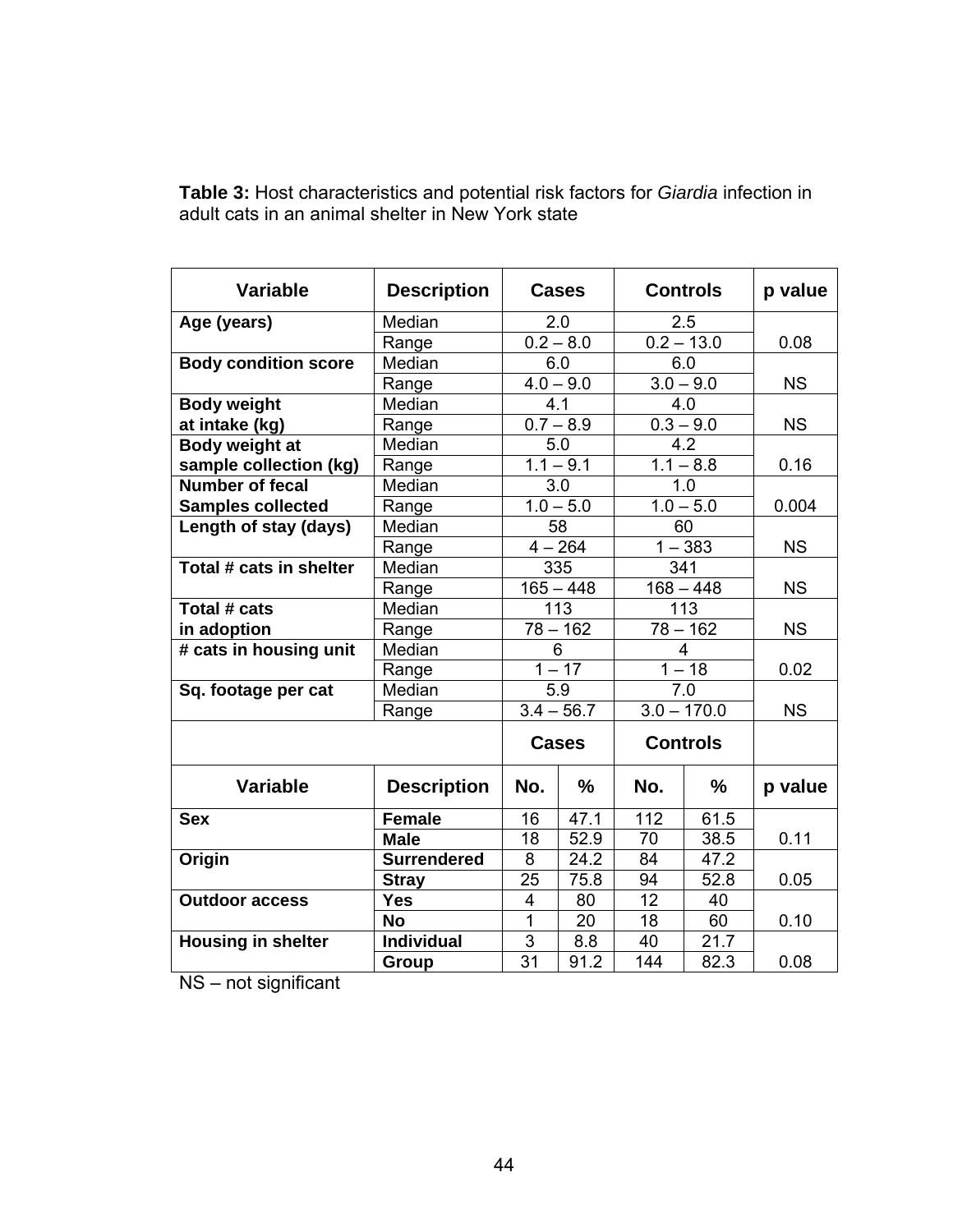Among adult cats, there was also a significant association between *Giardia* cyst shedding and being housed with a greater number of cats ( $p = 0.02$ ). Control cats were housed in groups with a median size of 4 cats compared to groups with a median size of 6 cats for cases. Infection status was associated with group housing in that 91.2% (31/34) of Giardia positive cats were group housed compared to 78.3% (144/184) of *Giardia* negative adults (p = 0.08).

Kittens: When data for kittens 6 months of age and younger were analyzed, none of the previously mentioned associations were statistically significant. Mean body weight at the time of sample collection was greater for *Giardia* positive kittens than for controls, with control kittens having a median weight of 1.4 kilograms compared to 1.8 kilograms (p = 0. 023) among infected kittens. Weight change was also associated with infection status; no infected kittens lost weight during their time at the shelter (0/15) compared to 16.4% (51/61) of control kittens ( $p = 0.09$ ). However, there was no difference in body condition scores between infected and uninfected kittens.

Multivariate analysis: For adults, age and origin (e.g. owner surrendered or stray) were found to be significant risk factors for Giardia infection in the multivariate model (Table 4). The odds ratio decreased by approximately 18% for each 1 year increase in age. Stray cats were 2.69 times more likely to be infected than owner-surrendered cats. For kittens, body weight at the time of sample collection was the only factor found to be significant in the regression analysis. An increase of 1 pound in body weight at the time of sample collection increased the odds of being positive on the SNAP® *Giardia* test by 72% (OR 1.72; 95% CI 1.02-2.78).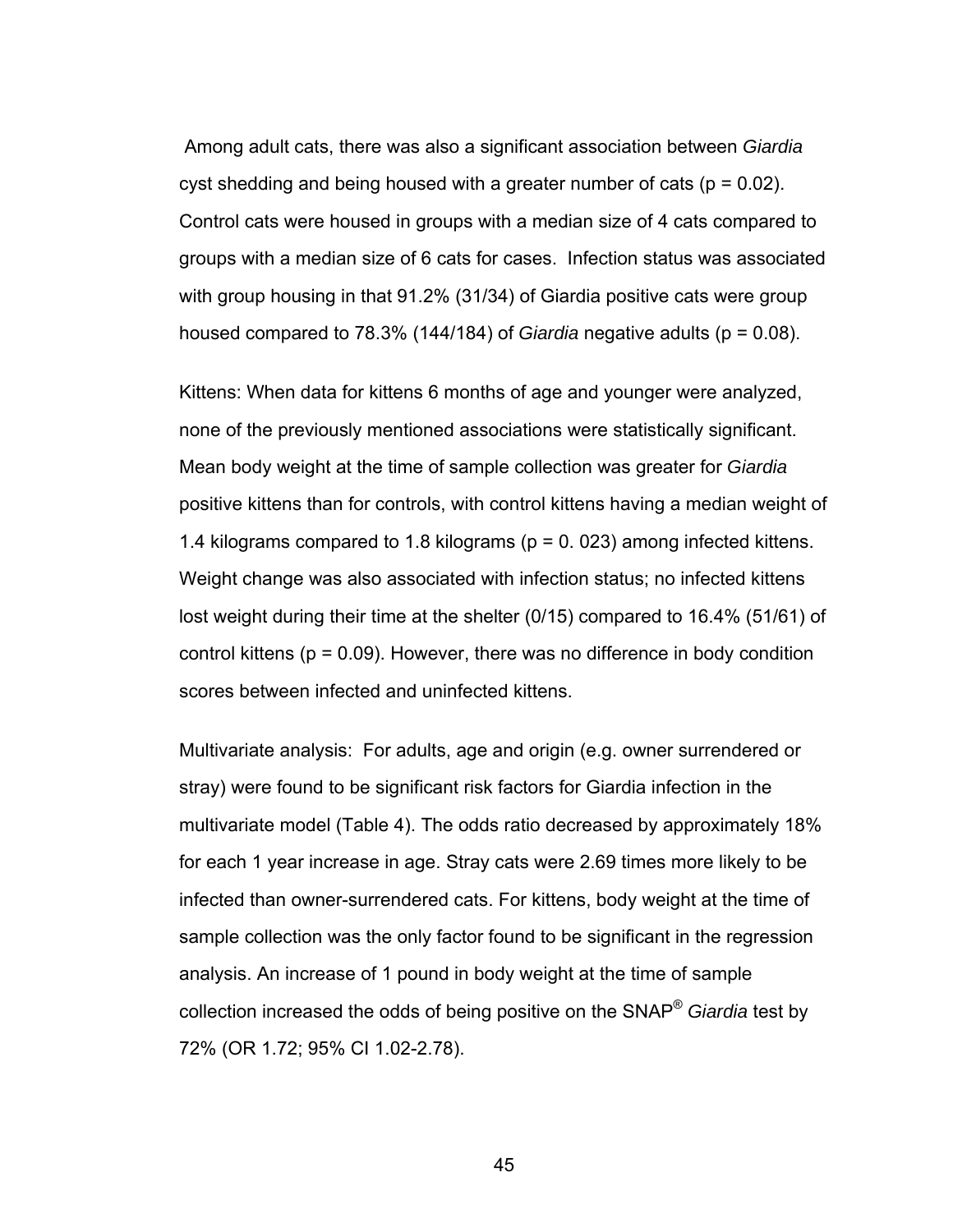**Table 4.** Multivariate (logistic regression) models of risk factors associated with *Giardia* infection among cats available for adoption at an animal shelter.

| <b>Model I: Giardia infection in Adult Cats</b> |                   |               |  |  |  |  |
|-------------------------------------------------|-------------------|---------------|--|--|--|--|
| <b>Risk Factor:</b>                             | <b>Odds Ratio</b> | 95% CI        |  |  |  |  |
| Age                                             | 0.82              | $0.66 - 1.04$ |  |  |  |  |
| Origin<br>Owner-surrendered<br>Stray            | 1.00<br>2.66      | $1.14 - 6.34$ |  |  |  |  |

# *Prevalence of Assemblage Types*

Prevalence: A total of 61 fecal samples that tested ELISA positive for *Giardia* were submitted for molecular analysis, and assemblage type was determined for 72% (44/61) of the samples. Those samples for which an assemblage type could not be identified (i.e. PCR negative) were excluded from the analysis. Because of the small sample size, the assemblage types were collapsed into two categories for the purpose of analysis: those characterized as potentially zoonotic and those that are not zoonotic. Both zoonotic and host-adapted assemblages were identified (Table 5); 75% (33/44) of the PCR positive samples were the host-adapted assemblage F, while 25% (11/44) of samples had zoonotic potential based on reported host ranges (assemblages A, B, and mixed A/F infections). Cyst counts did not differ significantly among cats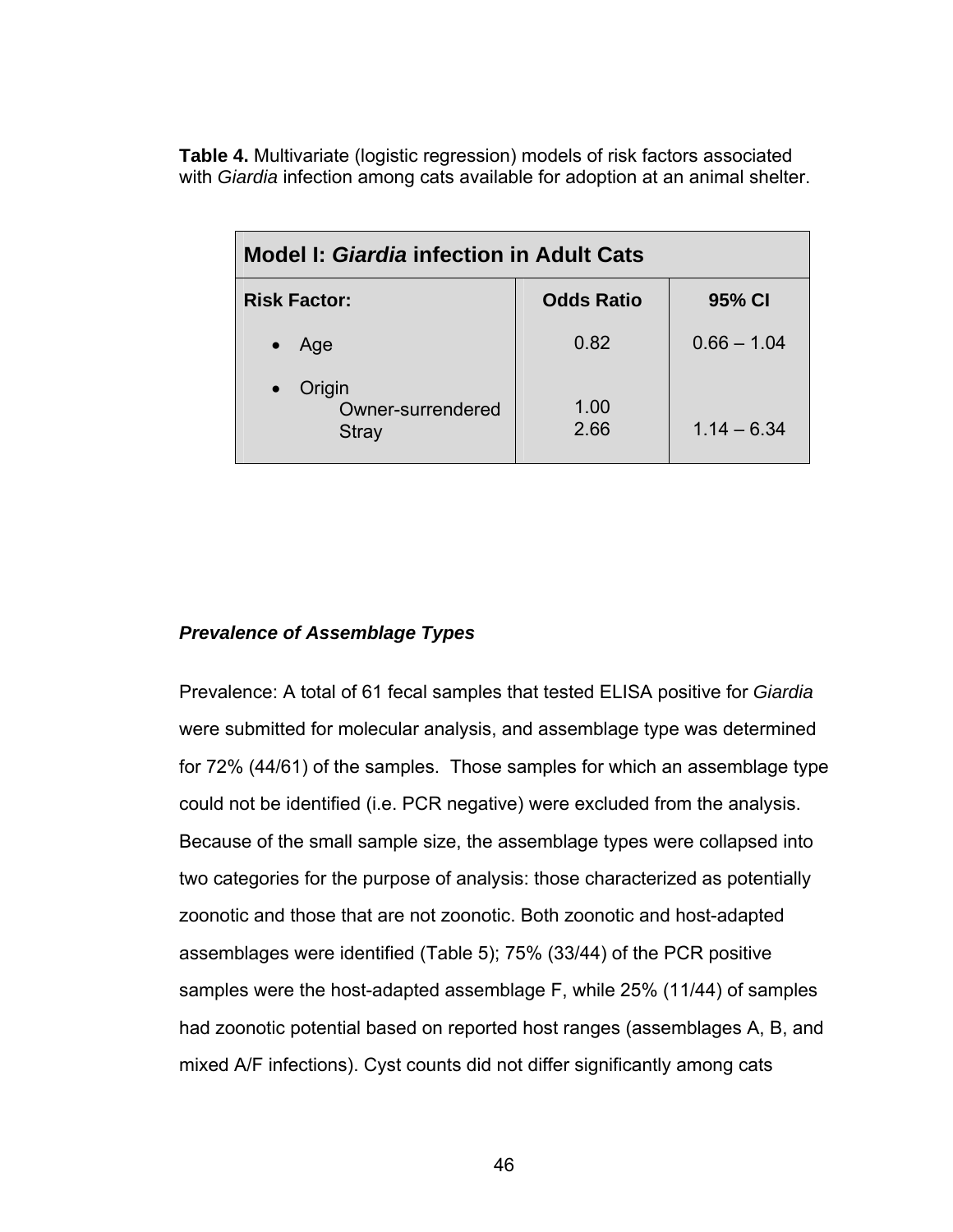identified as having potentially zoonotic, host-adapted, or PCR negative assemblage results. Demographic information is presented for all cats on the basis on infection type (e.g. potentially zoonotic or host-adapted assemblages) in Table 5.

**Table 5.** *Giardia* assemblage types found in ELISA positive fecal samples collected from cats available for adoption at an animal shelter.

| Assemblage  | Reported host range <sup>2</sup> | <b>Number</b> | <b>Zoonotic</b> |
|-------------|----------------------------------|---------------|-----------------|
| type        |                                  | identified    | potential?      |
| <b>PCR</b>  |                                  | 17            |                 |
| negative    | N/A                              | $(27.9\%)$    | N/A             |
|             | Humans, livestock, cats, dogs,   | 2             |                 |
| A           | beavers, guinea pig, slow loris  | $(3.3\%)$     | Yes             |
|             | Humans, slow loris, chinchillas, | 6             |                 |
| B           | dogs, beavers, rats, siamang     | $(9.8\%)$     | Yes             |
|             |                                  | 33            |                 |
| F           | Cats                             | $(54.1\%)$    | <b>No</b>       |
|             |                                  | 3             |                 |
| Mixed A & F | N/A                              | $(4.9\%)$     | Yes             |

N/A not applicable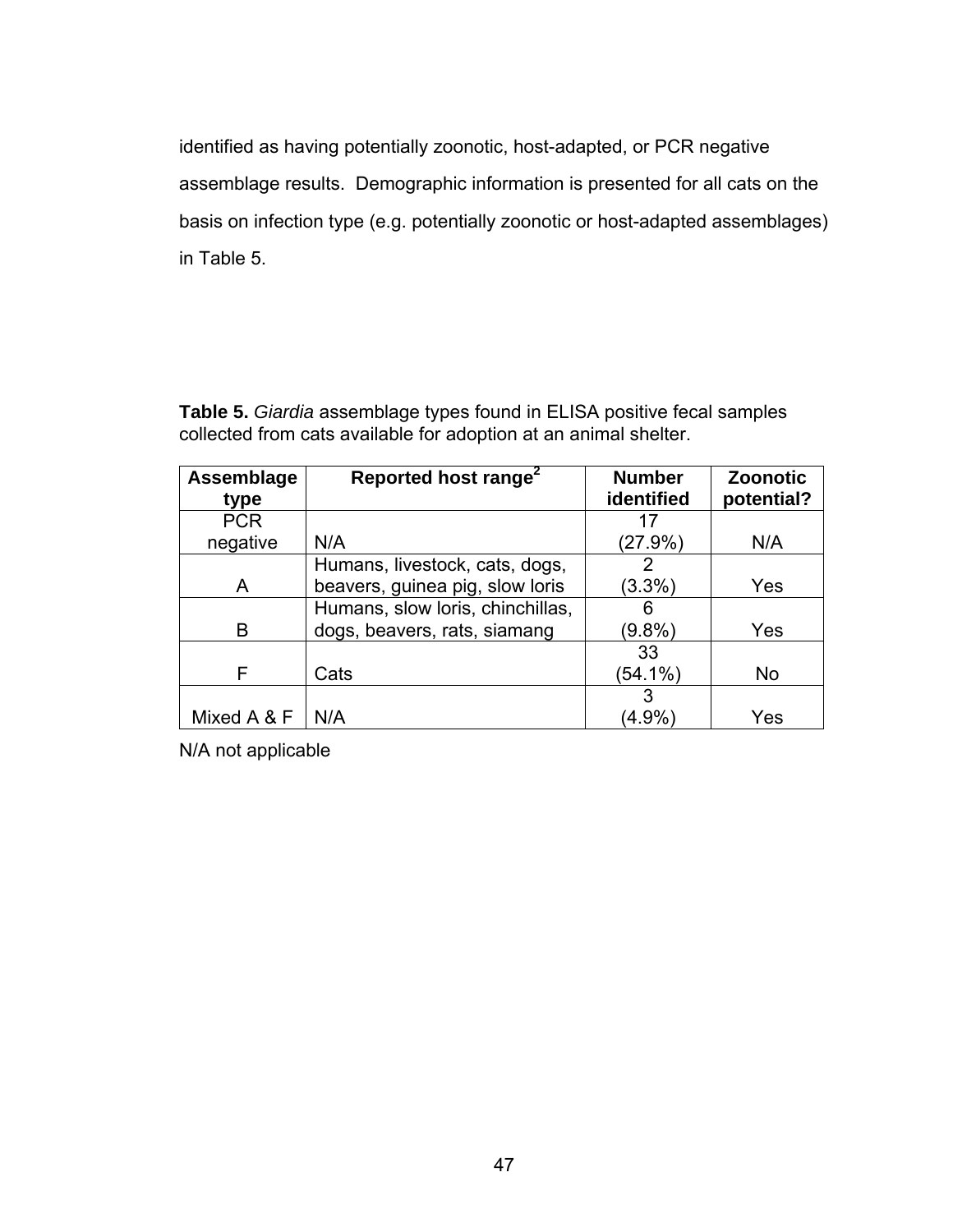**Table 6:** Host characteristics and potential risk factors for assemblage type among *Giardia* infected cats in an animal shelter in New York state

| <b>Variable</b>           | <b>Description</b> | Assemblage<br>A, B or<br>mixed |               | Assemblage<br>F |                  | p value   |
|---------------------------|--------------------|--------------------------------|---------------|-----------------|------------------|-----------|
| Age (years)               | Median             | 1.5                            |               | 1.5             |                  |           |
|                           | Range              |                                | $0.4 - 3.0$   | $0.2 - 6.0$     |                  | <b>NS</b> |
| <b>Body condition</b>     | Median             | 6.0                            |               | 5.0             |                  |           |
| <b>Score</b>              | Range              | $5.0 - 9.0$                    |               | $4.0 - 7.0$     |                  | 0.16      |
| <b>Body weight</b>        | Median             | 4.3                            |               | 3.3             |                  |           |
| At intake (kg)            | Range              | $0.7 - 8.9$                    |               | $0.6 - 6.7$     |                  | 0.11      |
| Body weight at            | Median             | 4.4                            |               | 3.5             |                  |           |
| sampling (kg)             | Range              |                                | $2.0 - 9.1$   |                 | $0.9 - 6.4$      | 0.14      |
| Days in shelter           | Median             |                                | 46            |                 | 66.5             |           |
|                           | Range              |                                | 12-119        | $3 - 264$       |                  | <b>NS</b> |
| Total # cats in           | Median             |                                | 435           | 399             |                  |           |
| <b>Shelter</b>            | Range              | 245-448                        |               | 165-448         |                  | <b>NS</b> |
| Total # cats in           | Median             | 135                            |               | 124             |                  |           |
| <b>Adoption</b>           | Range              | 97-162                         |               | 78-162          |                  | <b>NS</b> |
| # cats in housing<br>unit | Median             | 6.5                            |               | 5.0             |                  |           |
| Range                     |                    |                                | $1 - 18$      | $1 - 18$        |                  | <b>NS</b> |
| Sq. footage per<br>cat    | Median             |                                | 5.9           |                 | $\overline{5.7}$ |           |
|                           | Range              |                                | $3.9 - 12.2$  | $3.0 - 56.7$    |                  | <b>NS</b> |
|                           |                    | Assemblage<br>A, B or<br>mixed |               | Assemblage<br>F |                  |           |
| <b>Variable</b>           | <b>Description</b> | No.                            | $\frac{9}{6}$ | No.             | %                | p value   |
| <b>Sex</b>                | <b>Male</b>        | $\overline{7}$                 | 63.6          | 18              | 54.5             |           |
|                           | <b>Female</b>      | 4                              | 36.4          | 15              | 45.5             | <b>NS</b> |
| Origin                    | <b>Surrender</b>   | 3                              | 30.0          | 11              | 32.4             |           |
|                           | <b>Stray</b>       | $\overline{7}$                 | 70.0          | 23              | 67.6             | <b>NS</b> |
| <b>Outdoor access</b>     | Yes                | 1                              | 100           | 4               | 80.0             |           |
|                           | <b>No</b>          | 0                              | 0             | $\overline{1}$  | 20.0             | <b>NS</b> |
| <b>Housing in shelter</b> | Individual         | 1                              | 10.0          | 1               | 2.9              |           |
|                           | Group              | 9                              | 90.0          | 33              | 97.1             | <b>NS</b> |
| Age group                 | <b>Kitten</b>      | $\mathbf{1}$                   | 8.3           | 11              | 91.7             |           |
|                           | Adult              | 10                             | 31.2          | 22              | 68.8             | 0.24      |

NS – not significant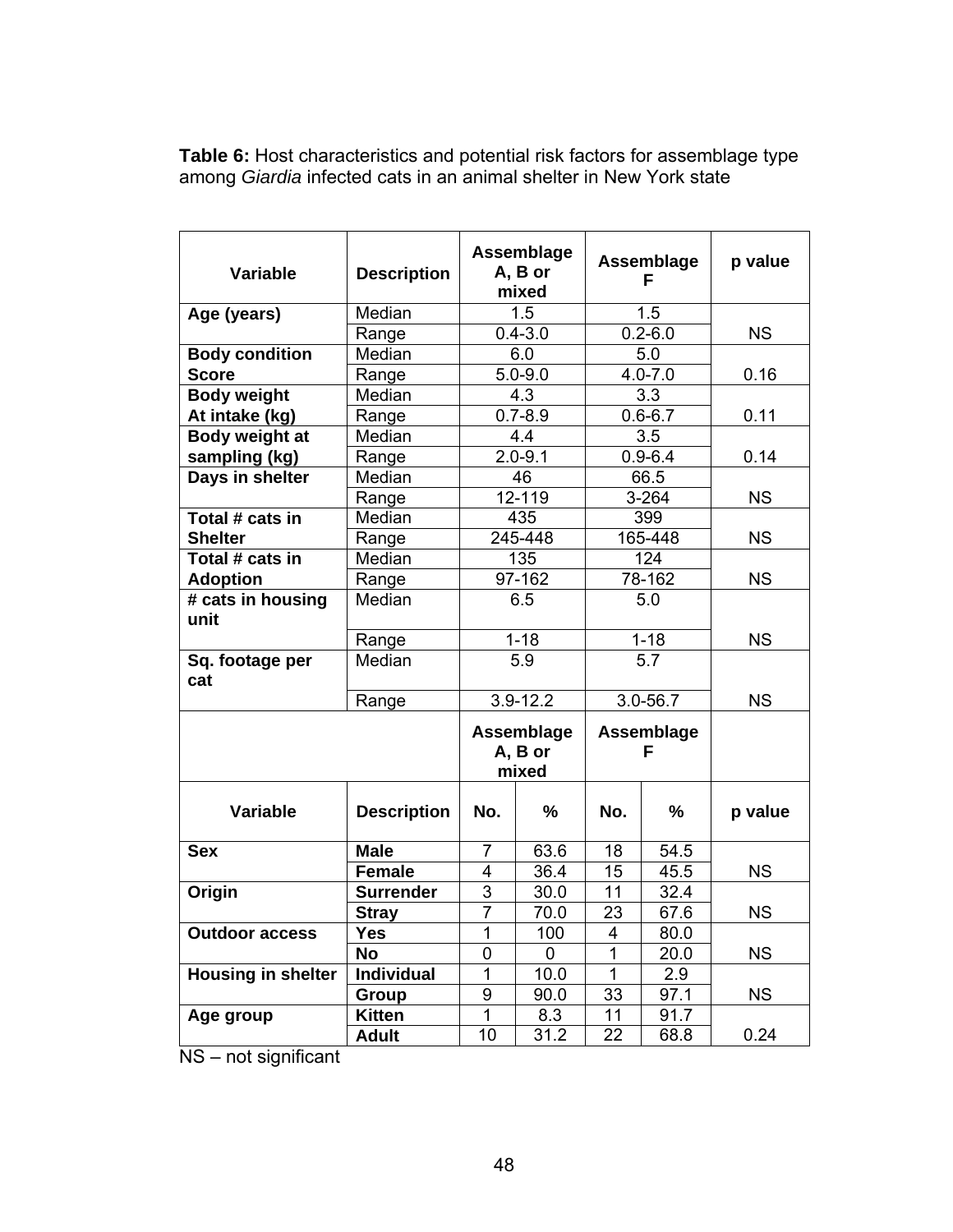## *Potential Risk Factors for Zoonotic Assemblage Types*

Univariate analysis: Most infections were not of zoonotic potential, but adults were more frequently infected with potentially zoonotic assemblages ( $p = 0.24$ ) than kittens were. More than 90% of samples obtained from kittens were assemblage F (11/12 samples) compared to approximately 69% of samples obtained from adults. There was a striking seasonal trend with regards to assemblage type. Every cat infected with a potentially zoonotic genotype entered the shelter between the months of April and June, compared to only 64.7% of cats infected with assemblage  $F(p = 0.04)$ .

Cats with potentially zoonotic assemblages were significantly more likely to have higher fecal scores (e.g. soft stools or diarrhea) than those cats infected with the host-adapted genotype ( $p = 0.03$ ). For cats with potentially zoonotic assemblages, 40% (4/10) had soft stools and 20% (2/10) had diarrhea. For cats with assemblage F, 28% (9/32) had soft stools and 3% (1/31) had diarrhea. Other gastrointestinal parasites (*Isospora* spp. n =20, *Toxocara* spp. n = 4, *Aelurostrongylus* spp. n =1, *Ancylostoma* spp. n =1) were identified in 39% (24/61) of SNAP® positive fecal samples. Cats with potentially zoonotic assemblages were just as likely (3/11) to be co-infected with other parasites as cats with assemblage F  $(12/33)$  (p = 0.58).

Cats infected with potentially zoonotic assemblages tended to be of higher body weight both at entry to the shelter ( $p = 0.14$ ) and at the time of sample collection ( $p = 0.11$ ) than those with assemblage F, likely due to confounding by age (e.g. adults and older kittens weighed more than younger kittens).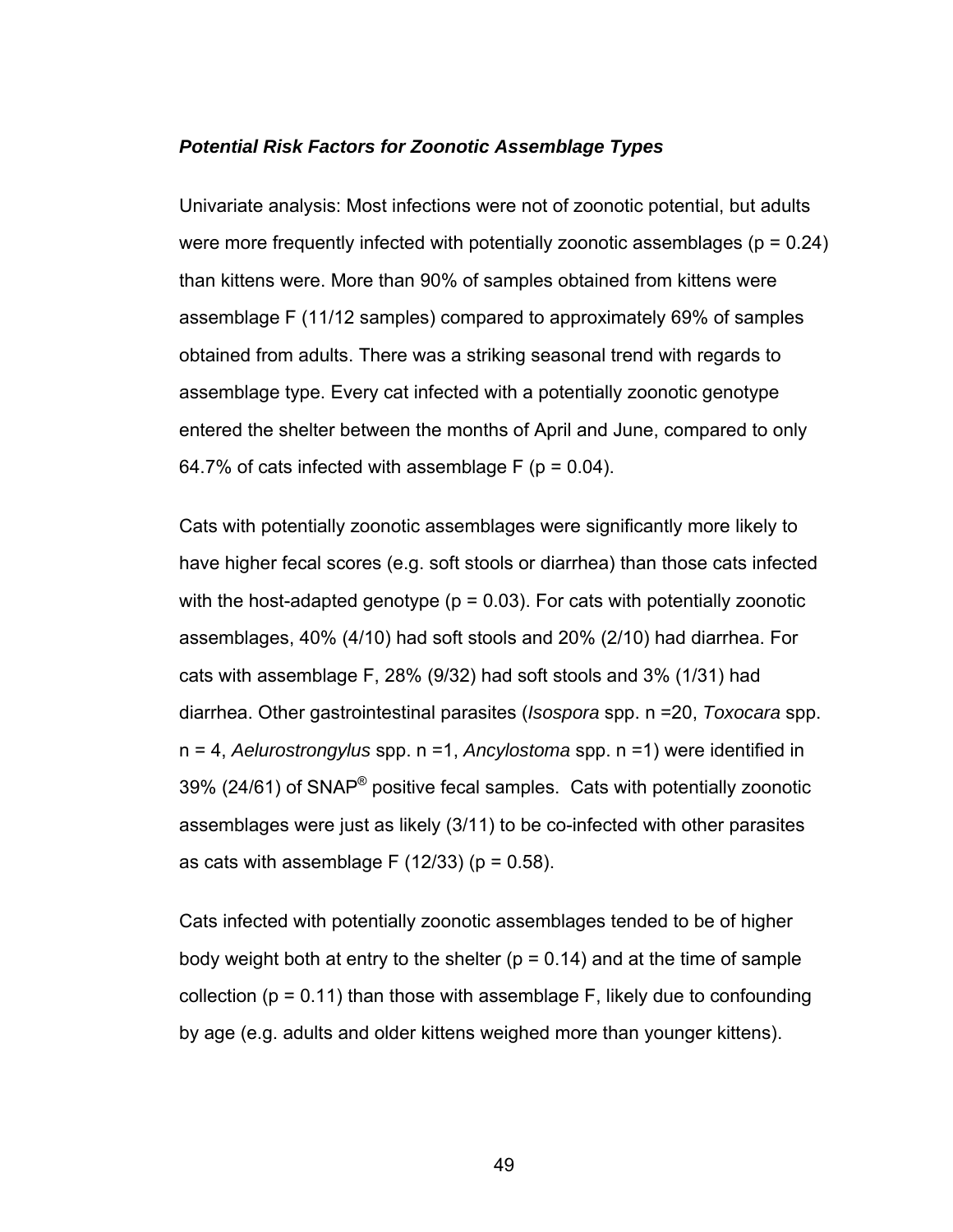Cats with potentially zoonotic assemblages also had higher body condition scores ( $p = 0.16$ ) than those cats infected with the host-adapted isolates.

Among adult cats, there was no difference between body weight at time of entry to the shelter or at the time of sample collection or with body condition score between cats infected with the different assemblages. Cats infected with potentially zoonotic strains had been in the shelter for a significantly ( $p =$ 0.04) shorter period of time (median 44 days) than those cats infected with the host-adapted assemblage F (median 78 days). When data for kittens were analyzed, none of the previously mentioned associations were statistically significant.

Multivariate analysis: Since too few kittens were infected potentially zoonotic assemblages, multivariate modeling was not attempted and risk factor analysis was performed using logistic regression for adults only. Among adult cats, higher fecal scores (e.g. soft stools, diarrhea) were a significant risk factor for infection with a potentially zoonotic assemblage. For each 1 unit increase in fecal score, the odds of being infected with a potentially zoonotic assemblage increased by a factor of 1.96 (95% CI: 1.00 – 3.85) compared to the odds of being infected with the host-adapted assemblage F.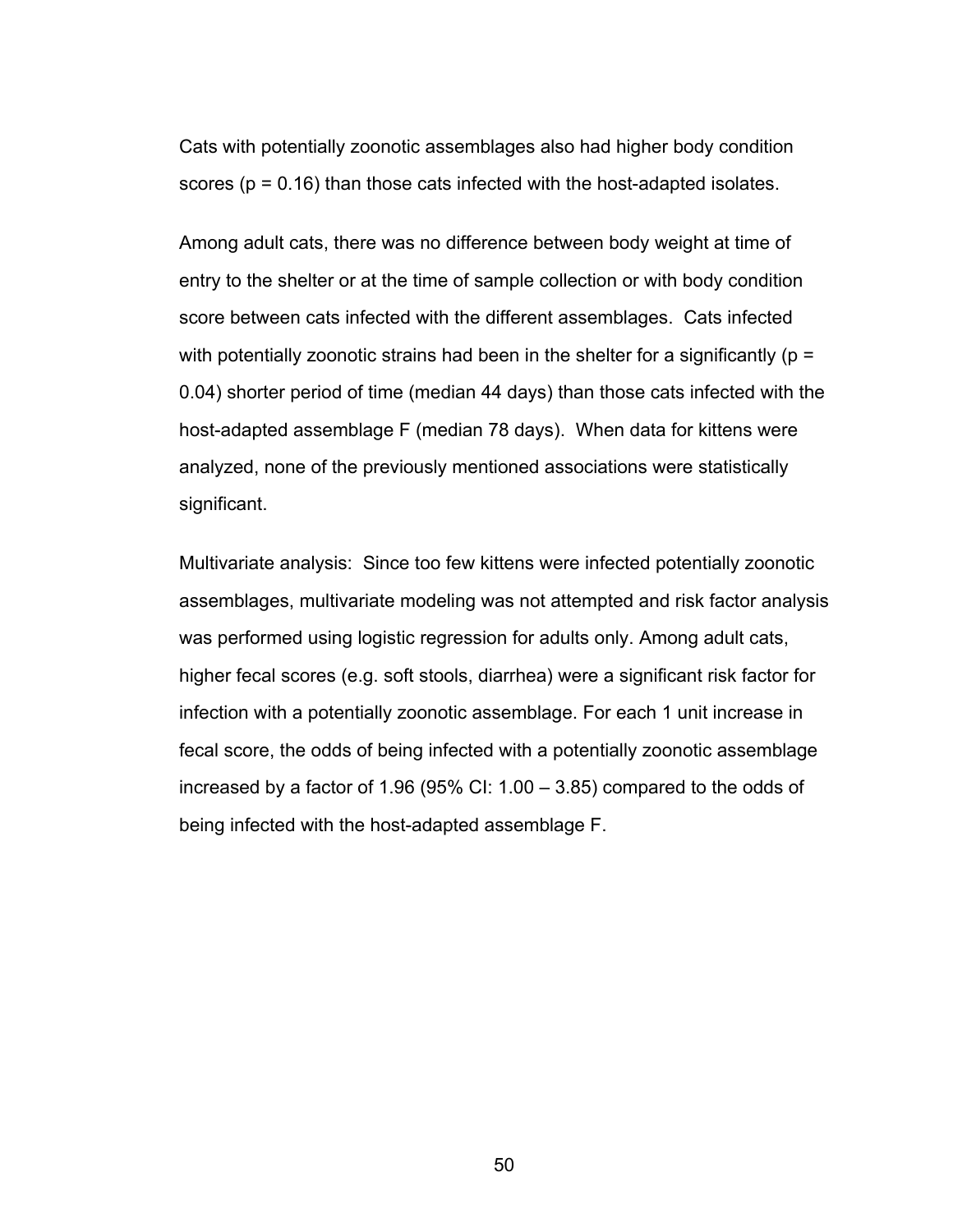## *Discussion*

The overall prevalence of *Giardia*-positive cats from April-August was 16.2%, which is within the range or slightly higher than that reported in other studies.<sup>5,6,9-12,14-22,27</sup> Investigators have failed to consistently find a higher prevalence of *Giardia* in shelter cats compared to owned cats, but it is generally accepted that prevalence rates are higher in group-housed animals.<sup>1,13,33</sup> It has been hypothesized that cats housed in animal shelters are at greater risk of infection because of increased direct contact with other cats and their feces, the immunosuppressive effects of stress, and contact with a potentially contaminated environment.<sup>11,12</sup> Because most of the cats available for adoption in this shelter were group housed, their exposure to other cats and their feces was probably higher than for cats in animal shelters with traditional individual housing. Although previous studies involving cats from animal shelters did not specify the type of housing, it is possible that the relatively high prevalence reported in this study is due to group housing rather than being in a shelter setting per se. Although neither association was significant ( $p = 0.10$ ) in the final multivariate model, a higher proportion of *Giardia* positive cats were group housed than controls and they were housed with a greater number of cats. The lack of significance may be due to a lack of statistical power rather than an absence of association as less than 20% of cats in the adoption areas of this shelter were housed in individual cages.

There was a significant association for adult cats between *Giardia* cyst shedding and being housed with a greater number of cats in the univariate analysis, but this factor was not retained in the final multivariate model. Control cats were in smaller groups (median size 4 cats) than infected cats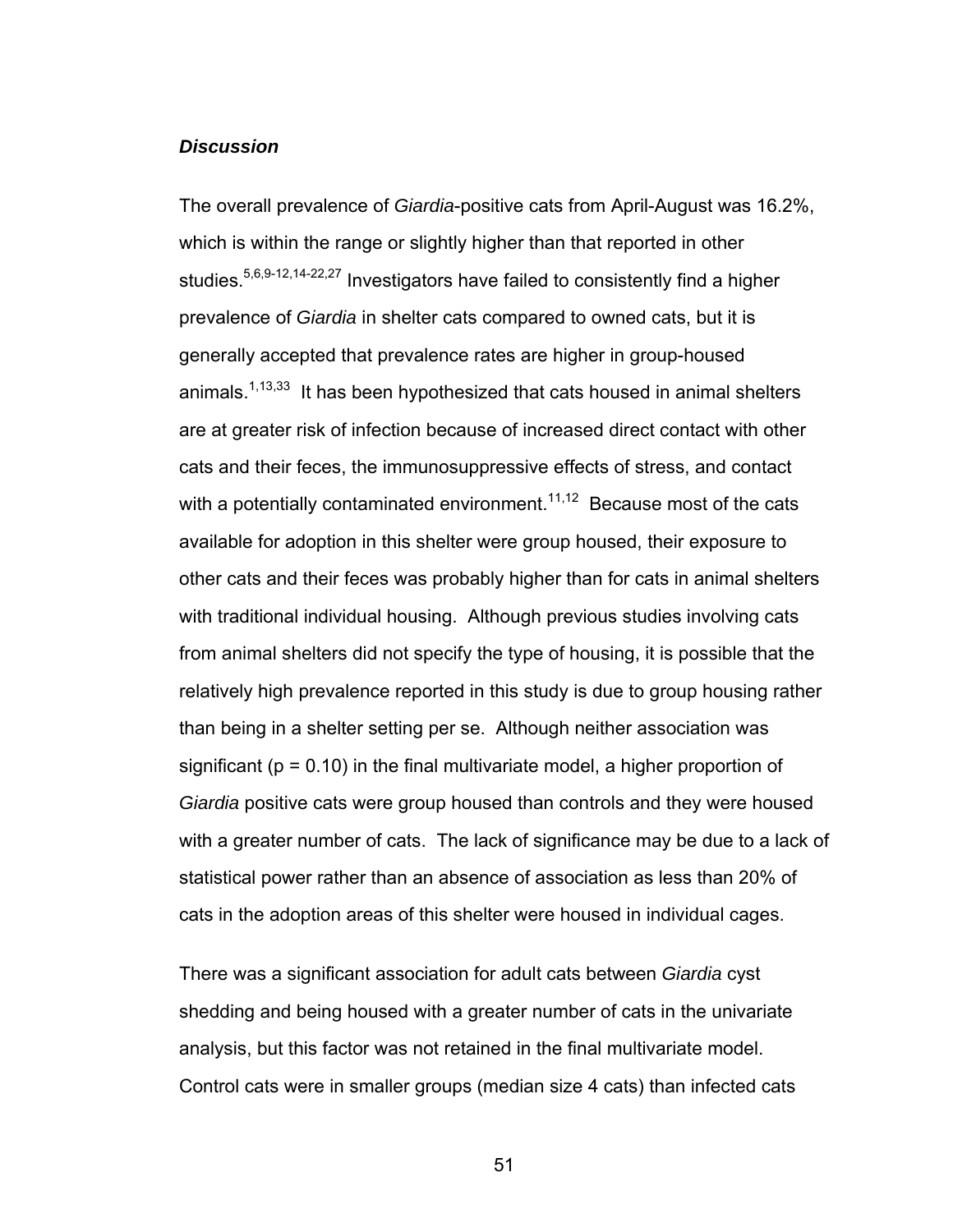(median size 6 cats), suggesting that an undetermined factor associated with group size may increase the risk of being infected with Giardia. However, it is not possible to use this data to determine a specific number of cats above which a housing unit is too crowded or the rate of contact becomes too high. The success of group housing depends greatly on the space and quality of the environment as well as its management, including the provision of an adequate number of litter boxes and diligent maintenance. Group housing is not appropriate for all cats (e.g. "bully" cats) and ideally cats should be introduced slowly to minimize stress and disruption of the social structure. Because of these many factors, the point at which an area becomes overcrowded is dependent on specific circumstances. Although colony housing itself was not significantly associated with infection, this may also be due to low power to detect a difference as only 8.8% of *Giardia* infected cats were individually housed.

The higher prevalence in this shelter in summer months is not surprising because of the high numbers of cats and kittens entering the shelter at that time of year. The amount of space available for each cat housed in a group was reduced as the number of cats housed in the shelter increased each month (Table 1). One might expect to find a consistent linear trend between the number of infected cats and the total number of cats in the shelter or the square footage per cat. However, neither square footage per cat nor the total number of cats in the shelter or the adoption areas were correlated significantly with continually increasing prevalence (Figure 3). This may have been the result of on-going removal of infected cats from the population for treatment. According to the shelter's policy, positive cats were isolated in a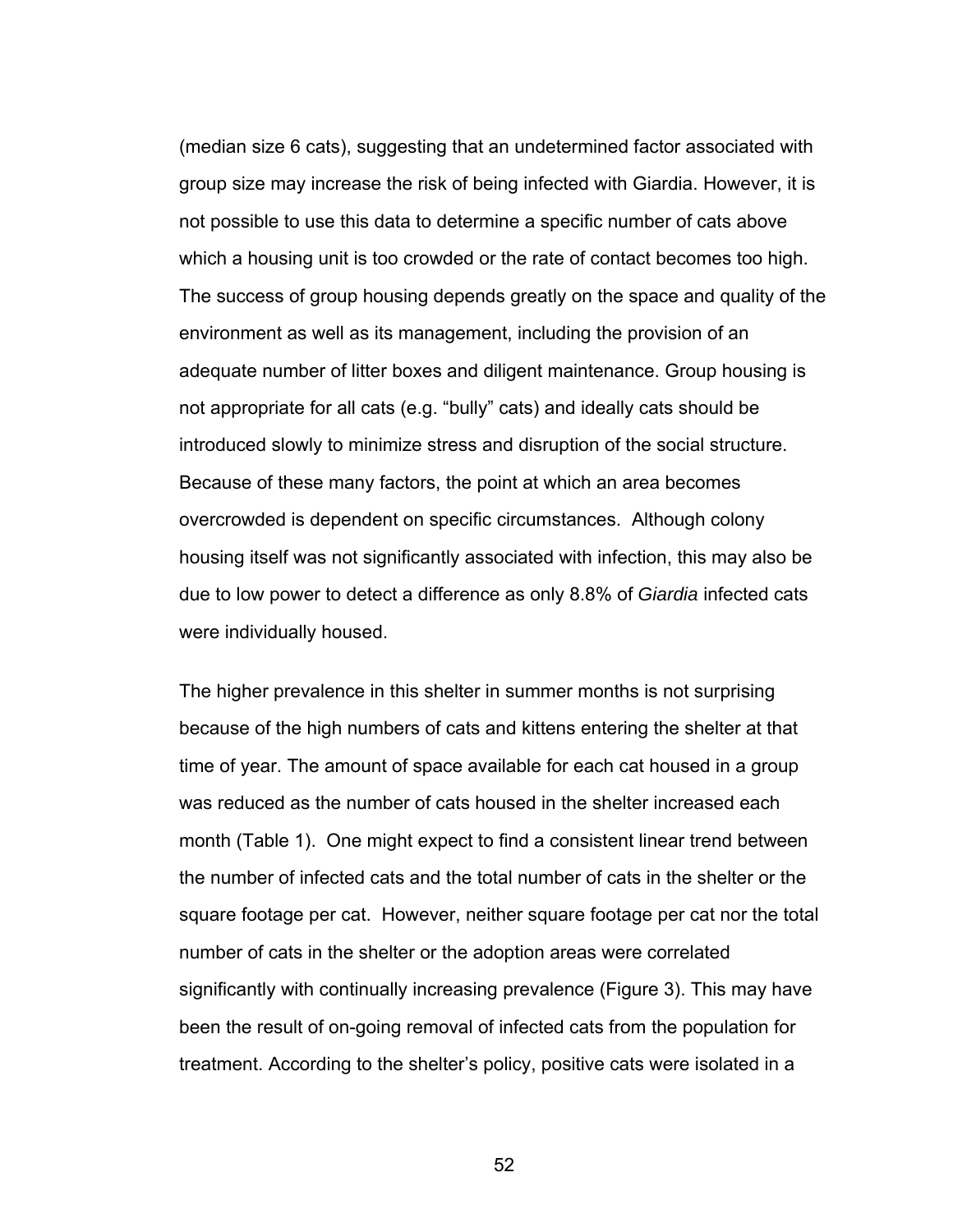separate area of the shelter and treated with metronidazole (25 mg/kg po q12 hours for 5 days) and fenbendazole (50 mg/kg po q24 hours for 5 days). These cats were not returned to the general population until treatment had been deemed successful on the basis of fecal flotation. Removal of the infected cats from the adoption population would have reduced the spread of disease that may have occurred had these cats not been identified and/or remained within the population, particularly given the group housing structure.

Other factors that may be responsible for the discrepancy in overall prevalence between this and other studies include geographic location, study population (e.g. healthy cats awaiting adoption in an animal shelter), and differing diagnostic methods. However, the prevalence reported here may still be an underestimate of the true prevalence on *Giardia* infection in cats in this shelter. Because cysts are shed intermittently, it is possible that some cats were incorrectly identified as being uninfected on the basis of a single fecal sample. The  $ZnSO_4$  centrifugation-flotation technique (ZNCT) has been considered the gold standard for the diagnosis of *Giardia* when used by trained personnel, but at least three ZNCTs performed on consecutive fecal samples must be negative in order to rule out *Giardia* infection.<sup>1,34-36</sup> However, ELISA and IFA evaluations are increasing in use and acceptance. Because the ELISA tests detect an antigen produced by the trophozoites that is shed continuously, they theoretically avoid the problems of intermittent cyst shedding and the need for multiple fecal samples. Thus, their use may result in comparable prevalence estimates to those obtained using multiple ZNCTs. The sensitivity and specificity of the SNAP® *Giardia* Test range from 90-95% and 96-100% respectively, and independent studies have shown that these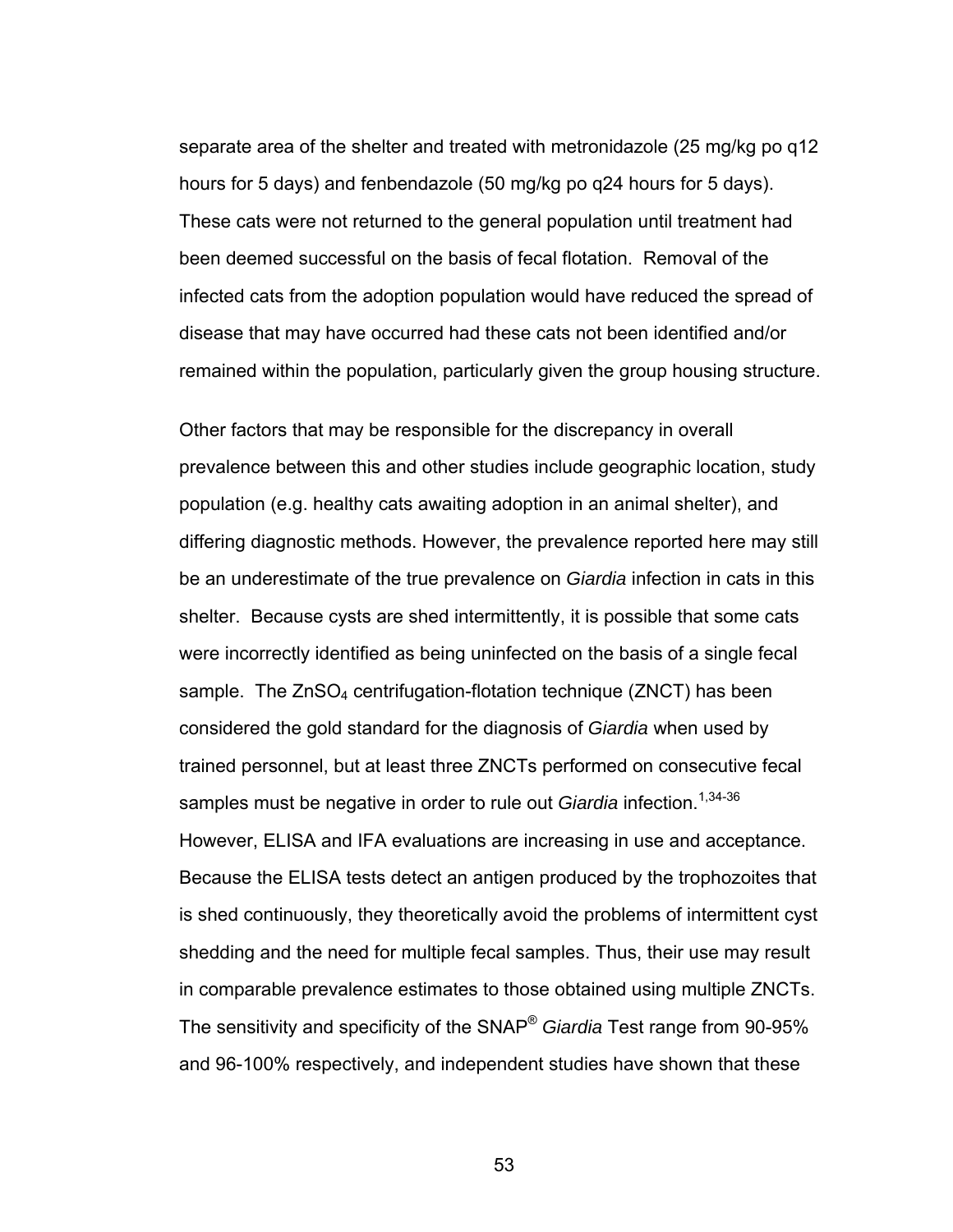tests have high sensitivities and specificities when used in cats.<sup>1,20,37</sup> For these reasons, and because collection of multiple fecal samples from individual cats was neither technically nor economically feasible in this study, diagnosis was based on a positive ELISA result in a single sample using an inhouse kit. It would be possible to correct the apparent prevalence estimates to true prevalence estimates using the sensitivity and specificity of the ELISA; because these are so high, the apparent prevalence would change a nominal amount and such calculations were not done in this study.

Although many cases were tested only once and many controls were tested every month during the study period, A higher median number of fecal samples were collected from *Giardia* positive cats than from controls. This may have biased the estimates upwards because of the enhanced sensitivity gained from testing multiple samples. Nonetheless, diagnosis may have been improved by using a more sensitive screening test than the ELISA. For instance, one study found a 0% prevalence of *Giardia* using fecal flotation and microscopic evaluation, $11$  but an 80% prevalence using PCR on the same samples.<sup>12</sup> These results, while limited, suggest that false negatives are unlikely to occur with PCR. Although false positives are possible with such screening techniques, PCR analysis of all fecal samples may have increased sensitivity and would have allowed for the determination of assemblage type for those cats falsely testing negative with the SNAP® *Giardia* Test. Insufficient data exists to conclusively determine whether the ELISA tests in general, and the SNAP® *Giardia* Test in particular, are able to detect all genotypes of *Giardia duodenalis* with equal sensitivity and specificity. Moreover, it is possible but unknown whether there is an association between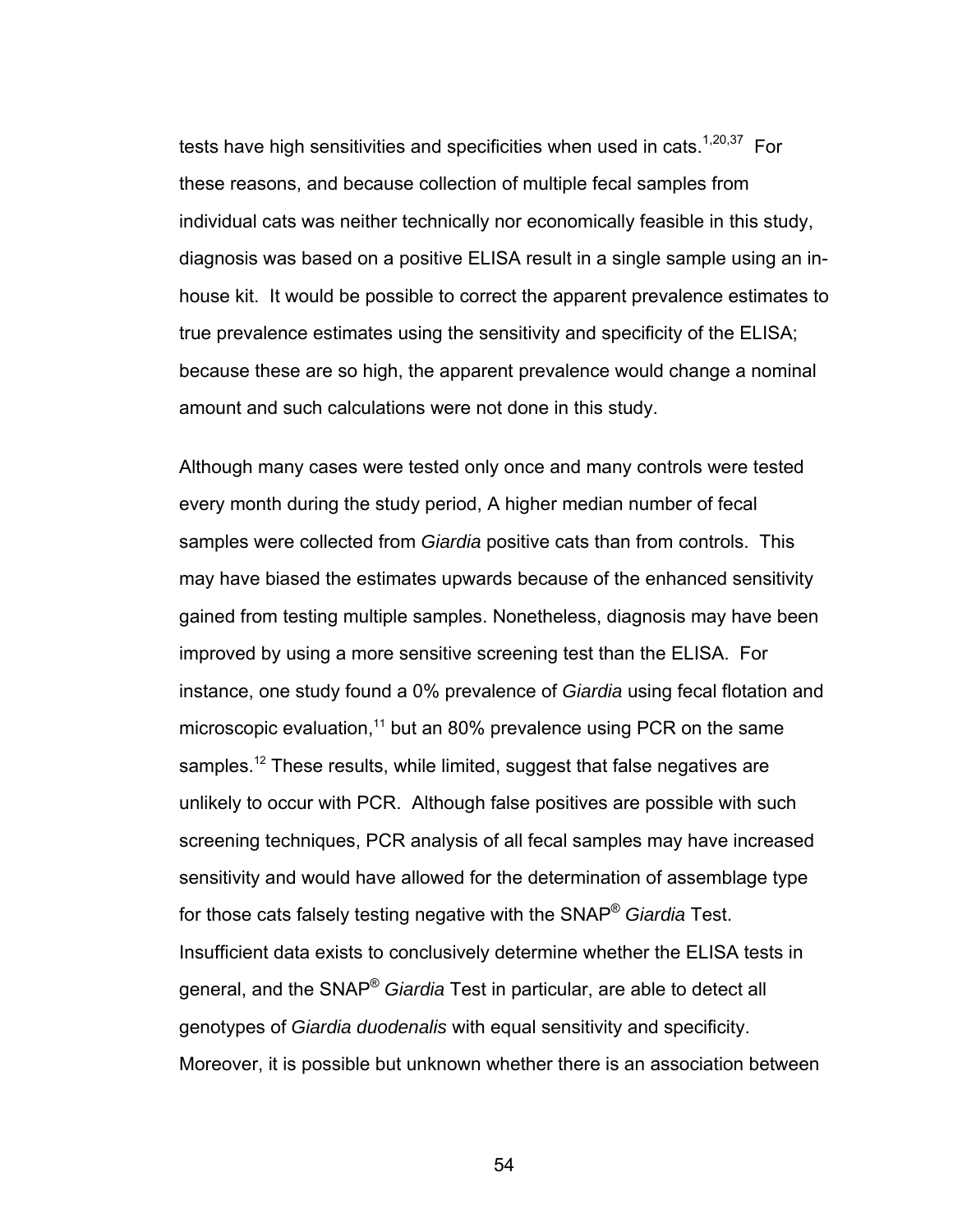assemblage type and intensity of cyst shedding, although we were unable to find any association between PCR results and cyst counts in this study. However, it is possible that PCR may be able to detect *Giardia* in samples with antigen levels below the detection threshold of the in-house ELISA kits.

Risk Factors: Cats greater than 6 months of age and those 6 months old or younger had different risk factors associated with testing positive for *Giardia* in this study. Although few risk factors were identified for kittens, several risk factors for infection in adult cats were identified that are unique to cats in animal shelters and may also pertain to cats in other group-housing settings such as catteries. Unfortunately, despite having more than 500 fecal samples from 302 different cats, the low number of infected cats and kittens greatly reduced the power to find risk factors for infection. We failed to find a higher rate of infection in kittens less than 6 months of age compared to older cats. Because kittens are considered highly desirable by the general public, they tend to spend only a short period of time in the shelter before adoption unless they are too young to be available for immediate adoption (e.g. less than 8 weeks of age). As a result, the majority of cats sampled during the study period were greater than 6 months of age. Only mean body weight at the time of sample collection was greater for *Giardia* positive kittens than for controls, suggesting that these kittens had been in the shelter for a longer period of time than those that were uninfected and/or were older when they entered the shelter.

The larger number of adult cats sampled allowed for a better assessment of potential risk factors for infection. *Giardia* positive adults were more likely to have been found as strays (75.8%) with an odds ratio of 2.41 for stray cats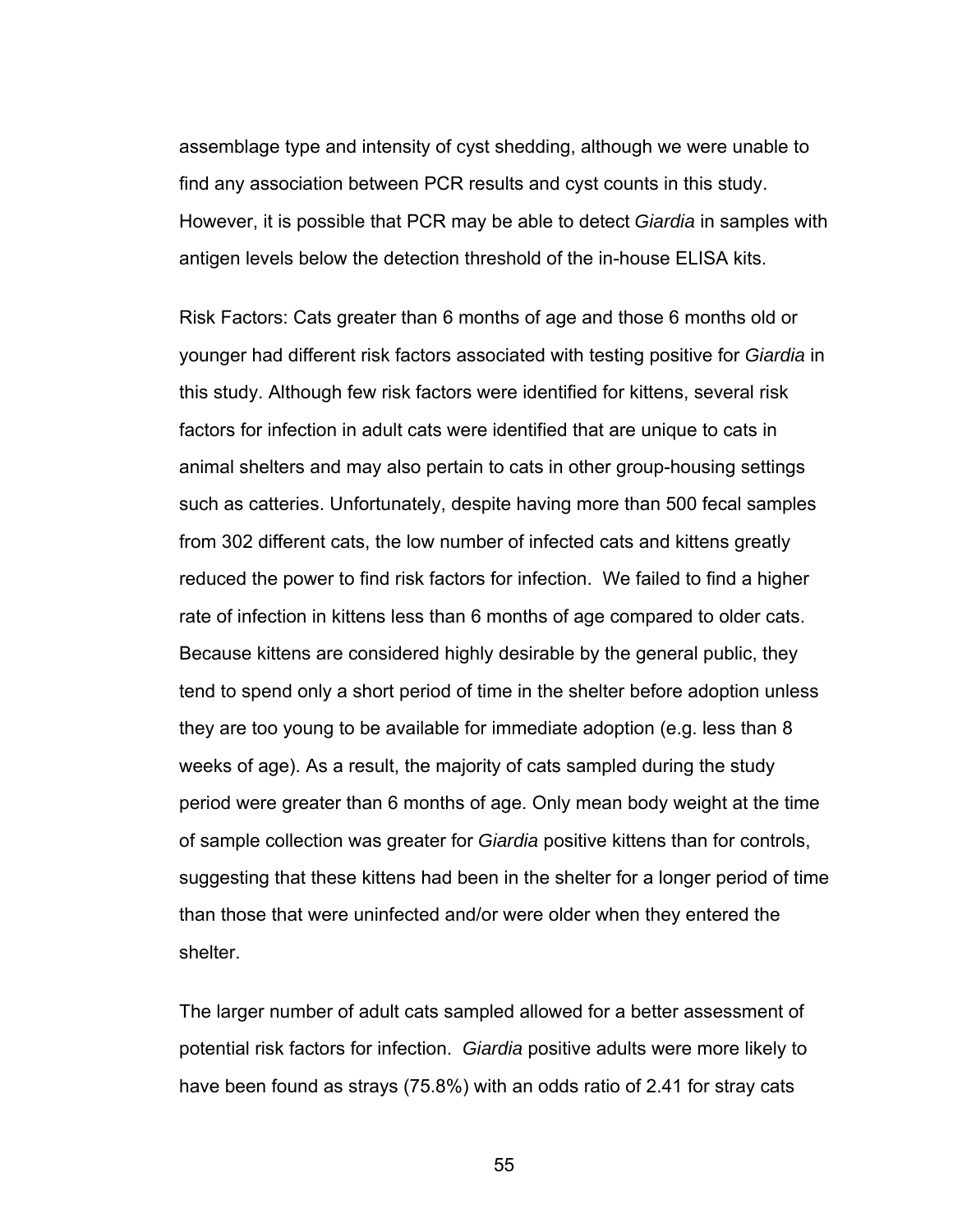compared to owner-surrendered cats. Information regarding outdoor access was available for a small number ( $n = 35$ ) of adult, owner-surrendered cats. Because of this small sample size, there was low power to detect a significant difference, but 80% (4/5) of *Giardia* positive cats had outdoor access compared to only 40% (12/30) of control cases. This is not surprising, given that stray cats and those with outdoor access are likely to be at greater risk of exposure to parasitic and infectious diseases.

There was a trend for *Giardia* positive cats to be younger than controls; although not statistically significant in this study overall, infected adult cats were significantly younger than adult controls. Younger animals have been reported to be at higher risk of *Giardia* infection in other studies and this is biologically plausible given the naïve immune system of young animals.  $6,7,15,21$ Alternatively, it has been suggested that older cats may become refractory to *Giardia* infection because of acquired immunity.<sup>11,12</sup> Among adults, the odds of being Giardia positive decreased by approximately 27% with each increasing year of age. In other words, increasing age was associated with decreasing risk of *Giardia* infection. Although there was a tendency for males to be underrepresented among control cats, this factor was not retained in the final model.

A sex predilection has not been previously reported in humans or animals, and current understanding of the epidemiology and pathophysiology of *Giardia* infection does not suggest a basis for such a predisposition. It is likely that this trend is spurious.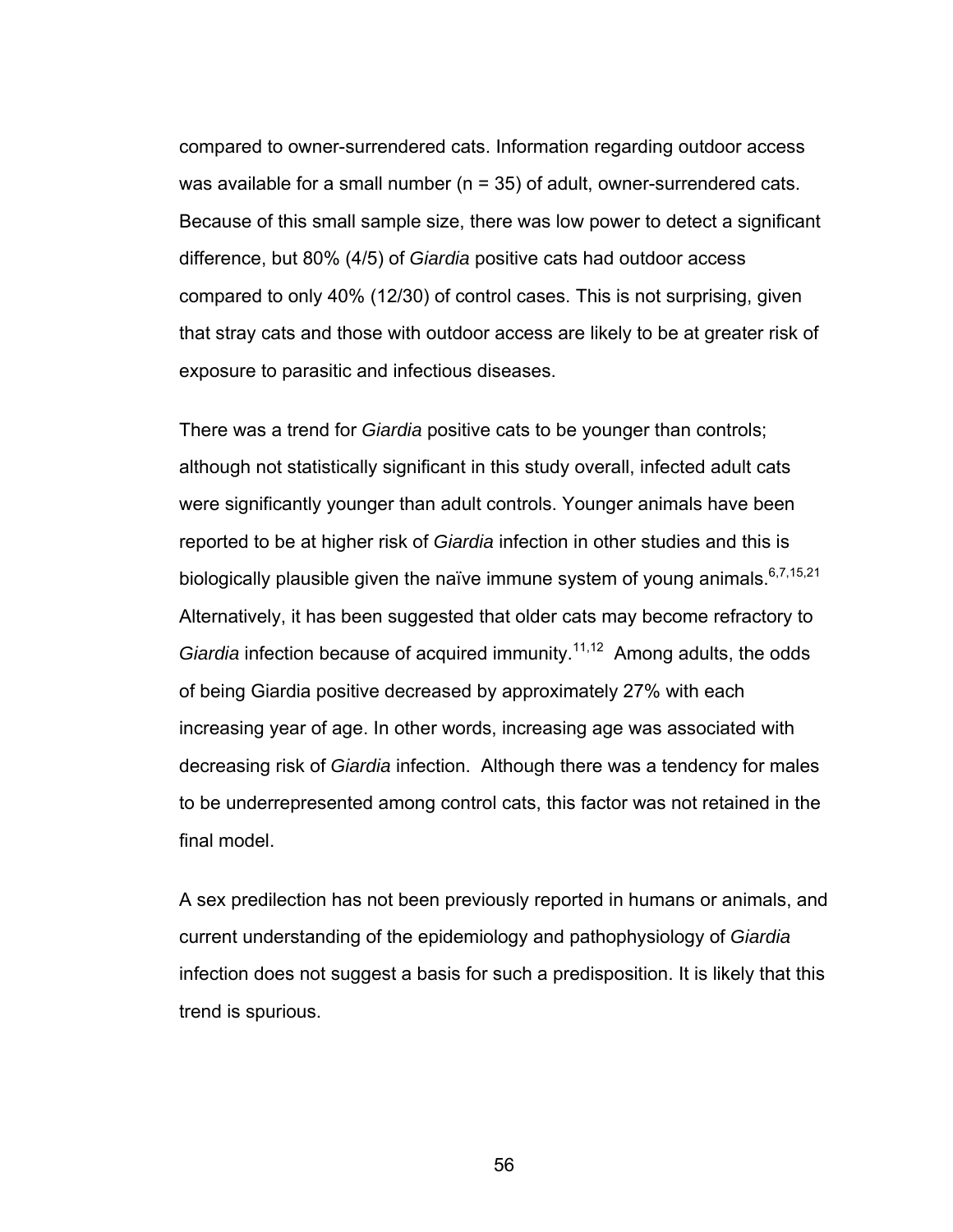Assemblage data: Both potentially zoonotic and non-zoonotic assemblages were detected in the fecal samples of cats in this animal shelter. Although cats are well-recognized to be susceptible to infection with assemblages A and F, to the authors' knowledge, this is only the second report of the detection of assemblage B in cats. Interestingly, the only previous report of assemblage B was also from cats sampled in the same geographic region as the present study.<sup>29</sup> In that study, 3 of 9 cats sampled were identified with assemblage B while the other 6 cats were identified as being infected with assemblage A. However, demographic information for the cats in the previous study was not presented, and thus no assessment of differences in assemblage type could be made. Some investigations have found the study population to be exclusively infected with assemblage  $A^{30}$  or assemblage  $F^{24,25}$  while other studies have found the population of cats in question to be infected with both assemblages A and F alone or in combination (e.g. mixed infections.)  $26-28$ Rarely, infection with other "host-adapted" assemblages (e.g. assemblages C and D) has been reported in cats.<sup>12</sup> Despite a growing body of scientific literature, little data exists regarding differences in assemblage types other than host specificity and possible geographic distribution.<sup>2,3</sup> Although assemblages A and B have a wide host range (including humans), this only suggests a potential for zoonotic spread, but neither guarantees its occurrence nor specifies the direction of transmission if it occurs.

While not statistically significant, adults were more likely than kittens to be infected with potentially zoonotic assemblages. More than 90% (11/12) of samples obtained from kittens were assemblage F. Although it was not specifically investigated, it seems likely that cats who become infected with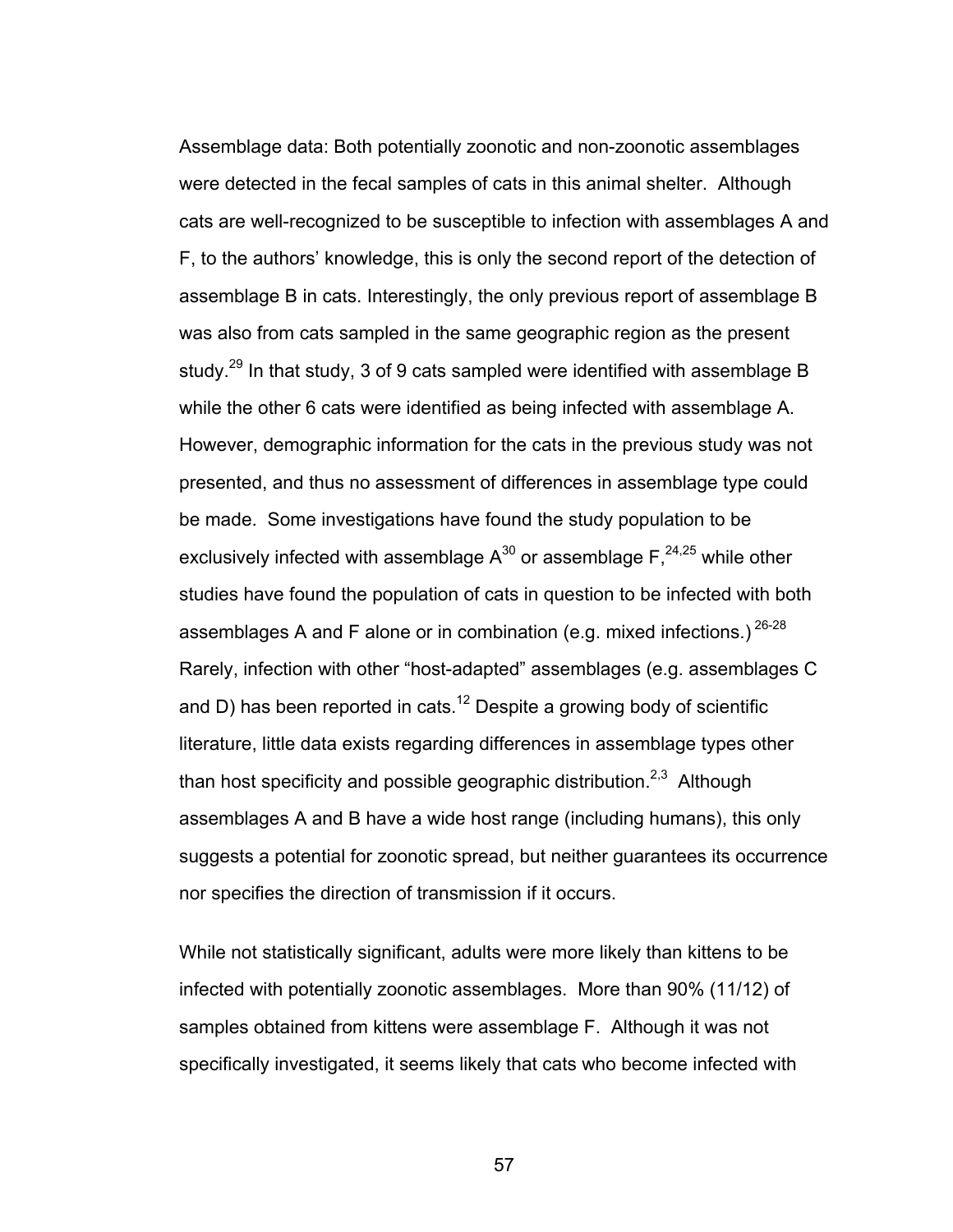*Giardia* while in the shelter are more likely to be infected with the host-adapted assemblage F. This is supported by the fact that more than 80% (18/22) of cats that tested positive after being in the shelter 60 days or longer were infected with assemblage F. On average, these 18 cats had tested negative on two occasions (range 0-4 previous tests) prior to the point at which infection with assemblage F was detected. Given the target (e.g. cyst wall antigen) of the ELISA tests and their high sensitivities, it is improbable that these cats would have had multiple false negative results on the earlier tests. Screening at the time of entry to the shelter would have been necessary to definitively establish that cats were not infected at the time of arrival but acquired the infection in the shelter; unfortunately this was not possible in this study.

Interestingly, all cats infected with a zoonotic assemblage entered the shelter between the months of April and June. It was not possible to determine if all of these cats came from a common location that would suggest a point source exposure, but intake dates varied by as much as 3 months within this time frame making such exposure very unlikely. It may be that cats were more likely to come in contact with assemblage A and B *Giardia* isolates during the months preceding their entry (e.g. February and March) to the shelter, perhaps as a result of environmental factors that are more conducive to transmission of *Giardia* in these months. With seasonal rain and snow melt, the cool and moist environment favors the persistence of cysts<sup>1</sup>. Unfortunately, it was not possible in this study to collect data throughout the entire year to better assess any possible influence of season on *Giardia* infection.

For cats greater than 6 months of age, higher fecal scores (e.g. soft stools or diarrhea) were a significant risk factor for infection with a potentially zoonotic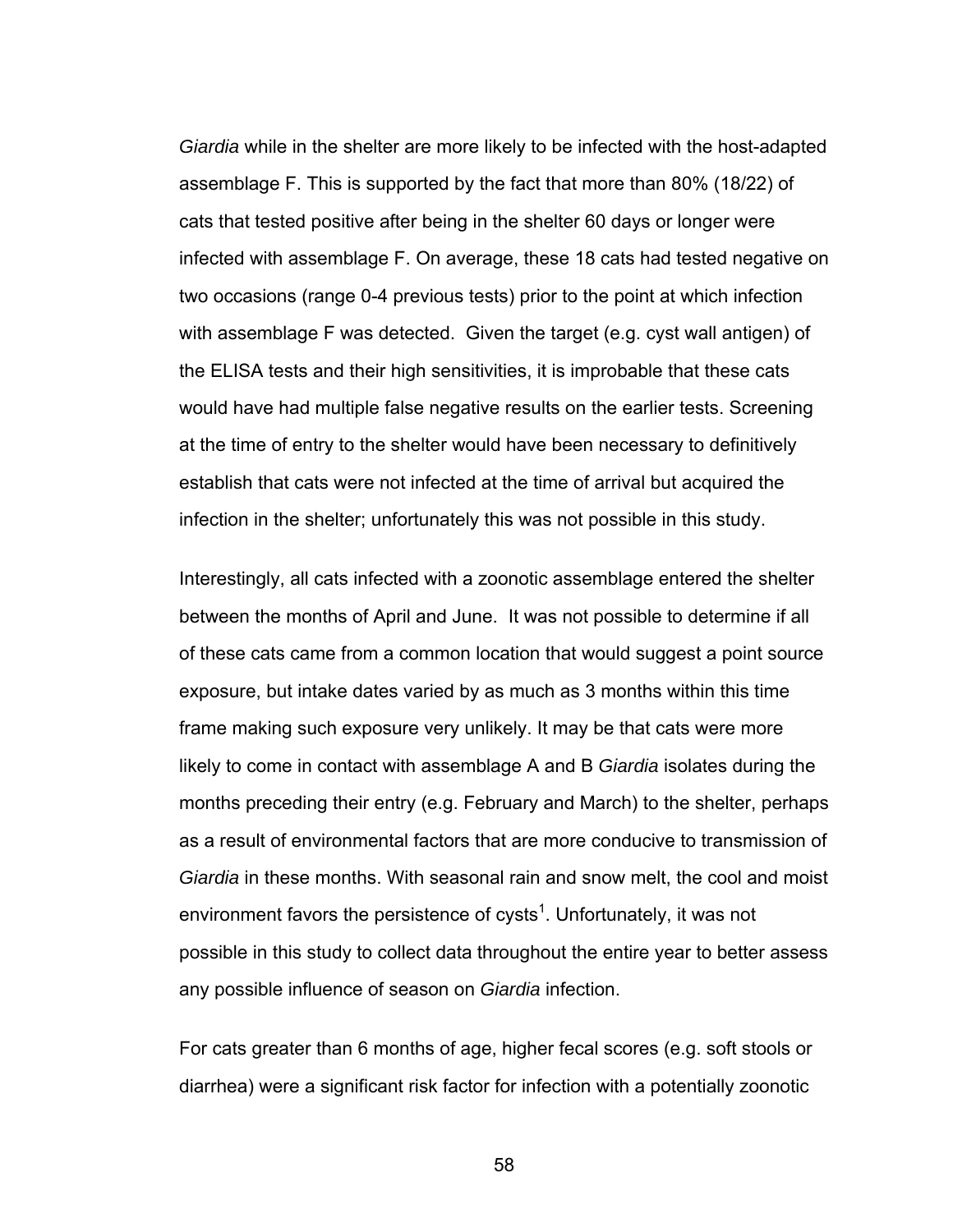assemblage. Due to the small sample size, there was insufficient power to detect a significant difference between fecal scores when they were collapsed into more intuitive categories of "normal" or "diarrhea" but the highly significant association with the ordinal variable of fecal score suggests that the risk of infection with a potentially zoonotic strain is greater for cats with soft stools or diarrhea. The presence and severity of clinical signs associated with infection are determined by many host and parasite factors. We were unable to find an association between potentially zoonotic assemblages and concurrent parasitism, suggesting that parasite genotype may be an important determinant of the severity of disease. It is known that infection with different assemblages can cause varying clinical signs in humans,<sup>39,40</sup> but this has not been investigated in cats. However, it is reasonable to expect that the host adapted assemblages would not cause as severe clinical disease and the results of this study support that hypothesis.

Interestingly, cats infected with potentially zoonotic strains had been in the shelter for a significantly shorter period of time than those cats infected with the host-adapted assemblage F. Although this factor was not retained in the final multivariate model, it raises the question or immunity to and persistence of *Giardia* infection in cats and warrants further study. It is unknown whether infection with one assemblage imparts cross protection against infection with other assemblages or if the immunity is genotype-specific, and no data exist for cats regarding the persistence of infection with respect to assemblage type. Recent studies have found that dogs in household settings are equally likely to be infected with assemblage A as their own host-adapted assemblages C and  $D<sub>1</sub><sup>41</sup>$  but are predominantly infected with the host-adapted genotypes in areas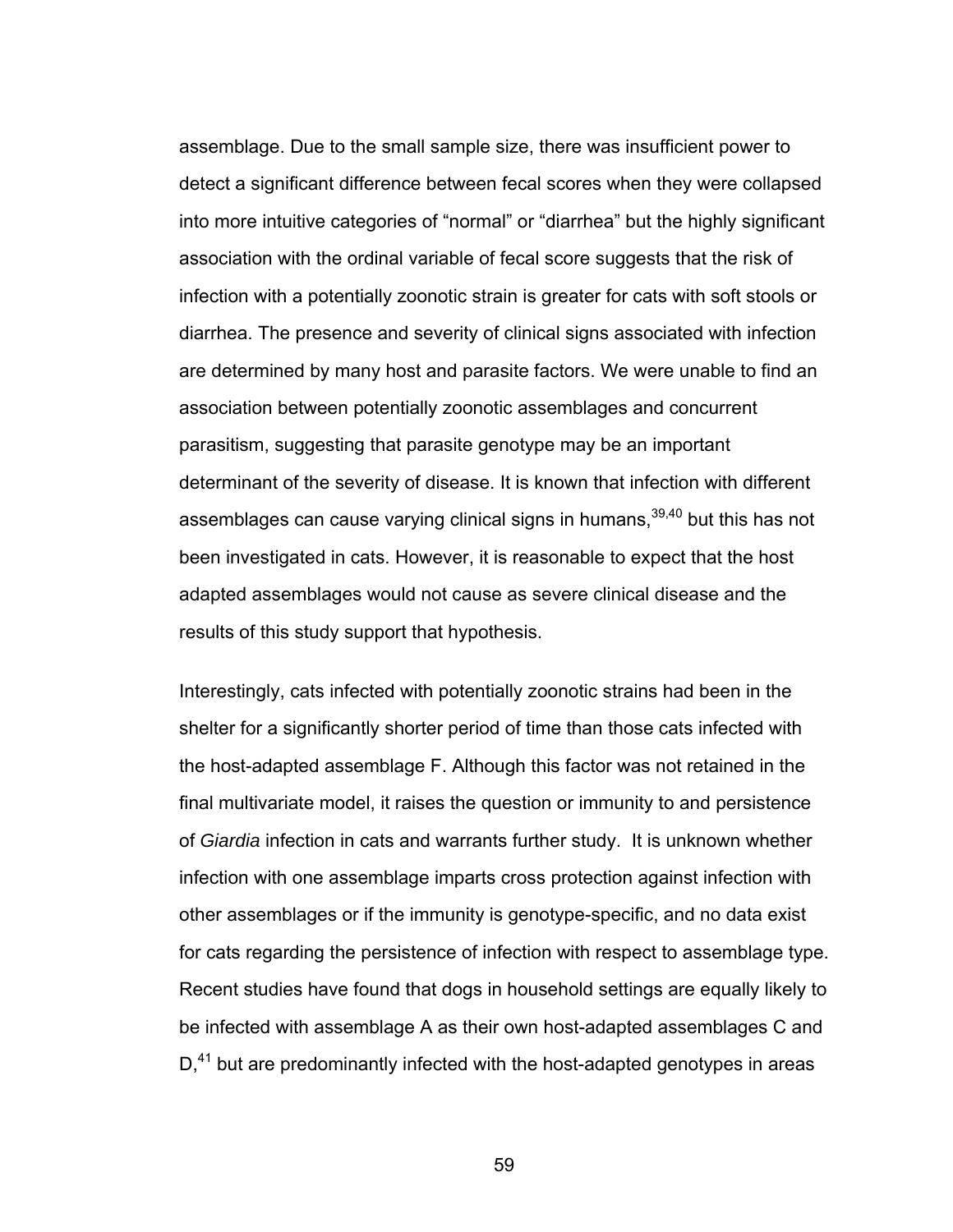that are highly endemic among animals for *Giardia*. 32 As a result of these findings, it has been suggested that competitive exclusion occurs in dogs in environments with high infection pressure, whereby the host-adapted assemblages "out-compete" the other assemblages. $^{28}$  It is unknown if this occurs in cats.

Some cats in this study that were sampled multiple times tested positive for *Giardia* on more than one occasion (n = 7). In these cats, the same assemblage type may or may not have been found in subsequent samples. One cat was initially infected with assemblage A and then found to be infected with assemblage B one month later. Two cats were found to be infected with assemblage F on two separate occasions one month apart, and another cat was initially found to have mixed infection (assemblages A and F) and then found to be infected only with assemblage F one month later. In all other cases (n = 3) where multiple positive results were obtained for a single cat using the ELISA, assemblage results were not obtainable on subsequent samples (e.g. PCR negative). This occurred with both host-adapted and potentially zoonotic assemblages and may be due to false positive results that have been reported to occur with the SNAP® *Giardia* Test following treatment (personal communication, IDEXX technical services). Alternatively, this may have been due to problems with the PCR (e.g. false negatives) rather than with the ELISA (e.g. false positives). Historically it has been difficult to amplify DNA extracted from fecal material, due to insufficient quantity or poor quality of the DNA in combination with the presence of inhibitors.<sup>27</sup> Although it was not possible to determine whether the negative PCR results were accurate, cats for which assemblage was not determined were excluded from the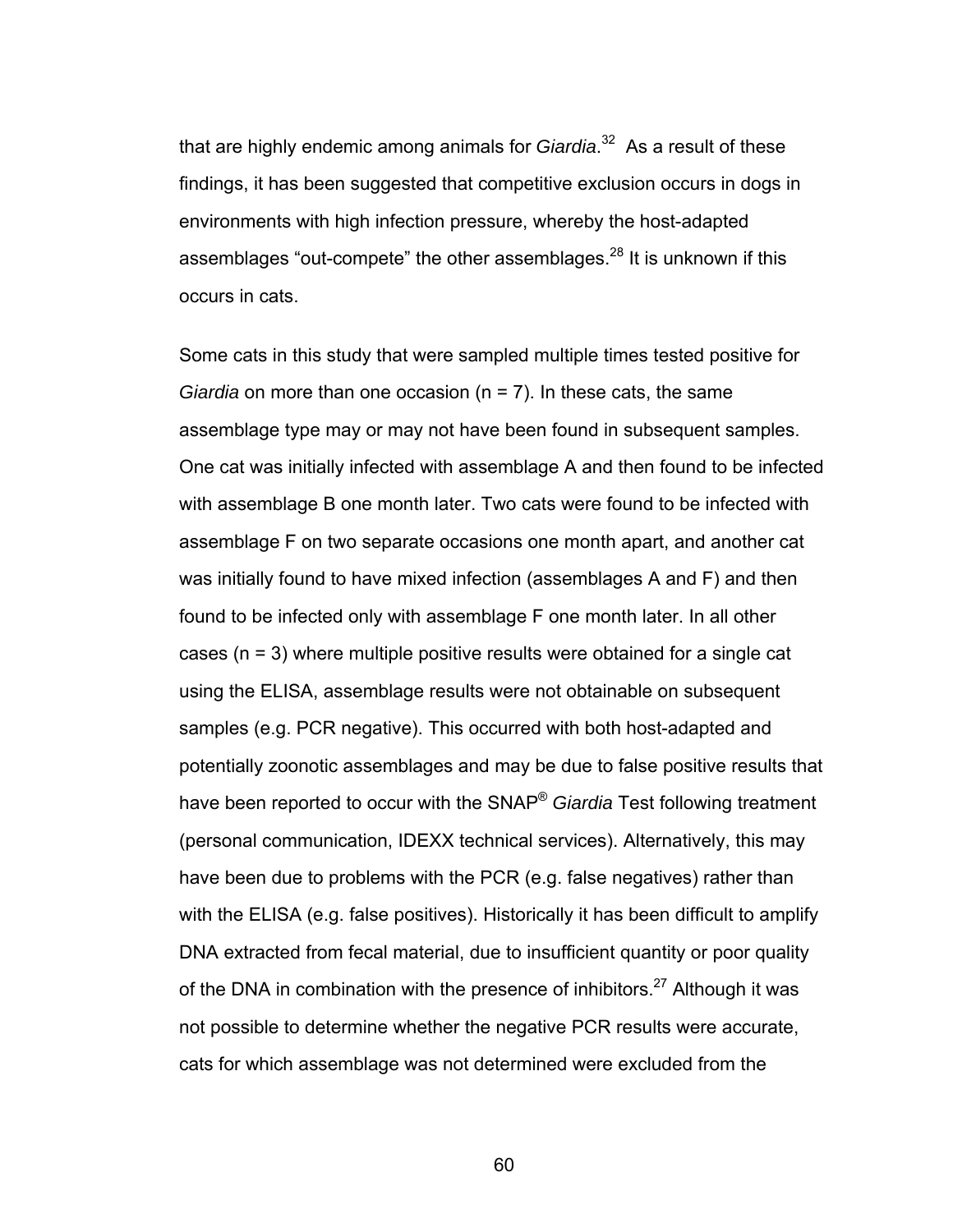analysis out of necessity. Because the inability to determine the assemblage types seemed to be random, we believe that we did not introduce bias to the analysis by deleting these missing results, but it is possible that one or more of the risk factors were directly influenced by this decision.

It is possible that other risk factors for *Giardia* infection or differences in assemblage type exist but were not detected. One reason for this may be due to selection bias, in that only cats available for adoption in one shelter were sampled. Cats in this facility spend a varying amount of time (one day to several months) in other areas of the shelter and may have been treated for a number of conditions, including *Giardia*, prior to being made available for adoption. Sampling these cats as they entered the shelter may have resulted in the identification of different risk factors for infection, but cats available to the public for adoption were chosen for this study as we considered them to be the best population in which to investigate potential for public health risk. Additionally, there may be different risk factors for cats in other animal shelters with shorter lengths of stay or different housing. All attempts were made to sample as many cats as possible, but the sample size coupled with a relatively low prevalence reduced the power to detect significant differences. Because of the cross-sectional nature of the study, the prevalence estimates reported here represent only detection of *Giardia* at the point of sampling and do not provide any indication of duration or persistence of infection.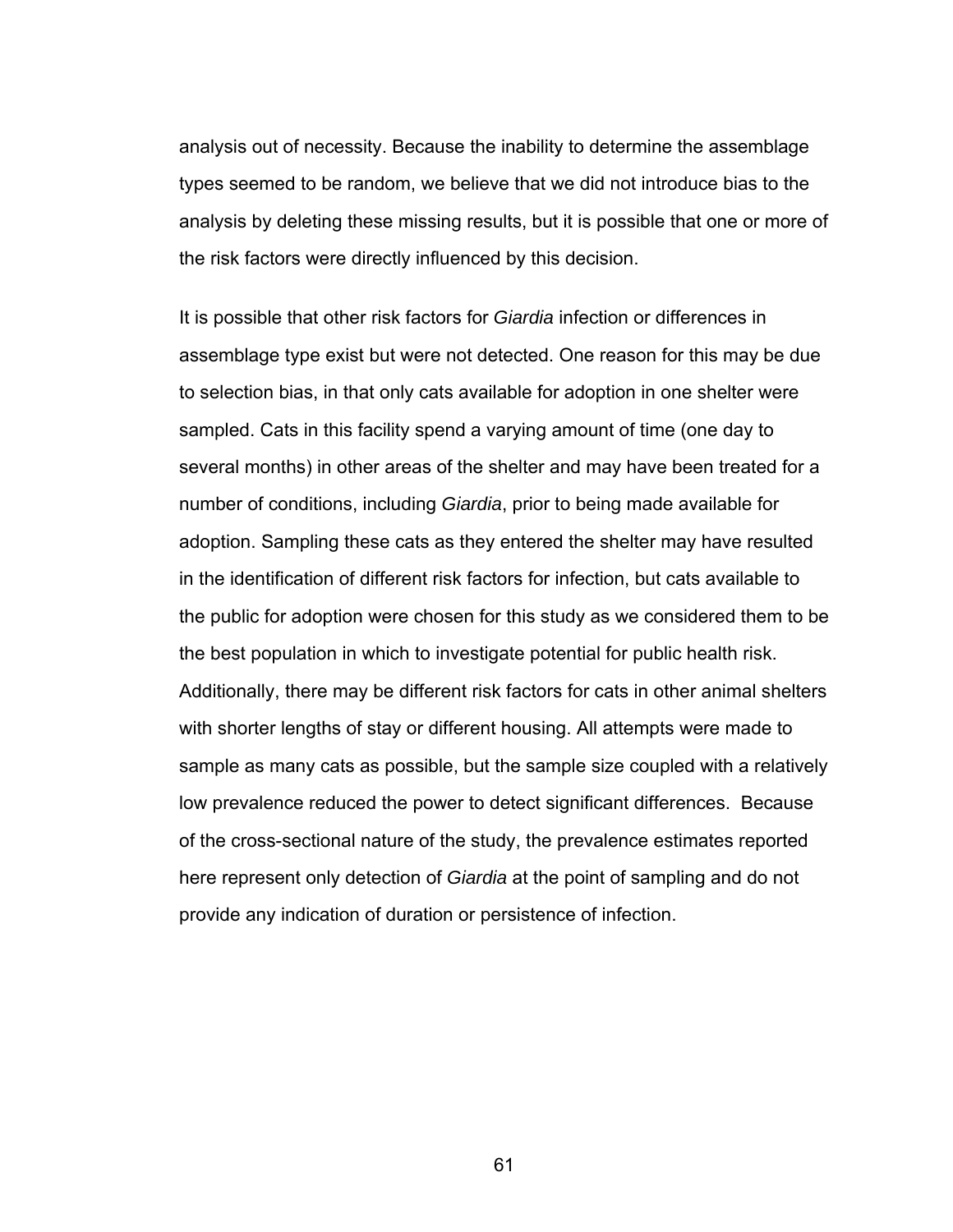## *Conclusion*

The monthly prevalence of *Giardia* infection reported in this study is comparable to that reported by other investigators, with variations depending on the population studied and the diagnostic methods used. Stray adult cats and those with outdoor access were more likely to be infected than ownersurrendered cats and those that were kept indoors only. Cats in colony housing, particularly at high densities and for prolonged periods of time, may also be more likely to be shedding *Giardia* cysts although these did not retain their significance in the multivariable model. Although group housing may increase shelter cats' exposure to parasitic and infectious disease in certain cases, the benefits of stress reduction and improved physical and behavioral health may outweigh such risks. Furthermore, shelters can reduce that risk with disease surveillance systems and prompt removal and isolation of any cat with signs of an infectious disease. Further research is needed to better understand the impact housing style has on *Giardia* infection in shelter cats.

The majority of cats were not infected with assemblages that are thought to have zoonotic potential. Kittens were particularly unlikely to be infected with the assemblages A and B. However, 25% of cats were found to have an assemblage A, B, or a mixed A/F infection and these cats were more likely to have soft stools or diarrhea than cats infected with assemblage F. Thus, the potential that cats may be a source of human *Giardia* infection can not be discounted. Unfortunately, identification of cats that could pose a risk is not possible without advanced molecular diagnostics. To date, insufficient data has been collected on the assemblage types found in *Giardia* infected cats to make an accurate, quantitative assessment of the public health risk associated

62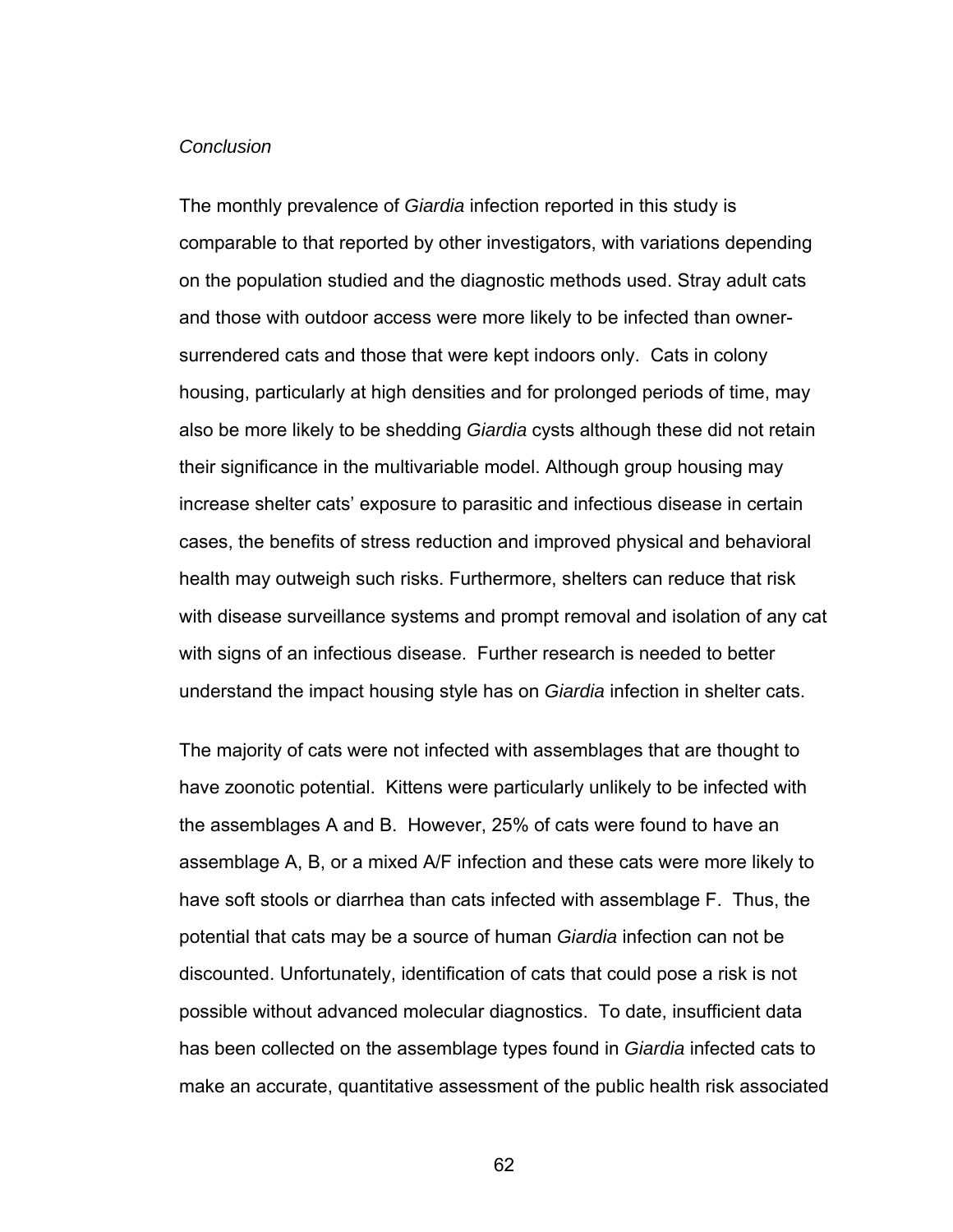with these cats. Despite a greater understanding of the molecular epidemiology of the disease, the question as to whether or not asymptomatic cats found to be shedding *Giardia* cysts should be treated in order to protect public health cannot be answered. This paucity of knowledge makes evidencebased decision-making difficult if not impossible in the clinical setting. In the context of animal shelters, where large numbers of cats of varying immune status are housed concurrently and where resources for animal care are limited, these challenges are particularly evident. Further work is needed with larger numbers of cats, both owned and from animal shelters, and from various geographic locations to better understand the importance of various risk factors and to establish the true zoonotic potential of *Giardia*.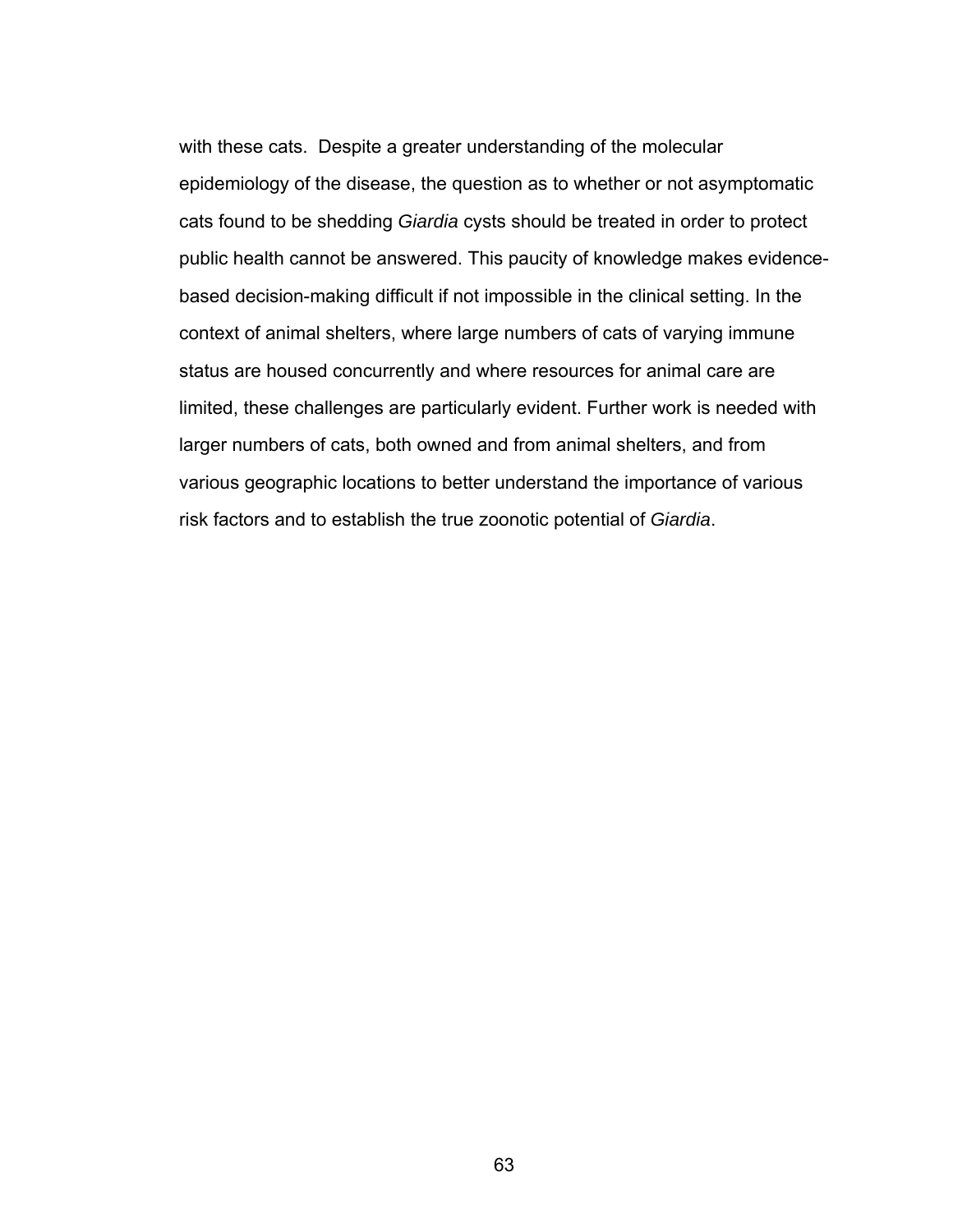## **REFERENCES**

1. Barr SC. 2006. Enteric protozoal infections. In: Greene CE (ed), Infectious Diseases of the Dog and Cat (3rd edn). Philadelphia: WB Saunders, pp 736-742.

2. Thompson RCA. 2004. The zoonotic significance and molecular epidemiology of *Giardia* and giardiasis. Vet Parasitol. 126(1-2): 15-35

3. Caccio SM, Ryan U. 2008. Molecular epidemiology of giardiasis. Mol Biochem Parasitol. 160: 75-80.

4. Monis PT, Andrews RH, Mayrhofer G, Ey PL. 1999. Molecular systematics of the parasitic protozoan *Giardia intestinalis*. Mol Biol Evol. 16(9): 1135-1144.

5. Barr SC and Bowman DD. 1994. Giardiasis in dogs and cats. Comp Contin Educ Vet. 16(5):603-613.

6. Kirkpatrick CE. 1988. Epizootiology of endoparasitic infections in pet dogs and cats presented to a veterinary teaching hospital. Vet Parasitol. 30: 113-124.

7. Winsland JKD, Nimmo S, Butcher PD, Farthing MJG. 1989. Prevalence of *Giardia* in dogs and cats in the United Kingdom: survey of an Essex veterinary clinic. Trans R Soc Trop Med Hyg. 83: 791-792.

8. Pospisilova D, Svobodova V. 1992. Giardiasis in dog and cat owners. Cesk Epidemiol Mikrobiol Immunol. 41(2): 106-108.

9. Hill SL, Cheney JM, Taton-Allen GF, Reif JS, Bruns C, Lappin MR. 2000. Prevalence of enteric zoonotic organisms in cats. J Am Vet Med Assoc. 216(5): 687-692.

10. Spain CV, Scarlett JM, Wade SE, McDonough P. 2001. Prevalence of enteric zoonotic agents in cats less than 1 year old in central New York state. J Vet Int Med. 15: 33-38.

11. McGlade TR, Robertson ID, Elliot AD, Read C, Thompson RCA. 2003. Gastrointestinal parasites of domestic cats in Perth, Western Australia. Vet Parasitol. 117: 251-262.

12. McGlade TR, Robertson ID, Elliot AD, Thompson RCA. 2003. High prevalence of Giardia detected in cats by PCR. Vet Parasitol. 110: 197-205.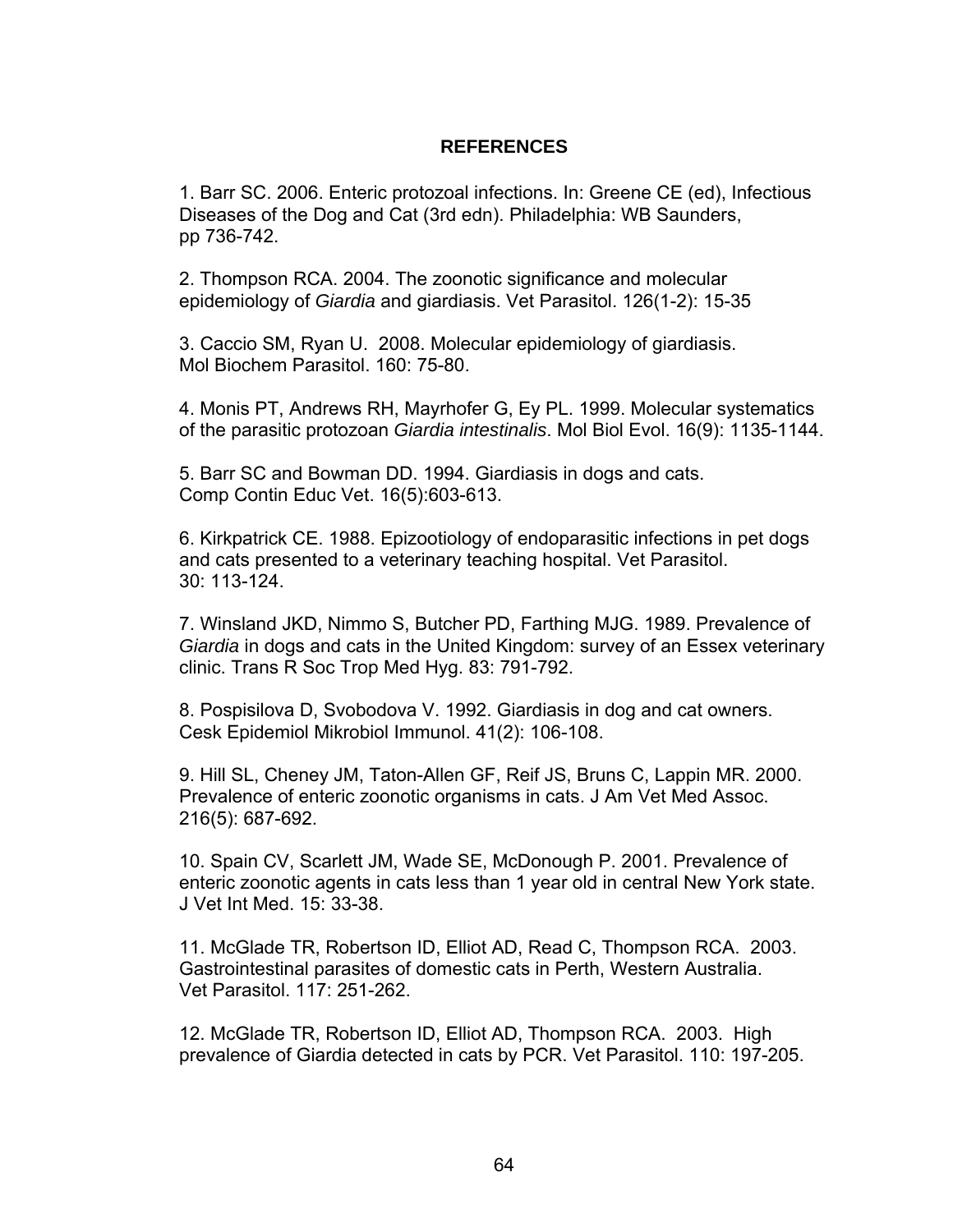13. Gookin JL, Stebbins ME, Hunt E, Burlone K, Fulton M, Hochel R, Talaat M, Poore M, Levy MG. 2004. Prevalence of and risk factors for feline *Tritrichomonas felis* and *Giardia* infection. J Clin Micro. 42(6):2707-2710.

14. Nutter FB, Dubey JP, Levin JF, Breitschwerdt EB, Ford RB, Stoskopf MK. 2004. Seroprevalence of antibodies against *Bartonella henselae* and *Toxoplasma gondii* and fecal shedding of *Cryptosporidium* spp, *Giardia* spp, and *Toxocara cati* in feral and pet domestic cats. J Am Vet Med Assoc. 225(9): 1394-1398.

15. Robben SR, le Nobel WE, Dopfer D, Hendrikx WM, Boersema JH, Fransen F, Eysker ME. 2004. Infections with helminths and/or protozoa in cats in animal shelters in the Netherlands. Tijdschr Diergeneeskd. 129(1):2-6.

16. Cirak VY, Bauer C. 2004. Comparison of conventional coproscopical methods and commercial coproantigen ELISA kits for the detection of *Giardia* and *Cryptosporidium* infections in dogs and cats. Berl Munich Tierarztl Wochenschr. 117(9-10):410-413.

17. López J, Abarca K, Paredes P, Inzunza E. 2006. Intesintal parasites in dogs and cats with gastrointestinal symptoms in Santiago, Chile. Rev Med Chil. 134(2): 193-200.

18. Carlin EP, Bowman DD, Scarlett JM. 2006. Prevalence of *Giardia* in symptomatic dogs and cats in the United States. Suppl Compend Contin Educ Vet. 28(11A):2-12.

19. Itoh N, Muraoka N, Kawamata J, Aoki M, Itagaki T. 2006. Prevalence of *Giardia intestinalis* infection in household cats of Tohoku district in Japan. J Vet Med Sci. 68(2): 161-163.

20. Mekaru SR, Marks SL, Felley AJ, Chouicha N, Kass PH. 2007. Comparison of direct immunofluorescene, immunoassays, and fecal flotation for detection of *Cryptosporidium* spp and *Giardia* spp in naturally exposed cats in 4 northern California animal shelters. J Vet Int Med. 21:959-965.

21. De Santis-Kerr AC, Raghavan M, Glickman NW, Caldanaro RJ, Moore GE, Lewis HB, Schantz PM, Glickman LT. 2006. Prevalence and risk factors for Giardia and coccidia species of pet cats in 2003-2004. J Fel Med Surg. 8: 292-301.

22. Shukla R, Giraldo P, Kraliz A, Finnigan M, Sanchez AL. 2006. *Cryptosporidium* spp. and other zoonotic enteric parasites in a sample of domestic dogs and cats in the Niagara region of Ontario. Can Vet J. 47: 1179- 1184.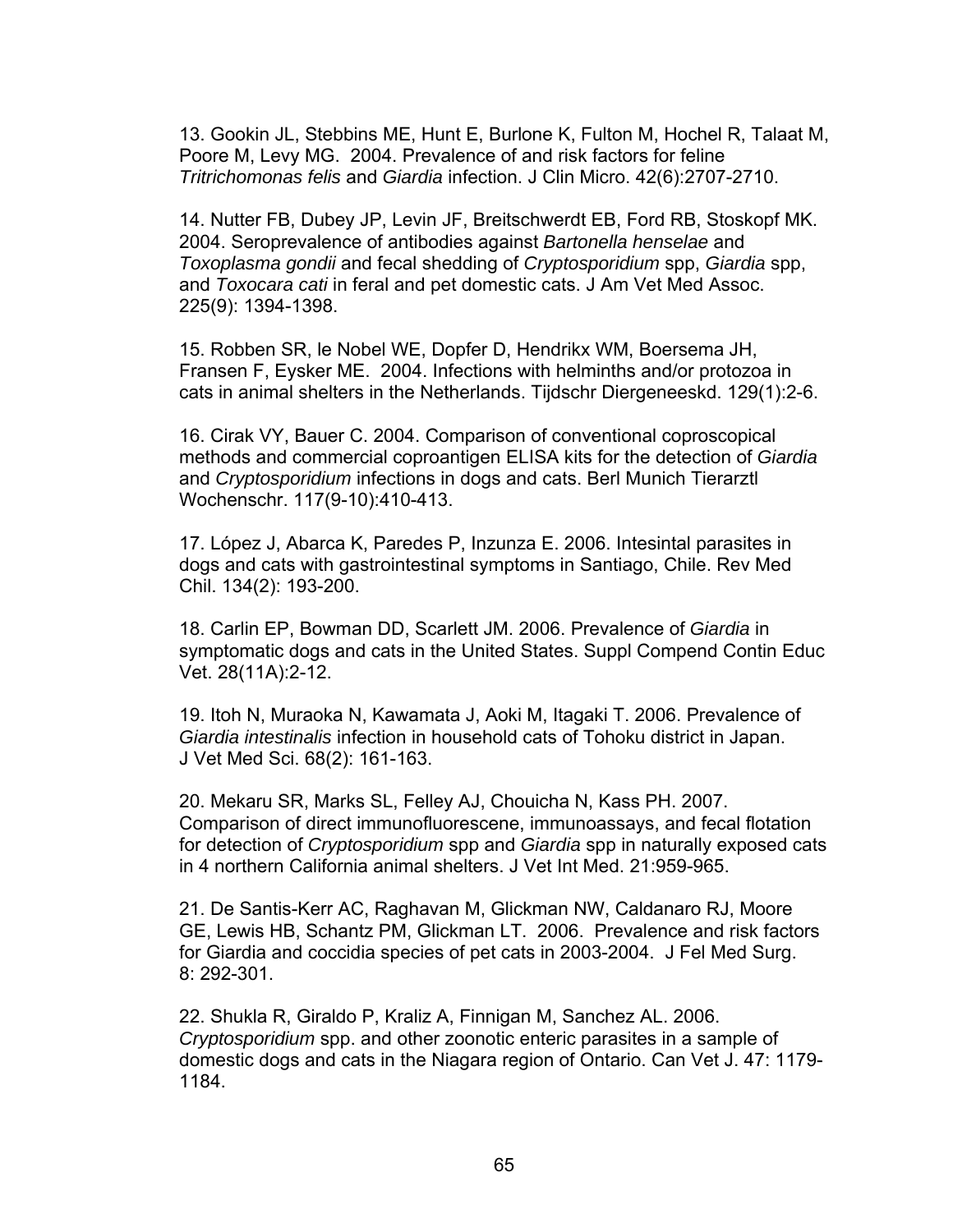23. Vasilopulos RJ, Mackin AJ, Rickard LG, Pharr GT, Hust CL. 2006. Prevalence and factors associated with fecal shedding of *Giardia* spp. in domestic cats. J Am Anim Hosp Assoc. 42:424-429.

24. Fayer R, Santin M, Trout JM, Dubey JP. 2006. Detection of *Cryptosporidium felis* and *Giardia duodenalis* assemblage F in a cat colony. Vet Parasitol. 140: 44-53.

25. Santin M, Trout JM, Cortes Vecino JA, Dubey JP, Fayer R. 2006. *Cryptosporidium, Giardia,* and *Enterocytozoon bieneusi* in cats from Bogota (Columbia) and genotyping of isolates. Vet Parasitol. 141: 334-339.

26. Souza SL, Gennari SM, Richtzenhain LJ, Pena HF, Funada MR, Cortez A, Gregori F, Soares RM. 2007. Molecular identification of *Giardia duodenalis* isolates from humans, dogs, cats, and cattle from the state of Sao Paulo, Brazil, by sequence analysis of fragments of glutamate dehydrogenase (gdh) coding gene. Vet Parasitol. 149(3-4): 258-264.

27. Vasilopulos RJ, Rickard LG, Mackin AJ, Pharr GT, Hust CL. 2007. Genotypic analysis of *Giardia duodenalis* in domestic cats. J Vet Int Med. 27:352-355.

28. Palmer CS, Traub RJ, Robertson ID, Devlin G, Rees R, Thompson RC. 2008. Determining the zoonotic significance of *Giardia* and *Cryptosporidium* in Australian dogs and cats. Vet Parasitol. 154(1-2): 147-147.

29. van Keulan H, Macechko PT, Wade S, Schaaf S, Wallis PM, Erlandsen SL. 2002. Presence of human Giardia in domestic, farm, and wild animals, and environmental samples suggests a zoonotic potential for giardiasis. Vet Parasitol. 108: 97-107.

30. Papini R, Cardini G, Paoletti B, Giangaspero A. 2007. Detection of *Giardia*  assemblage A in cats in Florence, Italy. Parasitol Res. 100: 653-656.

31. Griffin B. 2002. The use of fecal markers to facilitate sample collection in group-housed cats. Contemp Top Lab Anim Sci. 41(2): 51-56.

32. Hopkins RM, Meloni BP, Groth DM, Wetherall JD, Reynoldson JA, Thompson RC. 1997. Ribosomal RNA sequencing reveals differences between the genotypes of *Giardia* isolates recovered from humans and dogs living in the same locality. J.Parasitol. 83: 44–51.

33. Kirkpatrick CE. 1985. Giardiasis in a cattery. J Am Vet Med Assoc, 187(2): 161-162.